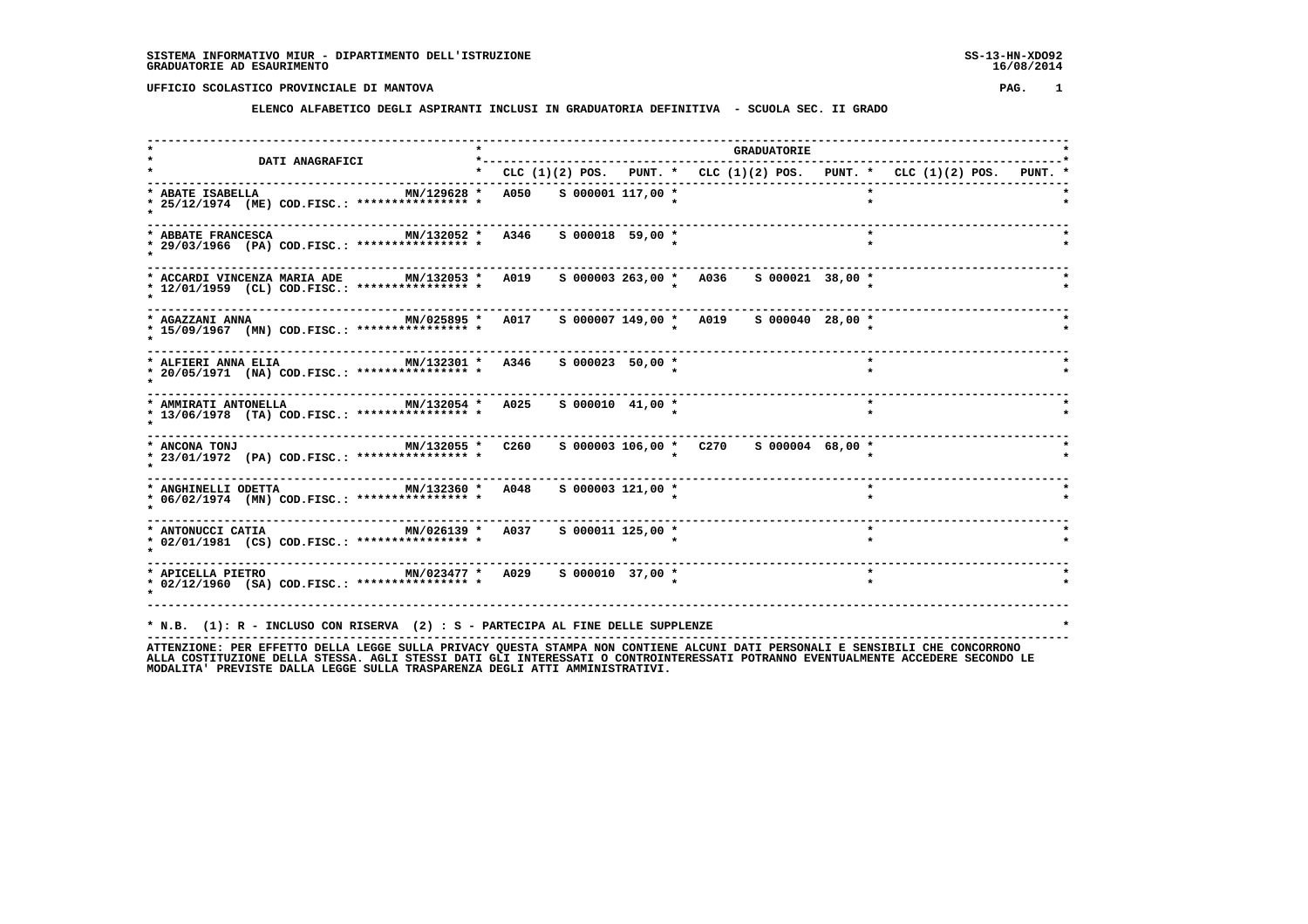**ELENCO ALFABETICO DEGLI ASPIRANTI INCLUSI IN GRADUATORIA DEFINITIVA - SCUOLA SEC. II GRADO**

|                                                                                                                   |             |                       |                           |                                         | <b>GRADUATORIE</b> |         |                                                                         |  |
|-------------------------------------------------------------------------------------------------------------------|-------------|-----------------------|---------------------------|-----------------------------------------|--------------------|---------|-------------------------------------------------------------------------|--|
| DATI ANAGRAFICI                                                                                                   |             |                       | ------------------------- |                                         |                    |         | * CLC (1)(2) POS. PUNT. * CLC (1)(2) POS. PUNT. * CLC (1)(2) POS. PUNT. |  |
| MN/129651 *<br>* ARENA GIOVANNI<br>* 20/11/1981 (RG) COD.FISC.: **************** *                                | <b>A060</b> | $S$ 000021 114,00 $*$ |                           |                                         |                    | $\star$ |                                                                         |  |
| MN/023438 * A031<br>* ARMENTANO ANGELA<br>* 28/10/1959 (CS) COD.FISC.: **************** *                         |             | $S$ 000023 14,00 *    |                           |                                         |                    | $\star$ |                                                                         |  |
| MN/127541 * A050<br>* ASERO GRAZIA<br>* 31/05/1978 (CT) COD.FISC.: **************** *                             |             |                       |                           | s 000029 28,00 * A051 s 000014 54,00 *  |                    |         |                                                                         |  |
| --------------------<br>MN/129658 * A037<br>* AUGUGLIARO LUCIA<br>* 15/01/1978 (TP) COD.FISC.: **************** * |             | $S$ 000018 99,00 *    |                           |                                         |                    | $\star$ |                                                                         |  |
| MN/024923 * A346 S 000033 27,00 *<br>* AVANZI ROSSELLA<br>* 30/03/1973 (MN) COD.FISC.: **************** *         |             |                       |                           |                                         |                    | $\star$ |                                                                         |  |
| MN/129661 * A346 S 000016 76,00 *<br>* AZZARO IVANA<br>* 24/03/1980 (TP) COD.FISC.: **************** *            |             |                       |                           |                                         |                    | $\star$ |                                                                         |  |
| * 21/03/1970 (MN) COD.FISC.: **************** *                                                                   |             |                       |                           |                                         |                    |         |                                                                         |  |
| * AZZOLA ANITA $MN/026156$ * A346 \$ 000011 138,00 *<br>* 04/11/1968 (MN) COD.FISC.: **************** *           |             |                       |                           |                                         |                    | $\star$ |                                                                         |  |
| $MN/129568$ * A025<br>* BACCARI ROSSANA<br>* 20/04/1975 (CS) COD.FISC.: **************** *                        |             | $S$ 000011 31,00 *    |                           |                                         |                    | $\star$ |                                                                         |  |
| MN/024948 * A346<br>* BACCHI SARA<br>* 19/09/1977 (MN) COD.FISC.: **************** *                              |             |                       |                           | s 000006 163,00 * A546 s 000010 28,00 * |                    |         |                                                                         |  |
| * N.B. (1): R - INCLUSO CON RISERVA (2) : S - PARTECIPA AL FINE DELLE SUPPLENZE                                   |             |                       |                           |                                         |                    |         |                                                                         |  |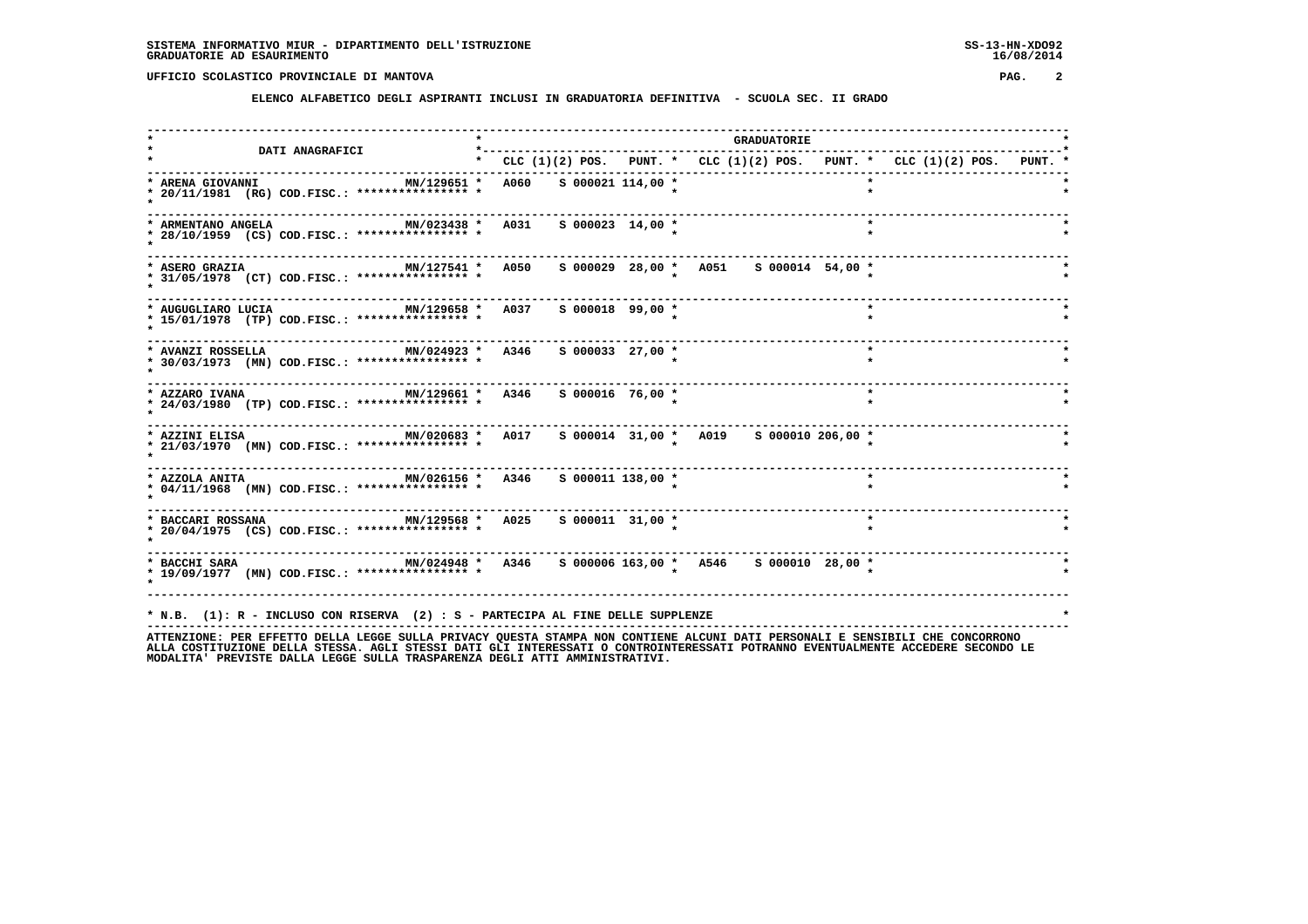**ELENCO ALFABETICO DEGLI ASPIRANTI INCLUSI IN GRADUATORIA DEFINITIVA - SCUOLA SEC. II GRADO**

|                                                                                                              |                                                                           |  |                       |  | <b>GRADUATORIE</b> |                                                               |         |  |  |  |
|--------------------------------------------------------------------------------------------------------------|---------------------------------------------------------------------------|--|-----------------------|--|--------------------|---------------------------------------------------------------|---------|--|--|--|
| DATI ANAGRAFICI                                                                                              | * CLC (1)(2) POS. PUNT. * CLC (1)(2) POS. PUNT. * CLC (1)(2) POS. PUNT. * |  |                       |  |                    |                                                               |         |  |  |  |
| * BAJOCCHI ENZO<br>MN/020157 *<br>* 11/10/1959 (MN) COD.FISC.: **************** *                            | A025                                                                      |  |                       |  |                    | S 000024 22,00 * A061 S 000003 145,00 *                       |         |  |  |  |
| MN/024926 * A037<br>* BALLARDIN MARCO<br>* 25/05/1979 (VA) COD.FISC.: **************** *                     |                                                                           |  | S 000003 165,00 *     |  |                    |                                                               | $\star$ |  |  |  |
| MN/026127 * A025<br>* BANDERA ELENA<br>* 14/09/1977 (MN) COD.FISC.: **************** *                       |                                                                           |  | $S$ 000022 24,00 *    |  |                    |                                                               | $\star$ |  |  |  |
| MN/129576 * A037<br>* BARALDI MARCELLO<br>* 07/08/1972 (MO) COD.FISC.: **************** *                    |                                                                           |  | $S$ 000023 63,00 *    |  |                    |                                                               | $\star$ |  |  |  |
| MN/026141 * A050<br>* BARDINI ANDREA<br>* 04/02/1980 (MN) COD.FISC.: **************** *                      |                                                                           |  |                       |  |                    | s 000028 28,00 * A051 s 000025 28,00 * A052 s 000007 110,00 * |         |  |  |  |
| MN/127438 * A050<br>* BARILLI FABIANA<br>* 26/02/1980 (MN) COD.FISC.: *************** *                      |                                                                           |  |                       |  |                    | S 000009 63,00 * A051 S 000007 107,00 *                       |         |  |  |  |
| MN/023008 *<br>* BARRA FILIPPO<br>* 17/04/1964 (MN) COD.FISC.: **************** *                            | <b>A060</b>                                                               |  | $S$ 000001 197,00 $*$ |  |                    |                                                               | $\star$ |  |  |  |
| $MN/022627$ * A029<br>* BASSANI MARCO<br>* 17/08/1962 (MN) COD.FISC.: **************** *                     |                                                                           |  | $S$ 000013 18,00 *    |  |                    |                                                               | $\star$ |  |  |  |
| * BASTONE DORA <b>MN/026149 *</b> A050<br>* 30/10/1980 (CS) COD.FISC.: **************** *                    |                                                                           |  |                       |  |                    | s 000034 27,00 * A051 s 000027 27,00 * A052 s 000008 75,00 *  |         |  |  |  |
| MN/020096 * A017 S 000003 219,00 *<br>* BELLINGERI RENATO<br>* 01/08/1955 (MN) COD.FISC.: **************** * |                                                                           |  |                       |  |                    |                                                               |         |  |  |  |
| * N.B. (1): R - INCLUSO CON RISERVA (2) : S - PARTECIPA AL FINE DELLE SUPPLENZE                              |                                                                           |  |                       |  |                    |                                                               |         |  |  |  |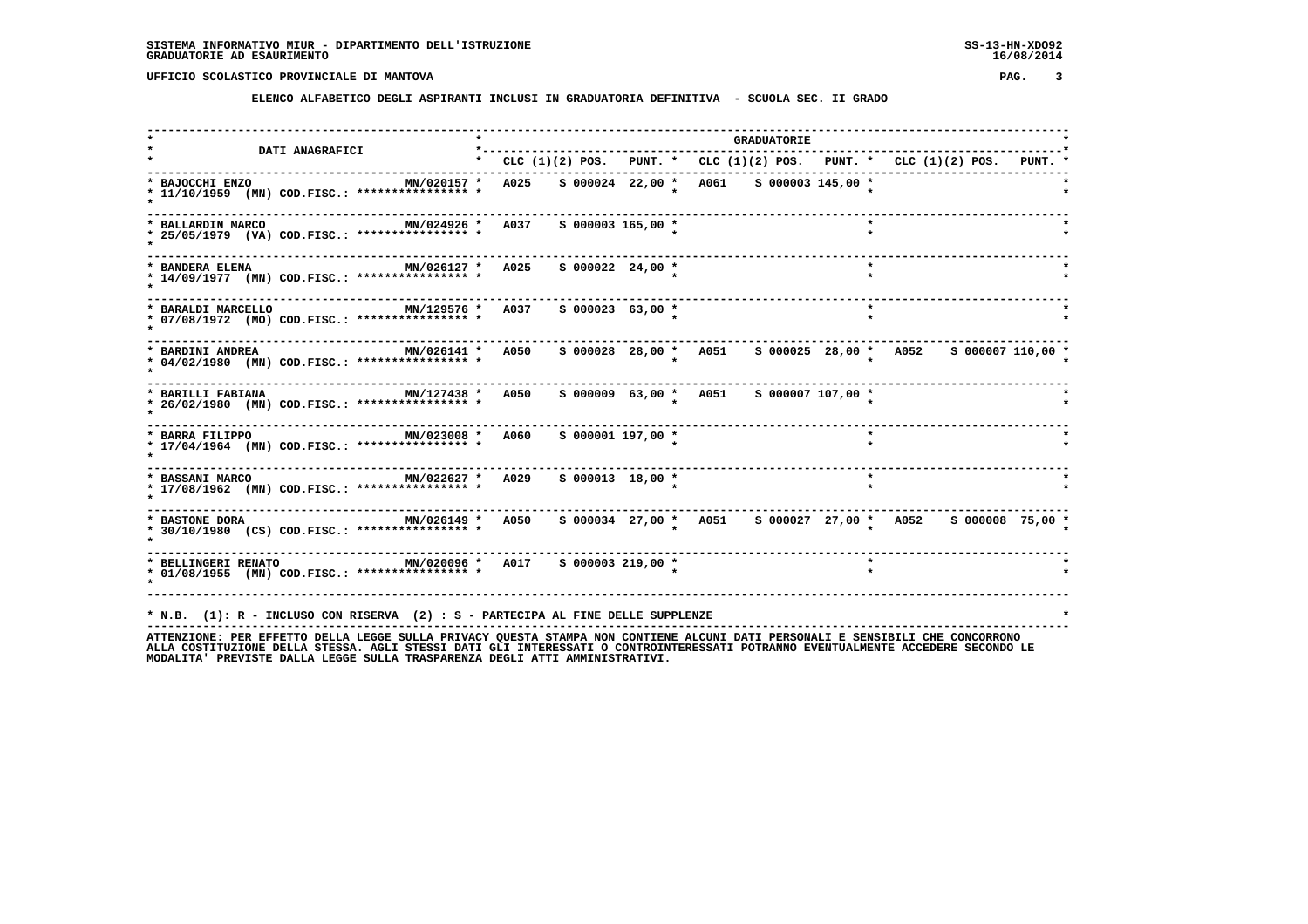**ELENCO ALFABETICO DEGLI ASPIRANTI INCLUSI IN GRADUATORIA DEFINITIVA - SCUOLA SEC. II GRADO**

|                                                                                                                                                          |  |                       |                                                                                 | <b>GRADUATORIE</b> |         |  |  |
|----------------------------------------------------------------------------------------------------------------------------------------------------------|--|-----------------------|---------------------------------------------------------------------------------|--------------------|---------|--|--|
| <b>DATI ANAGRAFICI</b>                                                                                                                                   |  |                       | * CLC $(1)(2)$ POS. PUNT. * CLC $(1)(2)$ POS. PUNT. * CLC $(1)(2)$ POS. PUNT. * |                    |         |  |  |
| MN/020457 *<br>* BELLINI CINZIA<br>* 08/11/1968 (MN) COD.FISC.: **************** *                                                                       |  |                       | A246 S 000003 72,00 * A346 S 000001 194,00 * A546 S 000008 31,00 *              |                    |         |  |  |
| MN/026168 * A031 S 000007 38,00 *<br>* BELLINI ELENA<br>* 11/10/1974 (MN) COD.FISC.: **************** *                                                  |  |                       |                                                                                 |                    | $\star$ |  |  |
| MN/020668 * A019<br>* BENATTI PAOLO<br>* 13/07/1963 (MN) COD.FISC.: **************** *                                                                   |  | $S$ 000007 228,00 $*$ |                                                                                 |                    | $\star$ |  |  |
| MN/023887 * A025<br>* BENE NUNZIA<br>* 02/01/1959 (NA) COD.FISC.: **************** *                                                                     |  | $S$ 000023 23,00 $*$  |                                                                                 |                    | $\star$ |  |  |
| MN/020139 * A029 S 000017 12,00 *<br>* BENEDINI ROBERTA<br>* 01/07/1963 (MN) COD.FISC.: **************** *                                               |  |                       |                                                                                 |                    | $\star$ |  |  |
| MN/127440 * A050 \$ 000035 27,00 * A051 \$ 000028 27,00 * A052 \$ 000010 51,00 *<br>* BENLODI ALESSIA<br>* 26/10/1981 (MN) COD.FISC.: **************** * |  |                       |                                                                                 |                    |         |  |  |
| MN/129592 * A346<br>* BERARDI AMALIA MANUELA<br>* 19/08/1978 (CS) COD.FISC.: **************** *                                                          |  | $S$ 000021 52,00 *    |                                                                                 |                    | $\star$ |  |  |
| MN/024928 * A048 000005 99,00 *<br>* BERGAMASCHI PAOLO<br>* 28/09/1962 (MN) COD.FISC.: **************** *                                                |  |                       | -----------------------                                                         |                    | $\star$ |  |  |
| * 17/03/1972 (MN) COD.FISC.: **************** *                                                                                                          |  | $S$ 000011 48,00 *    |                                                                                 |                    | $\star$ |  |  |
| * 23/07/1979 (TN) COD.FISC.: **************** *                                                                                                          |  | $S$ 000013 42,00 *    |                                                                                 |                    | $\star$ |  |  |
| * N.B. (1): R - INCLUSO CON RISERVA (2) : S - PARTECIPA AL FINE DELLE SUPPLENZE                                                                          |  |                       |                                                                                 |                    |         |  |  |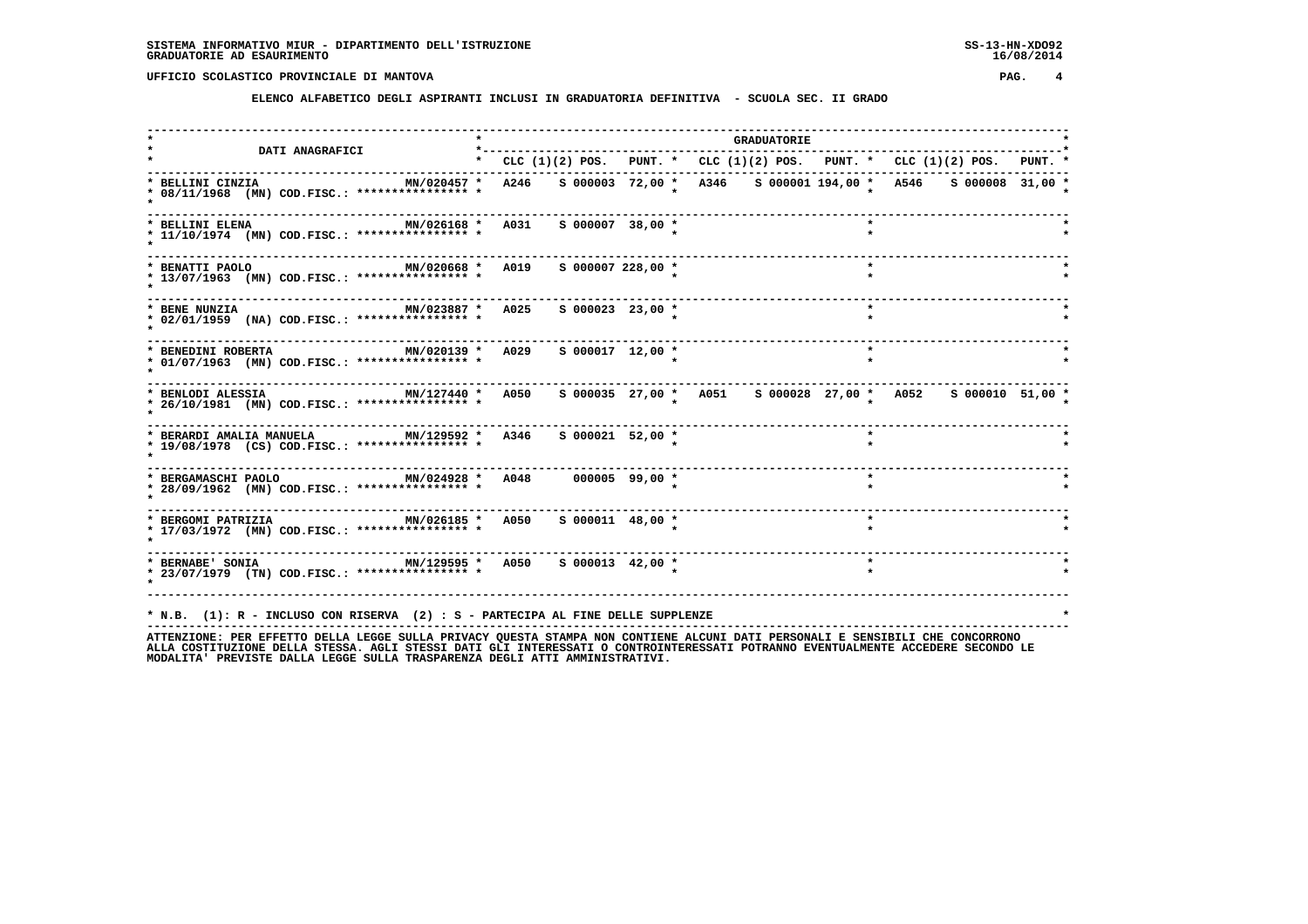**ELENCO ALFABETICO DEGLI ASPIRANTI INCLUSI IN GRADUATORIA DEFINITIVA - SCUOLA SEC. II GRADO**

| <b>DATI ANAGRAFICI</b>                                                                                                              |  |                      |                                                                           | <b>GRADUATORIE</b> |         |  |  |
|-------------------------------------------------------------------------------------------------------------------------------------|--|----------------------|---------------------------------------------------------------------------|--------------------|---------|--|--|
|                                                                                                                                     |  |                      | * CLC (1)(2) POS. PUNT. * CLC (1)(2) POS. PUNT. * CLC (1)(2) POS. PUNT. * |                    |         |  |  |
| MN/026186 * A031 S 000016 19,00 *<br>* BERNARDELLI PAOLA<br>* 09/04/1974 (MN) COD.FISC.: **************** *                         |  |                      |                                                                           |                    |         |  |  |
| MN/132087 * A346 S 000042 18,00 *<br>* BILLA SONIA<br>* 20/03/1971 (ME) COD.FISC.: **************** *                               |  |                      |                                                                           |                    |         |  |  |
| MN/127444 * A019 S 000027 100,00 *<br>* BILLO GIANLUCA<br>* 09/05/1977 (MN) COD.FISC.: **************** *                           |  |                      |                                                                           |                    | $\star$ |  |  |
| MN/132088 * A016 S 000003 31,00 *<br>* BIRICCHINI FELICE<br>* 29/12/1961 (NA) COD.FISC.: **************** *                         |  |                      |                                                                           |                    | $\star$ |  |  |
| MN/022493 * A346<br>* BOLLINI ANTONELLA<br>* 15/11/1966 (MN) COD.FISC.: **************** *                                          |  | $S$ 000017 68,00 $*$ |                                                                           |                    | $\star$ |  |  |
| * BONAVENTURA DANIELA VENERA MN/132089 * A246<br>* 05/05/1979 (ME) COD.FISC.: **************** *                                    |  | S 000005 27,00 *     |                                                                           |                    | $\star$ |  |  |
| * BONIFACIO FAUSTO GUIDO MN/129597 * A036 S 000018 100,00 *<br>* 05/01/1973 (CT) COD.FISC.: **************** *                      |  |                      |                                                                           |                    | $\star$ |  |  |
| * BORRILLI MARIA GIUSEPPINA MN/026253 * A058 S 000002 146,00 *<br>* 24/06/1971 (FG) COD.FISC.: **************** *                   |  |                      |                                                                           |                    | $\star$ |  |  |
| * 12/11/1969 (MN) COD.FISC.: **************** *                                                                                     |  |                      |                                                                           |                    | $\star$ |  |  |
| * BOSI CHIARA                           MN/023442 *   A019     S 000013 183,00 *<br>* 04/10/1974 (RE) COD.FISC.: **************** * |  |                      |                                                                           |                    | $\star$ |  |  |
|                                                                                                                                     |  |                      |                                                                           |                    |         |  |  |
| * N.B. (1): R - INCLUSO CON RISERVA (2) : S - PARTECIPA AL FINE DELLE SUPPLENZE                                                     |  |                      |                                                                           |                    |         |  |  |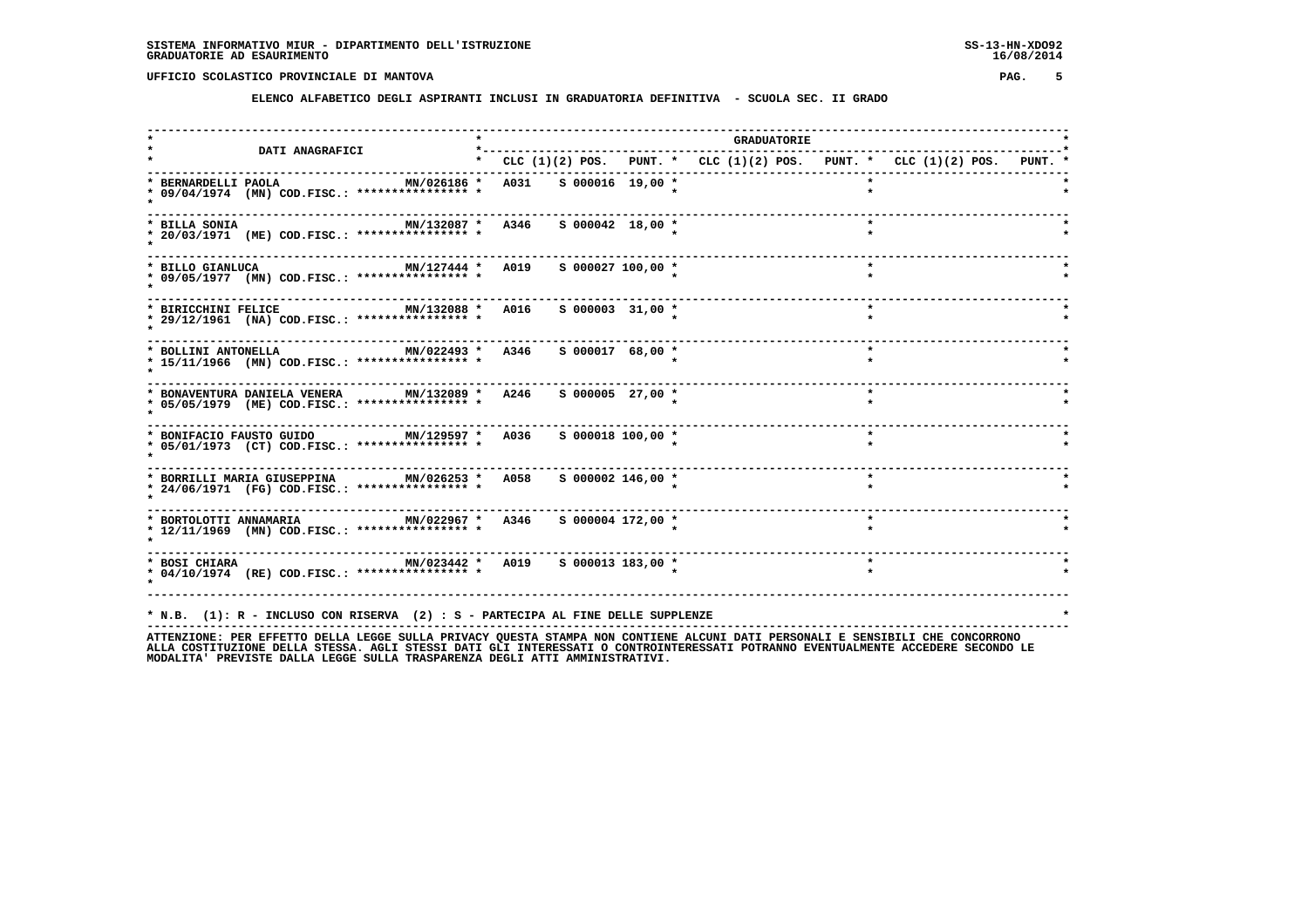**ELENCO ALFABETICO DEGLI ASPIRANTI INCLUSI IN GRADUATORIA DEFINITIVA - SCUOLA SEC. II GRADO**

|                                                                                                            | $\star$ $ -$ |                        |                       |                                                                               | <b>GRADUATORIE</b> |         |  |  |
|------------------------------------------------------------------------------------------------------------|--------------|------------------------|-----------------------|-------------------------------------------------------------------------------|--------------------|---------|--|--|
| <b>DATI ANAGRAFICI</b>                                                                                     |              |                        |                       | * CLC $(1)(2)$ POS. PUNT. * CLC $(1)(2)$ POS. PUNT. * CLC $(1)(2)$ POS. PUNT. |                    |         |  |  |
| * BOTTASSI PATRIZIA<br>MN/022509 *<br>* 21/08/1958 (MN) COD.FISC.: **************** *                      |              | A546 S 000002 186,00 * |                       |                                                                               |                    |         |  |  |
| MN/026239 * A025 S 000014 28,00 *<br>* BRASILE VINCENZA<br>* 08/06/1974 (TP) COD.FISC.: **************** * |              |                        |                       |                                                                               |                    | $\star$ |  |  |
| MN/129617 *<br>* BRUZZI' ANGELA<br>* 08/04/1980 (VV) COD.FISC.: **************** *                         |              | A037                   | s 000013 122,00 *     |                                                                               |                    | $\star$ |  |  |
| MN/129619 * A047<br>* BUCCI EMANUELE<br>* 29/07/1972 (RM) COD.FISC.: *************** *                     |              |                        |                       | S 000002 141,00 * A048 S 000017 27,00 *                                       |                    |         |  |  |
| * BUCHICCHIO UMBERTO<br>* 11/08/1962 (SA) COD.FISC.: **************** *                                    |              |                        | S 000006 85,00 *      |                                                                               |                    | $\star$ |  |  |
| MN/026252 * A038<br>* BUONERBA LAURA<br>* 28/09/1971 (MN) COD.FISC.: **************** *                    |              |                        |                       | s 000020 19,00 * A047 s 000025 24,00 * A049 s 000011 113,00 *                 |                    |         |  |  |
| * CALARCO SANTI ALFREDO MN/132091 * C270<br>* 13/09/1960 (ME) COD.FISC.: **************** *                |              |                        | S 000002 198,00 *     |                                                                               |                    | $\star$ |  |  |
| * CALEFFI RICCARDO 600 MN/026199 * A346<br>* 16/11/1980 (MN) COD.FISC.: **************** *                 |              |                        | S 000028 30,00 *      |                                                                               |                    | $\star$ |  |  |
| * CAMBULA RITA<br>MN/026203 *<br>* 18/04/1979 (TP) COD.FISC.: **************** *                           |              | A036                   | $S$ 000005 147,00 $*$ |                                                                               |                    | $\star$ |  |  |
| MN/132092 * A050<br>* CAMMARASANA ROSANNA<br>* 09/02/1978 (TP) COD.FISC.: **************** *               |              |                        |                       | s 000021 31,00 * A051 s 000024 30,00 * A052 s 000016 30,00 *                  |                    |         |  |  |
| * N.B. (1): R - INCLUSO CON RISERVA (2) : S - PARTECIPA AL FINE DELLE SUPPLENZE                            |              |                        |                       |                                                                               |                    |         |  |  |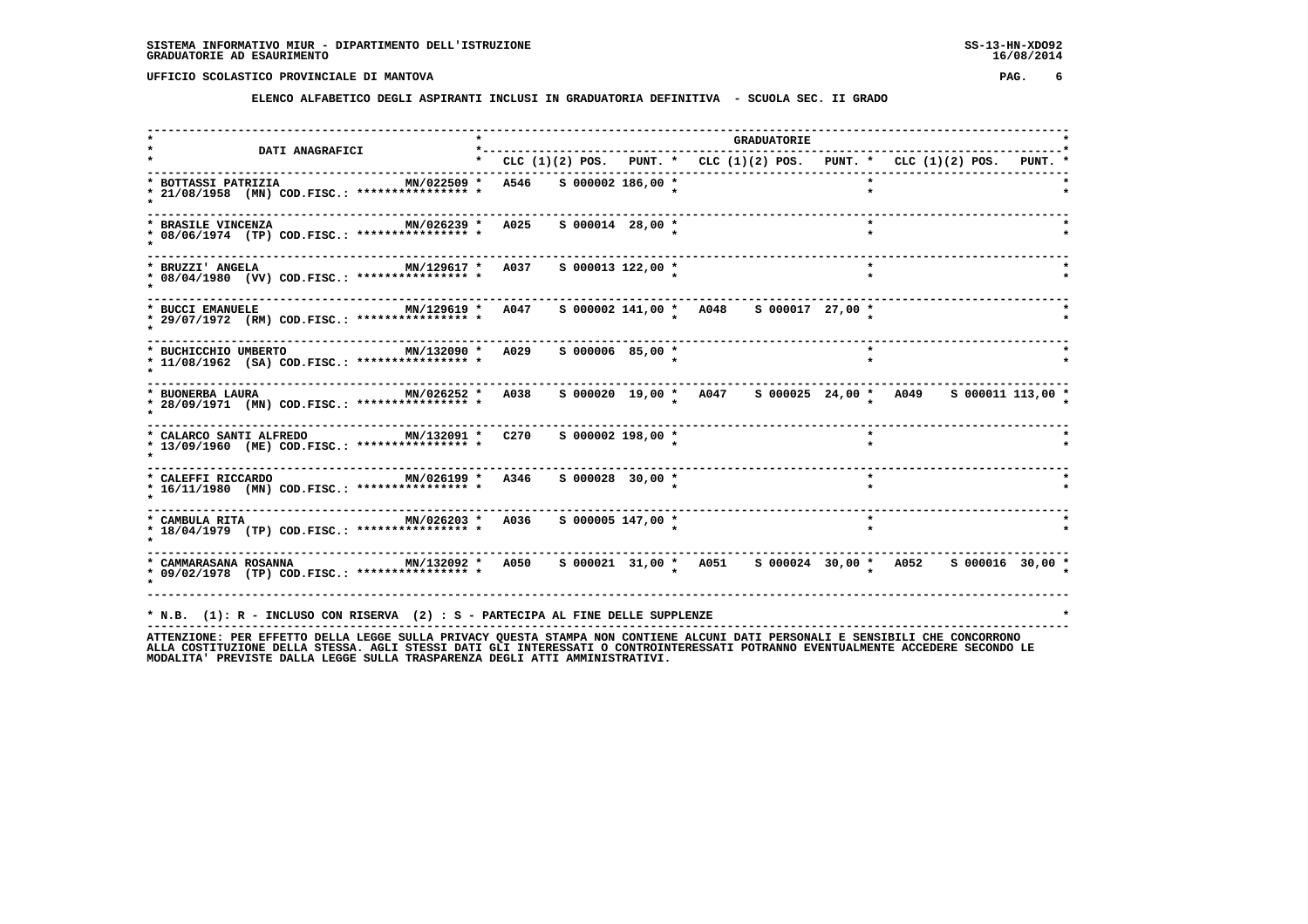**ELENCO ALFABETICO DEGLI ASPIRANTI INCLUSI IN GRADUATORIA DEFINITIVA - SCUOLA SEC. II GRADO**

|                                                                                                                 |                                                                               |  |                                         |  |  | <b>GRADUATORIE</b> |  |         |  |  |  |
|-----------------------------------------------------------------------------------------------------------------|-------------------------------------------------------------------------------|--|-----------------------------------------|--|--|--------------------|--|---------|--|--|--|
| <b>DATI ANAGRAFICI</b>                                                                                          | * CLC $(1)(2)$ POS. PUNT. * CLC $(1)(2)$ POS. PUNT. * CLC $(1)(2)$ POS. PUNT. |  |                                         |  |  |                    |  |         |  |  |  |
| MN/129631 *<br>* CANNIZZARO PIETRO<br>* 05/10/1968 (AG) COD.FISC.: **************** *                           | A025 S 000026 15,00 *                                                         |  |                                         |  |  |                    |  | $\star$ |  |  |  |
| MN/026293 * A036 S 000015 117,00 *<br>* CANTADORI GIOVANNI<br>* 27/01/1968 (MN) COD.FISC.: **************** *   |                                                                               |  |                                         |  |  |                    |  | $\star$ |  |  |  |
| MN/022894 * A346<br>* CANTADORI MARINA<br>* 01/07/1966 (MN) COD.FISC.: **************** *                       |                                                                               |  | S 000025 38,00 *                        |  |  |                    |  | $\star$ |  |  |  |
| MN/023898 * A050<br>* CANUTI ORSOLA<br>* 21/11/1972 (MN) COD.FISC.: **************** *                          |                                                                               |  | s 000045 21,00 * A051 s 000008 105,00 * |  |  |                    |  |         |  |  |  |
| MN/026216 * A060<br>* CAPOBIANCO ANGELA<br>* 27/11/1980 (AG) COD.FISC.: **************** *                      |                                                                               |  | S 000015 127,00 *                       |  |  |                    |  | $\star$ |  |  |  |
| MN/129636 * A031 S 000010 25,00 *<br>* CAPORASO ANNA<br>* 18/06/1961 (RM) COD.FISC.: **************** *         |                                                                               |  |                                         |  |  |                    |  | $\star$ |  |  |  |
| $MN/129639 * A037 S000010 134,00 *$<br>* CAPPELLO CONCETTA<br>* 31/03/1979 (RG) COD.FISC.: **************** *   |                                                                               |  |                                         |  |  |                    |  | $\star$ |  |  |  |
| MN/132097 * A019 S 000024 118,00 *<br>* CAPPUCCIO ANNA MARIA<br>* 29/10/1966 (RC) COD.FISC.: **************** * |                                                                               |  |                                         |  |  |                    |  | $\star$ |  |  |  |
| * 29/01/1960 (AP) COD.FISC.: **************** *                                                                 |                                                                               |  | S 000013 135,00 *                       |  |  |                    |  | $\star$ |  |  |  |
| MN/129878 * A025 S 000016 28,00 *<br>* CARADONNA MARIELLA<br>* 02/11/1979 (TP) COD.FISC.: **************** *    |                                                                               |  |                                         |  |  |                    |  | $\star$ |  |  |  |
| * N.B. (1): R - INCLUSO CON RISERVA (2) : S - PARTECIPA AL FINE DELLE SUPPLENZE                                 |                                                                               |  |                                         |  |  |                    |  |         |  |  |  |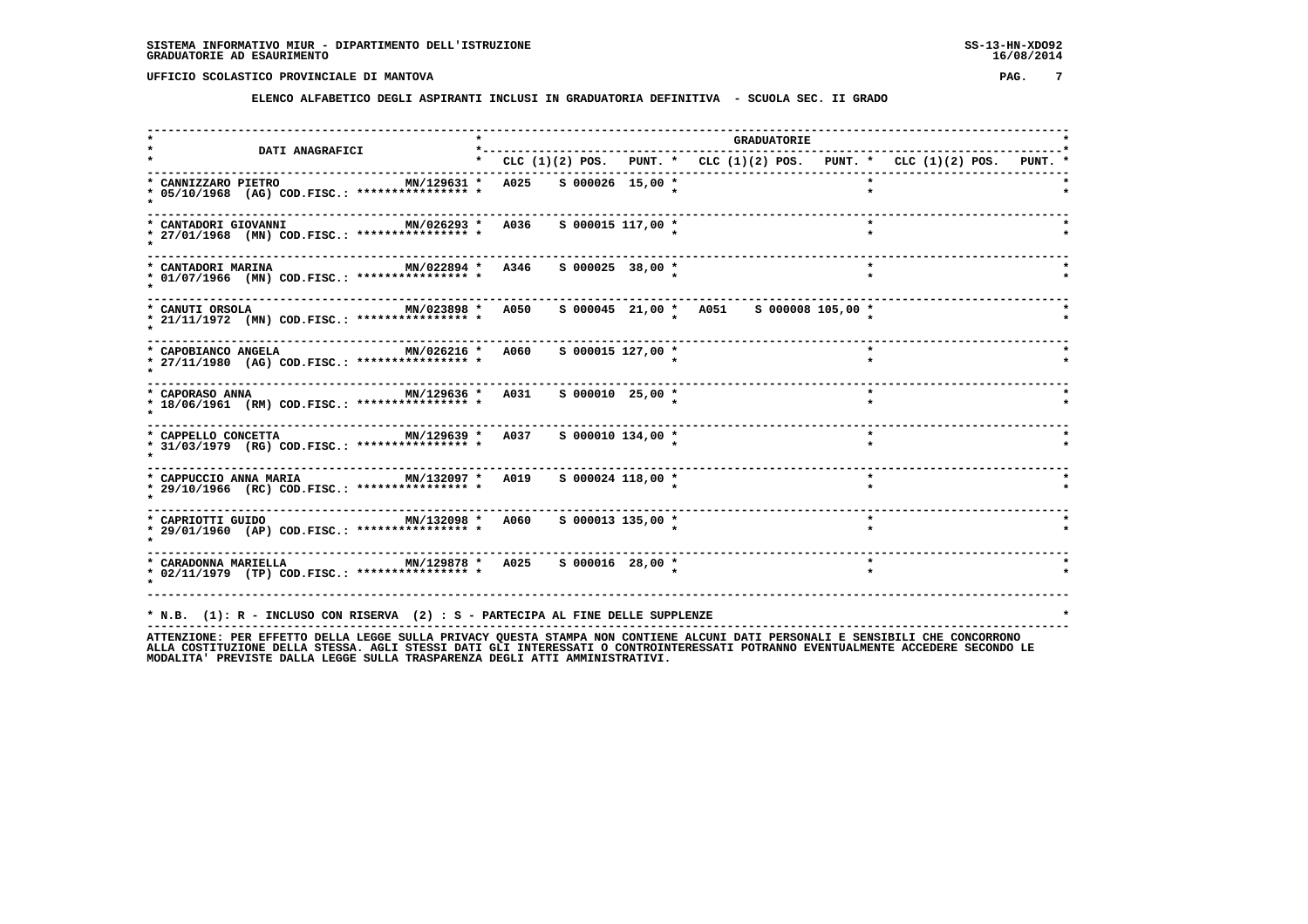**ELENCO ALFABETICO DEGLI ASPIRANTI INCLUSI IN GRADUATORIA DEFINITIVA - SCUOLA SEC. II GRADO**

 **------------------------------------------------------------------------------------------------------------------------------------ \* \* GRADUATORIE \* \* DATI ANAGRAFICI \*-----------------------------------------------------------------------------------\* \* \* CLC (1)(2) POS. PUNT. \* CLC (1)(2) POS. PUNT. \* CLC (1)(2) POS. PUNT. \* ------------------------------------------------------------------------------------------------------------------------------------ \* CAROLI PIERALESSIO MN/129884 \* A031 S 000013 24,00 \* \* \* \* 14/03/1980 (BA) COD.FISC.: \*\*\*\*\*\*\*\*\*\*\*\*\*\*\*\* \* \* \* \* \* ------------------------------------------------------------------------------------------------------------------------------------ \* CARPENTIERI MICHELE MN/132099 \* A038 S 000015 27,00 \* A047 S 000022 27,00 \* A048 S 000019 27,00 \* \* 04/07/1978 (RC) COD.FISC.: \*\*\*\*\*\*\*\*\*\*\*\*\*\*\*\* \* A049 S 000009 115,00 \* \* \* \* ------------------------------------------------------------------------------------------------------------------------------------ \* CARPINELLI ANGELITA MN/132100 \* A050 S 000044 24,00 \* A051 S 000005 145,00 \* \* \* 01/10/1969 (RC) COD.FISC.: \*\*\*\*\*\*\*\*\*\*\*\*\*\*\*\* \* \* \* \* \* ------------------------------------------------------------------------------------------------------------------------------------ \* CARTIA SANDRO MN/132101 \* A038 S 000007 33,00 \* A047 S 000001 162,00 \* A048 S 000009 31,00 \* \* 31/07/1966 (RG) COD.FISC.: \*\*\*\*\*\*\*\*\*\*\*\*\*\*\*\* \* A049 S 000028 29,00 \* \* \* \* ------------------------------------------------------------------------------------------------------------------------------------ \* CARUSO DAVIDE IGNAZIO MN/132371 \* C260 S 000004 38,00 \* C270 S 000001 204,00 \* \* \* 01/02/1964 (CT) COD.FISC.: \*\*\*\*\*\*\*\*\*\*\*\*\*\*\*\* \* \* \* \* \* ------------------------------------------------------------------------------------------------------------------------------------ \* CASNICI LIVIA MN/022767 \* A346 S 000044 13,00 \* \* \* \* 29/05/1961 (EE) COD.FISC.: \*\*\*\*\*\*\*\*\*\*\*\*\*\*\*\* \* \* \* \* \* ------------------------------------------------------------------------------------------------------------------------------------ \* CENNA ILARIA MN/026313 \* A058 S 000001 163,00 \* \* \* \* 28/01/1968 (MO) COD.FISC.: \*\*\*\*\*\*\*\*\*\*\*\*\*\*\*\* \* \* \* \* \* ------------------------------------------------------------------------------------------------------------------------------------ \* CENTAMORE GIUSI MN/132102 \* A050 S 000023 31,00 \* A051 S 000023 31,00 \* A052 S 000003 149,00 \* \* 19/09/1972 (SR) COD.FISC.: \*\*\*\*\*\*\*\*\*\*\*\*\*\*\*\* \* \* \* \* \* ------------------------------------------------------------------------------------------------------------------------------------ \* CERASINO DARIO MN/127452 \* A038 S 000018 24,00 \* A047 S 000009 48,00 \* A048 S 000022 24,00 \* \* 03/05/1977 (TA) COD.FISC.: \*\*\*\*\*\*\*\*\*\*\*\*\*\*\*\* \* A049 S 000017 84,00 \* \* \* \* ------------------------------------------------------------------------------------------------------------------------------------ \* CHIANTIA LUIGI MN/129890 \* A025 S 000018 27,00 \* \* \* \* 23/04/1979 (CL) COD.FISC.: \*\*\*\*\*\*\*\*\*\*\*\*\*\*\*\* \* \* \* \* \* ------------------------------------------------------------------------------------------------------------------------------------ \* N.B. (1): R - INCLUSO CON RISERVA (2) : S - PARTECIPA AL FINE DELLE SUPPLENZE \* ------------------------------------------------------------------------------------------------------------------------------------**

 **ATTENZIONE: PER EFFETTO DELLA LEGGE SULLA PRIVACY QUESTA STAMPA NON CONTIENE ALCUNI DATI PERSONALI E SENSIBILI CHE CONCORRONO ALLA COSTITUZIONE DELLA STESSA. AGLI STESSI DATI GLI INTERESSATI O CONTROINTERESSATI POTRANNO EVENTUALMENTE ACCEDERE SECONDO LE MODALITA' PREVISTE DALLA LEGGE SULLA TRASPARENZA DEGLI ATTI AMMINISTRATIVI.**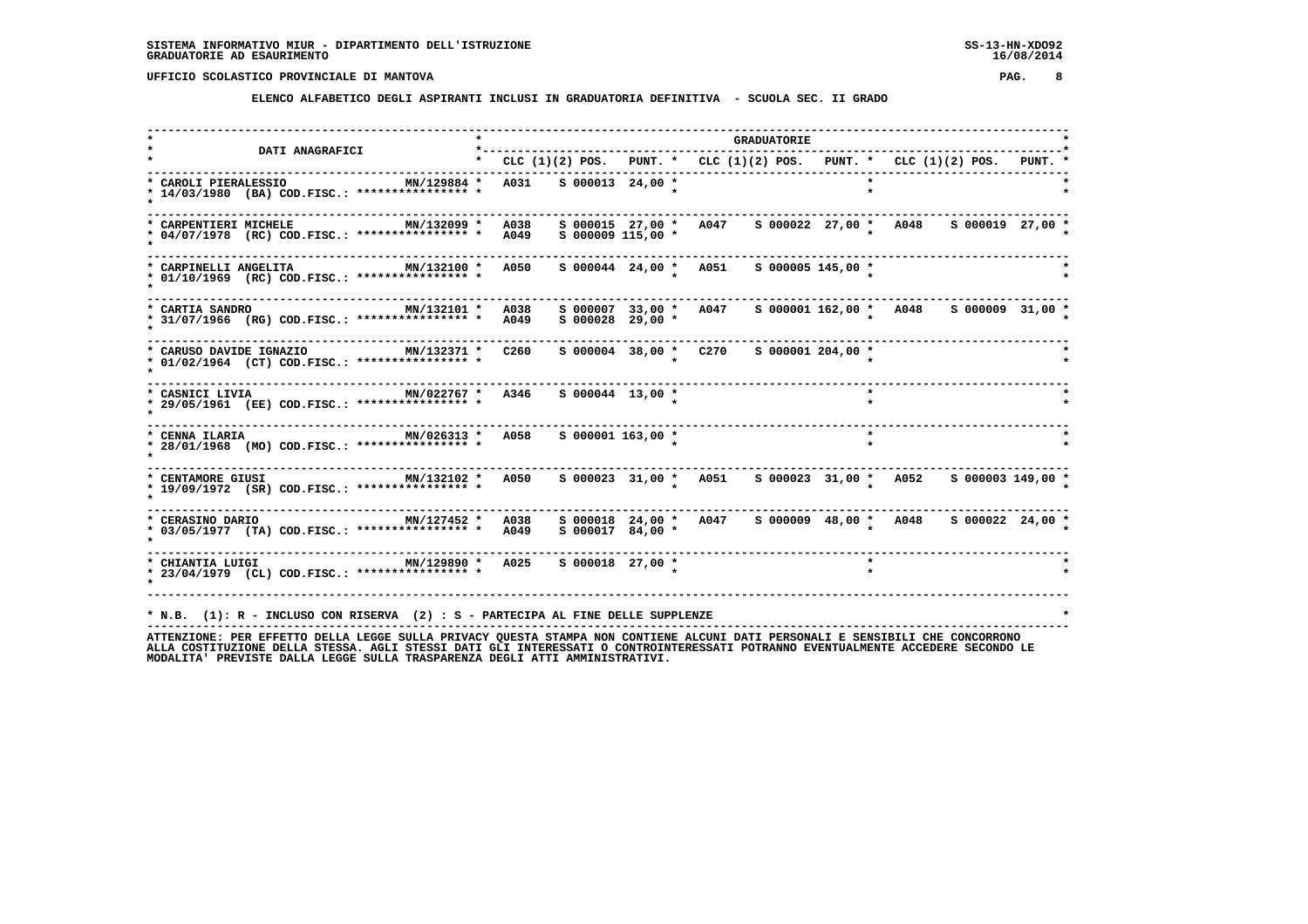**ELENCO ALFABETICO DEGLI ASPIRANTI INCLUSI IN GRADUATORIA DEFINITIVA - SCUOLA SEC. II GRADO**

|                                                                                                            | *--------                                                                 |  |                     |  | <b>GRADUATORIE</b> |                                         |         |                                                              |  |
|------------------------------------------------------------------------------------------------------------|---------------------------------------------------------------------------|--|---------------------|--|--------------------|-----------------------------------------|---------|--------------------------------------------------------------|--|
| <b>DATI ANAGRAFICI</b>                                                                                     | * CLC (1)(2) POS. PUNT. * CLC (1)(2) POS. PUNT. * CLC (1)(2) POS. PUNT. * |  |                     |  |                    |                                         |         |                                                              |  |
| MN/132103 *<br>* CHIAVELLI DANIELE<br>* 02/12/1979 (MN) COD.FISC.: **************** *                      | A038<br>A049                                                              |  | $S$ 000023 44,00 *  |  |                    |                                         |         | s 000019 20,00 * A047 s 000007 86,00 * A048 s 000023 20,00 * |  |
| MN/020679 * A031<br>* CHIODI GIUSEPPE<br>* 26/05/1965 (MN) COD.FISC.: **************** *                   |                                                                           |  | $S$ 000018 17,00 *  |  |                    |                                         | $\star$ |                                                              |  |
| MN/025093 * A036<br>* CIARFELLA GERMANA<br>* 01/12/1978 (PE) COD.FISC.: **************** *                 |                                                                           |  | S 000004 151,00 *   |  |                    |                                         | $\star$ |                                                              |  |
| MN/129892 * A346<br>* CITRINITI SERENA RITA<br>* 19/10/1982 (CZ) COD.FISC.: **************** *             |                                                                           |  | S 000022 51,00 *    |  |                    |                                         | $\star$ |                                                              |  |
| * COLAFRANCESCO BERNADETTE MN/026292 * A017<br>* 28/09/1972 (FR) COD.FISC.: **************** *             |                                                                           |  |                     |  |                    | s 000006 173,00 * A019 s 000039 33,00 * |         |                                                              |  |
| MN/132104 * A036 S 000017 109,00 *<br>* COLUSSI MICAELA<br>* 29/07/1963 (FE) COD.FISC.: **************** * |                                                                           |  |                     |  |                    |                                         | $\star$ |                                                              |  |
| MN/001051 * A546<br>* COMPAGNONI ANGELA<br>* 08/01/1971 (MN) COD.FISC.: **************** *                 |                                                                           |  |                     |  |                    | s 000009 28,00 * C034 s 000001 167,00 * |         |                                                              |  |
| MN/020267 * A346<br>* COMPAGNONI CINZIA<br>* 14/01/1964 (MN) COD.FISC.: **************** *                 |                                                                           |  | S 000007 156,00 *   |  |                    |                                         | $\star$ |                                                              |  |
| MN/132105 *<br>* CONTALDI FRANCESCO<br>* 07/03/1976 (NA) COD.FISC.: *************** * A049                 | <b>A038</b>                                                               |  | $S$ 000001 150,00 * |  |                    |                                         |         | s 000016 27,00 * A047 s 000023 27,00 * A048 s 000020 27,00 * |  |
| MN/132106 * A048<br>* CONTE SALVATORE<br>* 21/12/1980 (BR) COD.FISC.: **************** *                   |                                                                           |  | S 000006 95,00 *    |  |                    |                                         | $\star$ |                                                              |  |
| * N.B. (1): R - INCLUSO CON RISERVA (2) : S - PARTECIPA AL FINE DELLE SUPPLENZE                            |                                                                           |  |                     |  |                    |                                         |         |                                                              |  |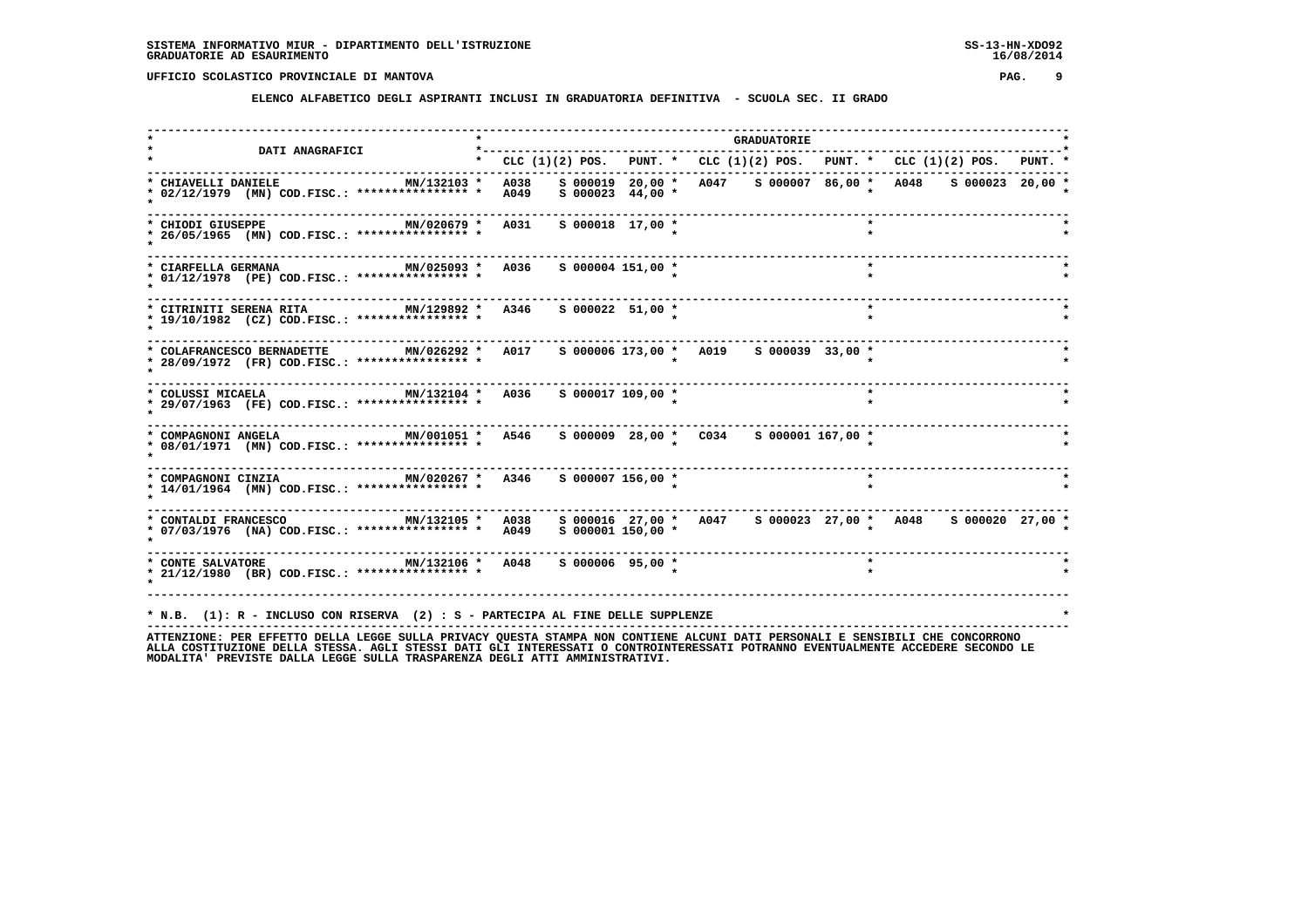**ELENCO ALFABETICO DEGLI ASPIRANTI INCLUSI IN GRADUATORIA DEFINITIVA - SCUOLA SEC. II GRADO**

| <b>DATI ANAGRAFICI</b>                                                                                 | *-- |                                 |                       |                                                                           | <b>GRADUATORIE</b> |         |  |  |
|--------------------------------------------------------------------------------------------------------|-----|---------------------------------|-----------------------|---------------------------------------------------------------------------|--------------------|---------|--|--|
|                                                                                                        |     |                                 |                       | * CLC (1)(2) POS. PUNT. * CLC (1)(2) POS. PUNT. * CLC (1)(2) POS. PUNT. * |                    |         |  |  |
| * CONTESINI ANNA<br>MN/026315 *<br>* 02/09/1979 (RO) COD.FISC.: **************** *                     |     | A346 S 000034 27,00 *           |                       |                                                                           |                    |         |  |  |
| MN/129898 * A060<br>* CONTINO ALBA<br>* 25/11/1977 (AG) COD.FISC.: **************** *                  |     |                                 | S 000024 112,00 *     |                                                                           |                    | $\star$ |  |  |
| MN/020269 * A019<br>* COPPOLINO GIUSEPPINA<br>* 25/02/1968 (MO) COD.FISC.: **************** *          |     |                                 | $S$ 000008 216,00 $*$ |                                                                           |                    | $\star$ |  |  |
| * CORRADI CRISTINA<br>* 27/08/1966 (MN) COD.FISC.: **************** *                                  |     | MN/020356 * A346 000045 12,00 * |                       |                                                                           |                    | $\star$ |  |  |
| * COTTI ENNIO<br>MN/020698 *<br>* 10/03/1964 (MN) COD.FISC.: **************** *                        |     | A017                            |                       | $S$ 000002 233,00 * A019 \$ 000043 16,00 *                                |                    |         |  |  |
| MN/025054 * A037 S 000004 159,00 *<br>* COVA MATTIA<br>* 20/07/1978 (RN) COD.FISC.: **************** * |     |                                 |                       |                                                                           |                    |         |  |  |
| MN/132107 * A060<br>* CRISAFULLI SALVATORE<br>* 23/12/1966 (ME) COD.FISC.: **************** *          |     |                                 | $S$ 000018 122,00 $*$ |                                                                           |                    | $\star$ |  |  |
| MN/132108 *<br>* CURCIO MAURA FRANCESCA<br>* 28/04/1979 (CS) COD.FISC.: **************** *             |     | A038<br>A049                    | $S$ 000004 148,00 $*$ | s 000010 28,00 * A047 s 000015 28,00 * A048 s 000012 28,00 *              |                    |         |  |  |
| MN/129907 *<br>* CURIONE ALICE<br>* 07/07/1978 (PA) COD.FISC.: **************** *                      |     | <b>A060</b>                     | $S$ 000005 150,00 *   |                                                                           |                    |         |  |  |
| MN/129908 * A036<br>* CUTRONO LAURA<br>* 10/07/1981 (RM) COD.FISC.: **************** *                 |     |                                 |                       | s 000007 139,00 * A037 s 000026 25,00 *                                   |                    |         |  |  |
| * N.B. (1): R - INCLUSO CON RISERVA (2) : S - PARTECIPA AL FINE DELLE SUPPLENZE                        |     |                                 |                       |                                                                           |                    |         |  |  |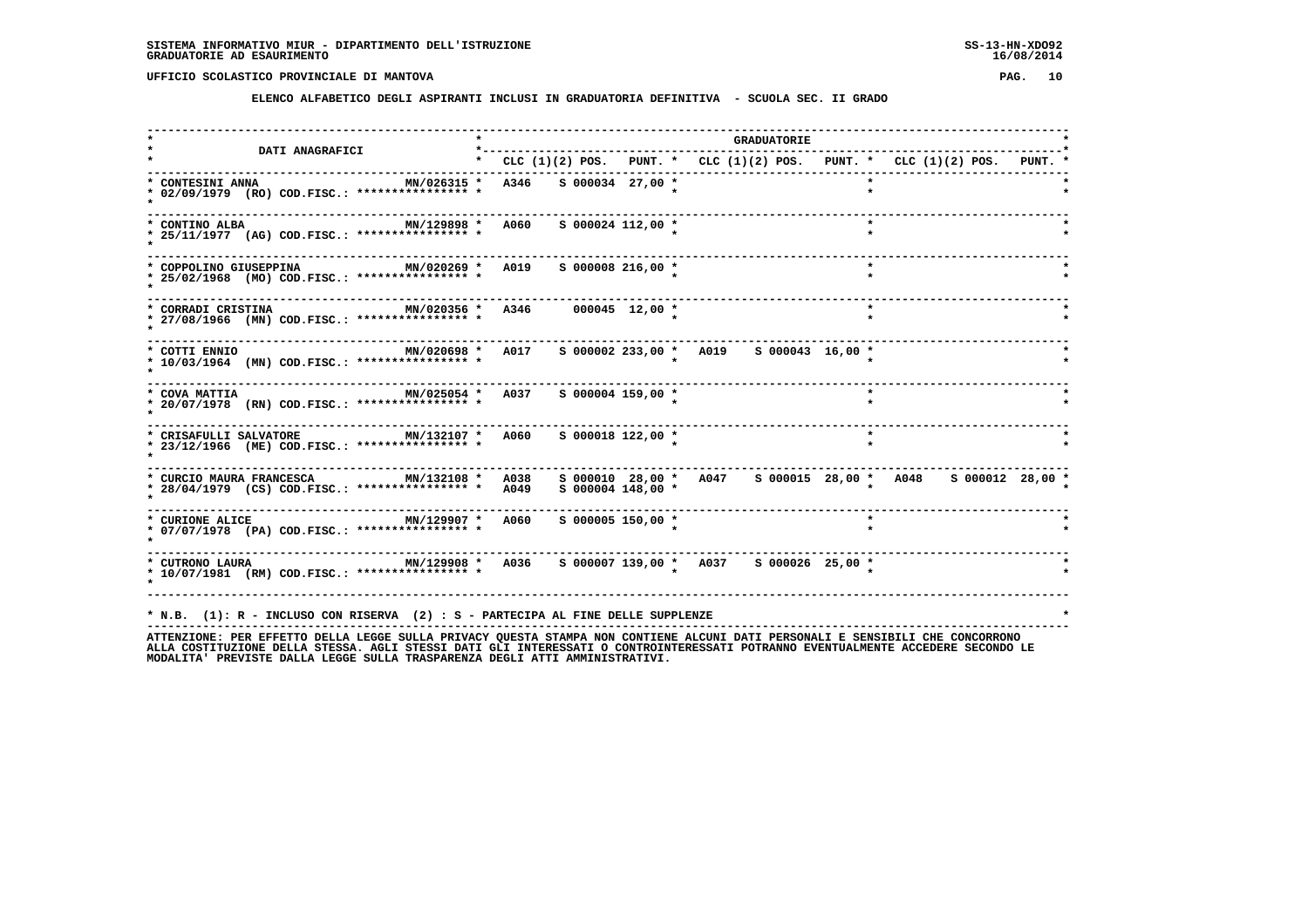**ELENCO ALFABETICO DEGLI ASPIRANTI INCLUSI IN GRADUATORIA DEFINITIVA - SCUOLA SEC. II GRADO**

| * CLC (1)(2) POS. PUNT. * CLC (1)(2) POS. PUNT. * CLC (1)(2) POS. PUNT. *<br>MN/129625 * A346 S 000036 27,00 *<br>S 000003 160,00 *<br>MN/025195 * A031 S 000009 25,00 *<br>s 000012 123,00 *<br>$\star$ |
|----------------------------------------------------------------------------------------------------------------------------------------------------------------------------------------------------------|
|                                                                                                                                                                                                          |
|                                                                                                                                                                                                          |
|                                                                                                                                                                                                          |
|                                                                                                                                                                                                          |
|                                                                                                                                                                                                          |
|                                                                                                                                                                                                          |
| S 000008 148,00 *<br>$\star$                                                                                                                                                                             |
| $\star$<br>$S$ 000013 28,00 *                                                                                                                                                                            |
| $\star$<br>S 000012 184,00 *                                                                                                                                                                             |
| * DELL'ARINGA MARCELLO MN/026081 * A061 S 000008 116,00 *<br>$\star$                                                                                                                                     |
| * DE LUCA DANIELA $MN/132207$ * A049 S 000022 51,00 *<br>$\star$                                                                                                                                         |
|                                                                                                                                                                                                          |

ATTENZIONE: PER EFFETTO DELLA LEGGE SULLA PRIVACY QUESTA STAMPA NON CONTIENE ALCUNI DATI PERSONALI E SENSIBILI CHE CONCORRONO<br>ALLA COSTITUZIONE DELLA STESSA, AGLI STESSI DATI GLI INTERESSATI O CONTROINTERESSATI POTRANNO EV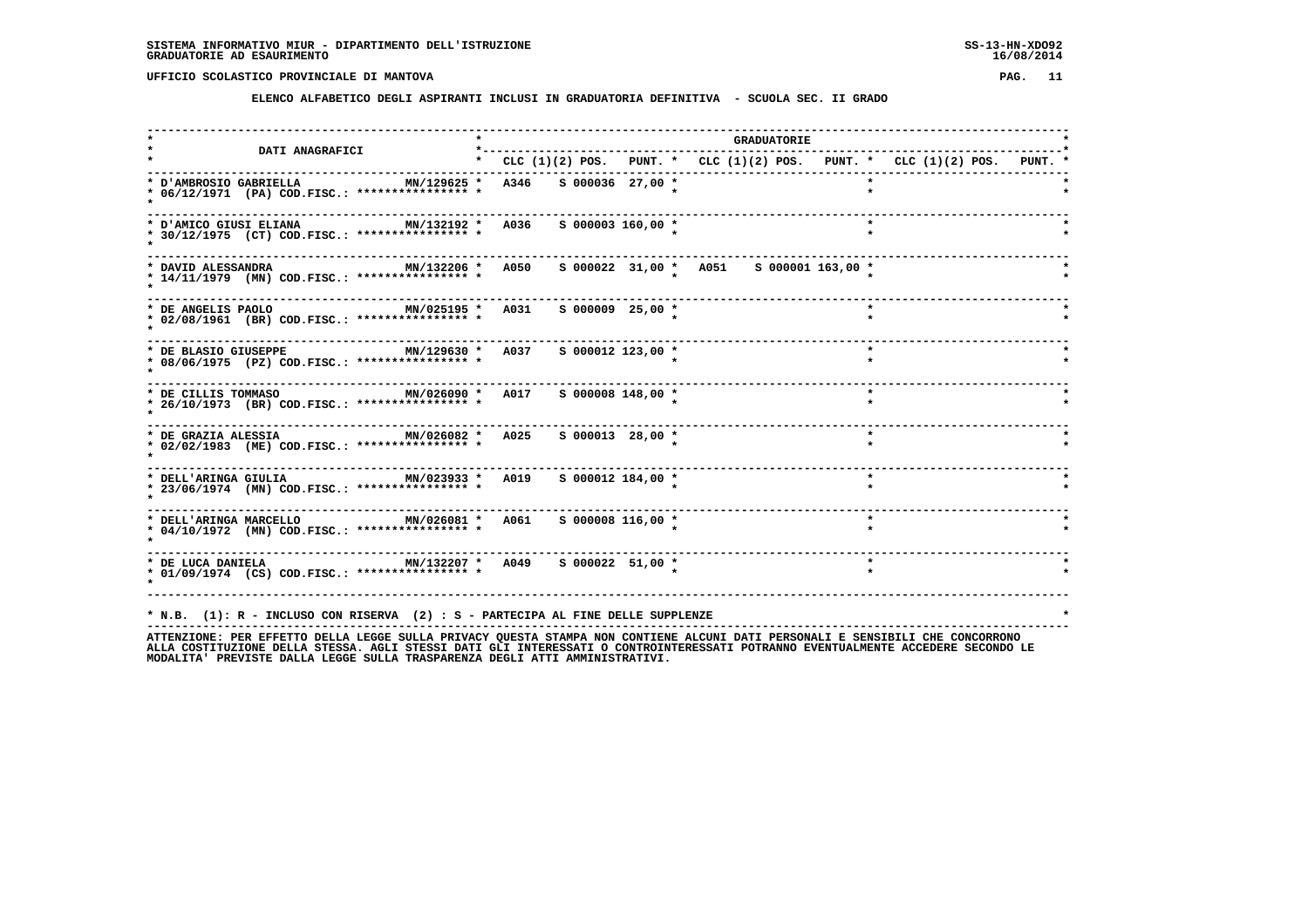**ELENCO ALFABETICO DEGLI ASPIRANTI INCLUSI IN GRADUATORIA DEFINITIVA - SCUOLA SEC. II GRADO**

| <b>DATI ANAGRAFICI</b>                                                                                        | *----------                                                             |  |                      |  | <b>GRADUATORIE</b>                     |         |  |                                                               |  |
|---------------------------------------------------------------------------------------------------------------|-------------------------------------------------------------------------|--|----------------------|--|----------------------------------------|---------|--|---------------------------------------------------------------|--|
|                                                                                                               | * CLC (1)(2) POS. PUNT. * CLC (1)(2) POS. PUNT. * CLC (1)(2) POS. PUNT. |  |                      |  |                                        |         |  |                                                               |  |
| MN/026089 * A037 S 000014 115,00 *<br>* DE MICHELI MICHELE<br>* 02/11/1964 (MN) COD.FISC.: **************** * |                                                                         |  |                      |  |                                        |         |  |                                                               |  |
| MN/020663 * A017<br>* DE NEGRI BRUNO<br>* 09/10/1962 (MN) COD.FISC.: **************** *                       |                                                                         |  |                      |  |                                        |         |  |                                                               |  |
| MN/132208 * A051<br>* DE PASOUALE GIUSY<br>* 19/12/1982 (ME) COD.FISC.: **************** *                    |                                                                         |  |                      |  | s 000010 73,00 * A052 s 000014 33,00 * |         |  |                                                               |  |
| MN/025056 * A050<br>* DE SETA MARIA LUISA<br>* 25/03/1979 (CS) COD.FISC.: **************** *                  |                                                                         |  |                      |  |                                        |         |  | s 000015 36,00 * A051 s 000020 39,00 * A052 s 000004 147,00 * |  |
| * DI FRANCESCO ANGELO<br>* 07/02/1976 (FG) COD.FISC.: **************** *                                      |                                                                         |  | s 000004 100,00 *    |  |                                        |         |  |                                                               |  |
| MN/026107 * A061<br>* DI GIOIA ROSSELLA<br>* 14/02/1978 (MN) COD.FISC.: **************** *                    |                                                                         |  | S 000002 148,00 *    |  |                                        | $\star$ |  |                                                               |  |
| * DI LORENZO DOMENICO                   MN/129640 *   A060<br>* 27/06/1972 (PA) COD.FISC.: **************** * |                                                                         |  | S 000009 140,00 *    |  |                                        | $\star$ |  |                                                               |  |
| MN/026116 *<br>* DI MARIA CALOGERO<br>* 25/01/1968 (AG) COD.FISC.: **************** *                         | A060                                                                    |  | $S$ 000030 61,00 *   |  |                                        | $\star$ |  |                                                               |  |
| MN/129642 * A019<br>* DIMATTEO GRAZIA<br>* 03/12/1970 (FG) COD.FISC.: **************** *                      |                                                                         |  | $S$ 000045 13,00 *   |  |                                        |         |  |                                                               |  |
| MN/127462 * A038<br>* DI NATALE GIUSEPPE<br>* 24/12/1975 (UD) COD.FISC.: *************** * 4049               |                                                                         |  | $S$ 000029 27,00 $*$ |  |                                        |         |  | s 000003 113,00 * A047 s 000019 27,00 * A048 s 000016 27,00 * |  |
| * N.B. (1): R - INCLUSO CON RISERVA (2) : S - PARTECIPA AL FINE DELLE SUPPLENZE                               |                                                                         |  |                      |  |                                        |         |  |                                                               |  |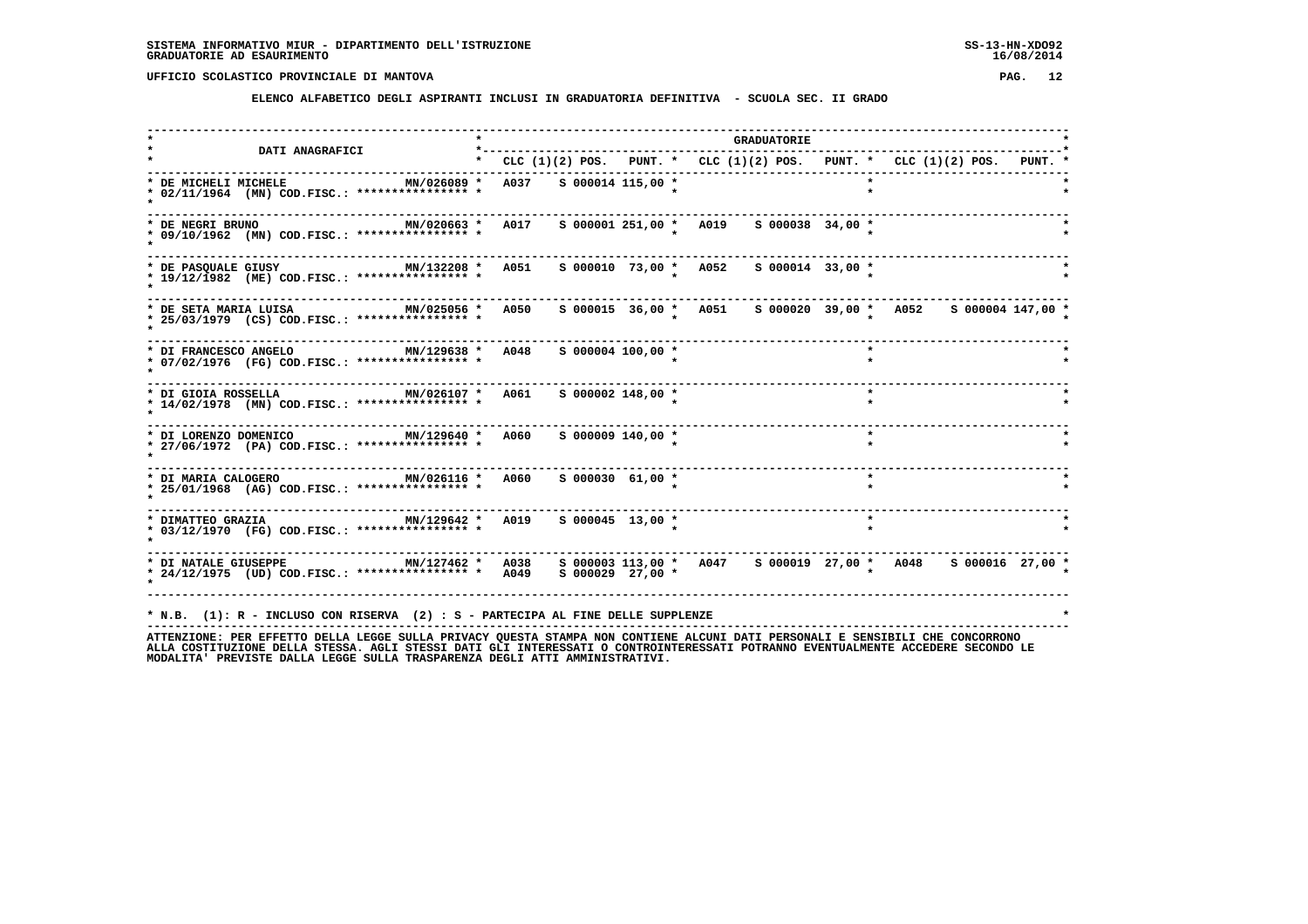**ELENCO ALFABETICO DEGLI ASPIRANTI INCLUSI IN GRADUATORIA DEFINITIVA - SCUOLA SEC. II GRADO**

|                                                                                                                                                                                     |                                                                                 |                       |  | <b>GRADUATORIE</b> |         |         |  |
|-------------------------------------------------------------------------------------------------------------------------------------------------------------------------------------|---------------------------------------------------------------------------------|-----------------------|--|--------------------|---------|---------|--|
| <b>DATI ANAGRAFICI</b>                                                                                                                                                              | * CLC $(1)(2)$ POS. PUNT. * CLC $(1)(2)$ POS. PUNT. * CLC $(1)(2)$ POS. PUNT. * |                       |  |                    |         |         |  |
| * DOMENELLA ANNA MARIA<br>* 07/01/1973 (MC) COD.FISC.: **************** *                                                                                                           | MN/026101 * A346 S 000026 38,00 *                                               |                       |  |                    | $\star$ |         |  |
| MN/132209 * A021 S 000009 54,00 *<br>* DONATO GIANFRANCO<br>* 13/04/1983 (ME) COD.FISC.: **************** *                                                                         |                                                                                 |                       |  |                    |         | $\star$ |  |
| MN/127465 * A019<br>* ELIA NICOLETTA<br>* 28/05/1978 (BA) COD.FISC.: **************** *                                                                                             |                                                                                 | $S$ 000025 112,00 $*$ |  |                    | $\star$ |         |  |
| MN/025177 * A019 S 000015 182,00 *<br>* EMMANUELLO KATIA<br>* 19/05/1970 (CL) COD.FISC.: **************** *                                                                         |                                                                                 |                       |  |                    | $\star$ |         |  |
| * ERBICELLA GRAZIA $MN/132210$ * A036 S 000001 173,00 *<br>* 12/06/1961 (CT) COD.FISC.: **************** *                                                                          |                                                                                 |                       |  |                    | $\star$ |         |  |
| * ESPOSITO IGOR MN/026223 *<br>* 12/08/1974 (NA) COD.FISC.: **************** *                                                                                                      | <b>A061</b>                                                                     | S 000005 138,00 *     |  |                    | $\star$ |         |  |
| $MN/020204$ *<br>* ETOLDO GIORGIA<br>* 03/04/1969 (VA) COD.FISC.: **************** *                                                                                                | A031                                                                            | S 000017 17,00 *      |  |                    | $\star$ |         |  |
| MN/026245 * A060<br>* FACCIOLI NIVES<br>* 17/02/1971 (MN) COD.FISC.: **************** *                                                                                             |                                                                                 | $S$ 000003 192,00 $*$ |  |                    |         |         |  |
| * FALANGA SIMONA<br>* 30/03/1982 (NA) COD.FISC.: **************** *                                                                                                                 | MN/127563 * A025 S 000008 51,00 *                                               |                       |  |                    | $\star$ |         |  |
| MN/026294 * A038   S 000004 104,00 *   A047   S 000013 30,00 *   A048   S 000026  18,00 *<br>* FALCHI FABIO<br>* 11/09/1967 (MN) COD.FISC.: *************** * A049 S 000020 63,00 * | . <b>.</b> .                                                                    |                       |  |                    |         |         |  |
| * N.B. (1): R - INCLUSO CON RISERVA (2) : S - PARTECIPA AL FINE DELLE SUPPLENZE                                                                                                     |                                                                                 |                       |  |                    |         |         |  |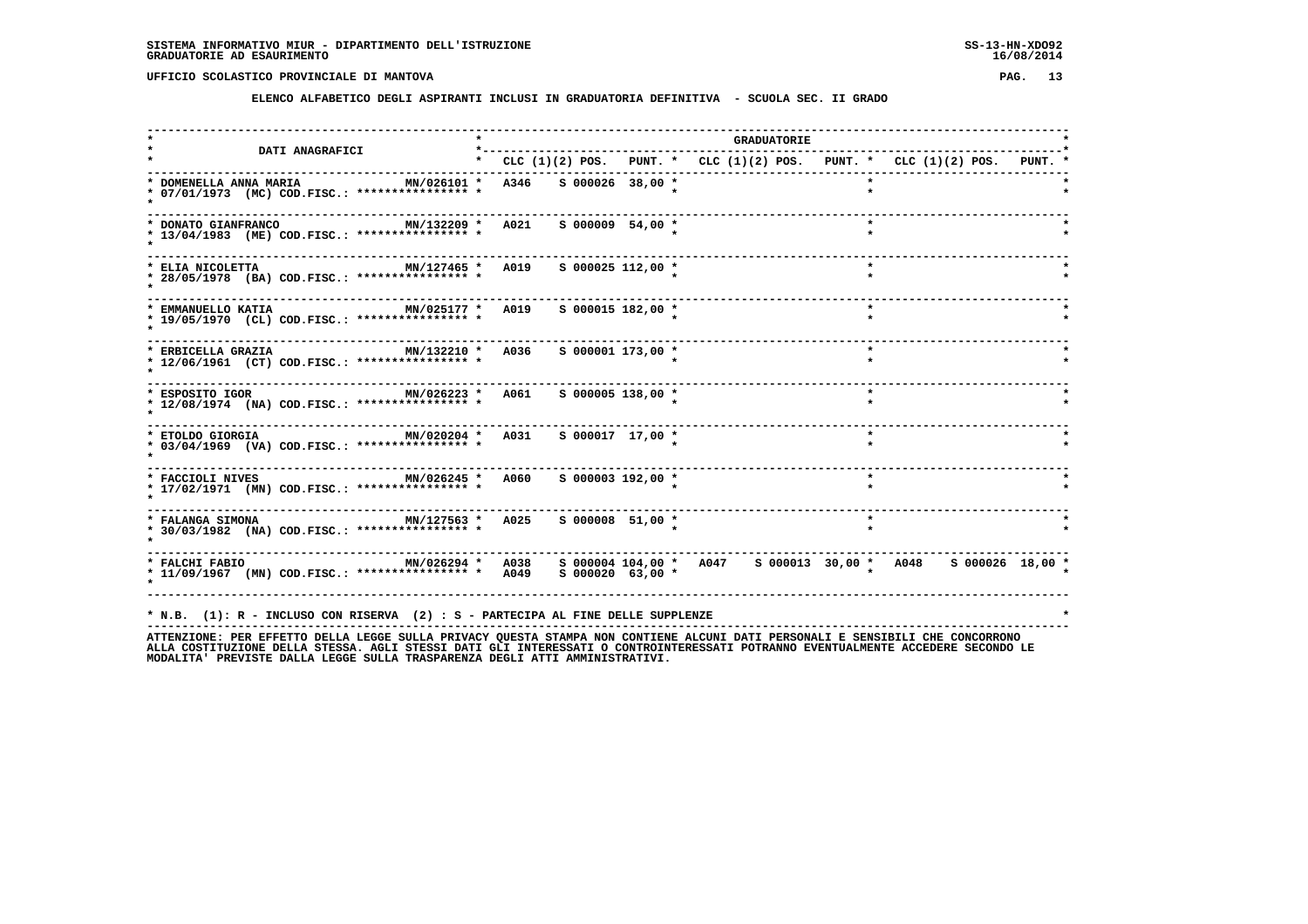**ELENCO ALFABETICO DEGLI ASPIRANTI INCLUSI IN GRADUATORIA DEFINITIVA - SCUOLA SEC. II GRADO**

| <b>DATI ANAGRAFICI</b>                                                                                                          | *----------            |                    |  | <b>GRADUATORIE</b> |                                                                           |  |
|---------------------------------------------------------------------------------------------------------------------------------|------------------------|--------------------|--|--------------------|---------------------------------------------------------------------------|--|
|                                                                                                                                 |                        |                    |  |                    | * CLC (1)(2) POS. PUNT. * CLC (1)(2) POS. PUNT. * CLC (1)(2) POS. PUNT. * |  |
| * FALCO VALERIA<br>MN/132211 *<br>* 08/04/1979 (CL) COD.FISC.: **************** *                                               | A036 S 000006 145,00 * |                    |  |                    |                                                                           |  |
| MN/132212 * A019 S 000029 81,00 *<br>* FALVO ROSSELLA ADELE<br>* 18/12/1969 (BA) COD.FISC.: **************** *                  |                        |                    |  |                    | $\star$                                                                   |  |
| MN/132361 * A031 S 000005 92,00 *<br>* FARINA ANNA FRANCA<br>* 21/04/1968 (VA) COD.FISC.: **************** *                    |                        |                    |  |                    | $\star$                                                                   |  |
| MN/026255 * A060<br>* FARINELLA MARIA GRAZIA<br>* 29/11/1978 (CT) COD.FISC.: **************** *                                 |                        | S 000020 117,00 *  |  |                    | $\star$                                                                   |  |
| MN/020661 * A546<br>* FAVA NICOLETTA<br>* 26/09/1962 (MN) COD.FISC.: **************** *                                         |                        | S 000001 224,00 *  |  |                    | $\star$                                                                   |  |
| MN/026260 * A019<br>* FAVRETTO GIULIANO<br>* 21/07/1970 (MN) COD.FISC.: **************** *                                      |                        | S 000018 149,00 *  |  |                    | $\star$                                                                   |  |
| * FAZZONE PASQUALE <b>MN/026261 * A017</b> S 000010 123,00 *<br>* 04/10/1981 (CE) COD.FISC.: **************** *                 |                        |                    |  |                    | $\star$                                                                   |  |
| * FEDELE ANNA $MN/024974$ * $A029$<br>* 11/01/1967 (NA) COD.FISC.: **************** *                                           |                        | $S$ 000015 15,00 * |  |                    |                                                                           |  |
| * FERRARINI LUIGI                   MN/025188 *   A019     5 000022 132,00 *<br>* 19/09/1957 (MN) COD.FISC.: **************** * |                        |                    |  |                    | $\star$                                                                   |  |
| * FERRI FEDERICA MN/026273 * A019 S 000020 143,00 *<br>* 31/07/1975 (MN) COD.FISC.: **************** *                          |                        |                    |  |                    | $\star$                                                                   |  |
| * N.B. (1): R - INCLUSO CON RISERVA (2) : S - PARTECIPA AL FINE DELLE SUPPLENZE                                                 |                        |                    |  |                    |                                                                           |  |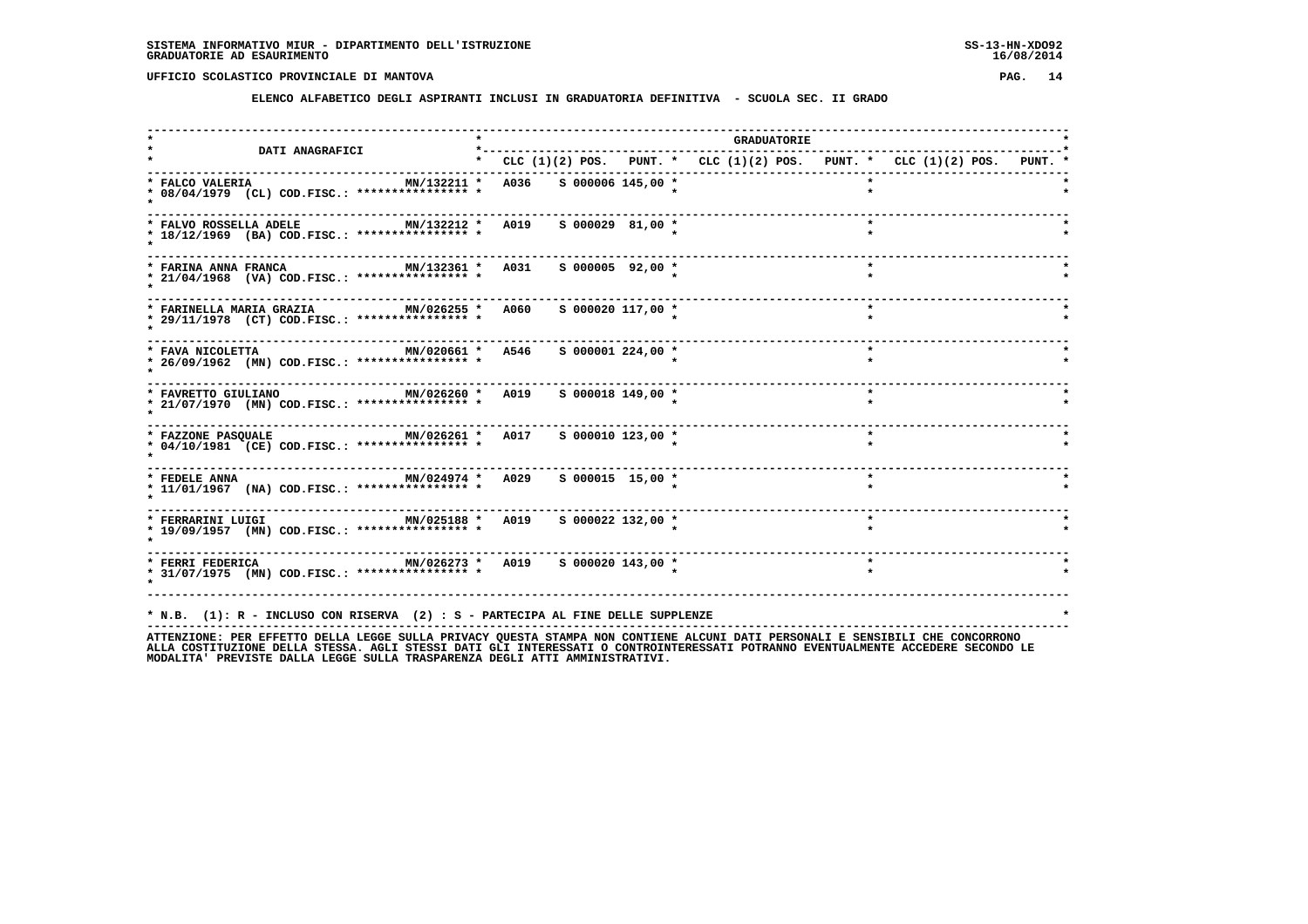**ELENCO ALFABETICO DEGLI ASPIRANTI INCLUSI IN GRADUATORIA DEFINITIVA - SCUOLA SEC. II GRADO**

|                                                                                                                                                                                                          | $\star$ $-$ |                                                                                 |                       |  |                                         | <b>GRADUATORIE</b> |  |         |  |  |  |
|----------------------------------------------------------------------------------------------------------------------------------------------------------------------------------------------------------|-------------|---------------------------------------------------------------------------------|-----------------------|--|-----------------------------------------|--------------------|--|---------|--|--|--|
| <b>DATI ANAGRAFICI</b>                                                                                                                                                                                   |             | * CLC $(1)(2)$ POS. PUNT. * CLC $(1)(2)$ POS. PUNT. * CLC $(1)(2)$ POS. PUNT. * |                       |  |                                         |                    |  |         |  |  |  |
| * FERRI MANUELA GIUSEPPINA<br>MN/132362 *<br>* 10/02/1977 (CT) COD.FISC.: **************** *                                                                                                             |             | A036                                                                            |                       |  | S 000008 138,00 * A037 S 000025 30,00 * |                    |  |         |  |  |  |
| MN/025106 *<br>* FERTONANI AFFINI ALFREDO<br>* 16/07/1969 (CO) COD.FISC.: **************** *                                                                                                             |             | A017                                                                            |                       |  | s 000012 59,00 * A019 s 000017 149,00 * |                    |  |         |  |  |  |
| MN/132213 * A016<br>* FIGLIANO DOMENICO<br>* 29/09/1980 (VV) COD.FISC.: **************** *                                                                                                               |             |                                                                                 | $S$ 000001 110,00 $*$ |  |                                         |                    |  | $\star$ |  |  |  |
| MN/132214 * A016 S 000002 47,00 *<br>* FIUMARA MARIAGIOVANNA<br>* 04/09/1980 (ME) COD.FISC.: **************** *                                                                                          |             |                                                                                 |                       |  |                                         |                    |  | $\star$ |  |  |  |
| MN/129622 *<br>* FRANCHINI PAOLA<br>* 23/11/1971 (VR) COD.FISC.: **************** *                                                                                                                      |             | A017                                                                            |                       |  | s 000017 19,00 * A019 s 000028 99,00 *  |                    |  |         |  |  |  |
| ----------------------<br>* FRANCO GRAZIELLA<br>$MN/022655$ *<br>* 08/02/1965 (SA) COD.FISC.: **************** *                                                                                         |             | A019                                                                            | S 000023 128,00 *     |  |                                         |                    |  | $\star$ |  |  |  |
| MN/020487 * A029<br>* FRANZETTI MASSIMO<br>* 08/02/1965 (MN) COD.FISC.: **************** *                                                                                                               |             |                                                                                 | s 000001 180,00 *     |  |                                         |                    |  | $\star$ |  |  |  |
| MN/132368 * C032<br>* FRETTA ANNA ROSARIA<br>* 28/12/1951 (EE) COD.FISC.: **************** *                                                                                                             |             |                                                                                 | S 000001 243,00 *     |  |                                         |                    |  | $\star$ |  |  |  |
| MN/132073 * A246<br>* FUCA' CARMELIDA<br>* 11/07/1961 (AG) COD.FISC.: **************** *                                                                                                                 |             |                                                                                 |                       |  | S 000001 135,00 * A346 S 000024 45,00 * |                    |  |         |  |  |  |
| MN/022904 * A019 S 000042 18,00 *<br>* GAETA MARIA TERESA<br>* 18/06/1971 (AV) COD.FISC.: **************** *                                                                                             |             |                                                                                 |                       |  |                                         |                    |  | $\star$ |  |  |  |
| * N.B. (1): R - INCLUSO CON RISERVA (2) : S - PARTECIPA AL FINE DELLE SUPPLENZE<br>ATTENTIONE. DER TETTA IECCE CULLA DEIVACY OUESTA STAMBA NON CONTIENE ALCUNI DATI DEDSONALI E SENSIBILI CUE CONCORDONO |             |                                                                                 |                       |  |                                         |                    |  |         |  |  |  |

ATTENZIONE: PER EFFETTO DELLA LEGGE SULLA PRIVACY QUESTA STAMPA NON CONTIENE ALCUNI DATI PERSONALI E SENSIBILI CHE CONCORRONO<br>ALLA COSTITUZIONE DELLA STESSA, AGLI STESSI DATI GLI INTERESSATI O CONTROINTERESSATI POTRANNO EV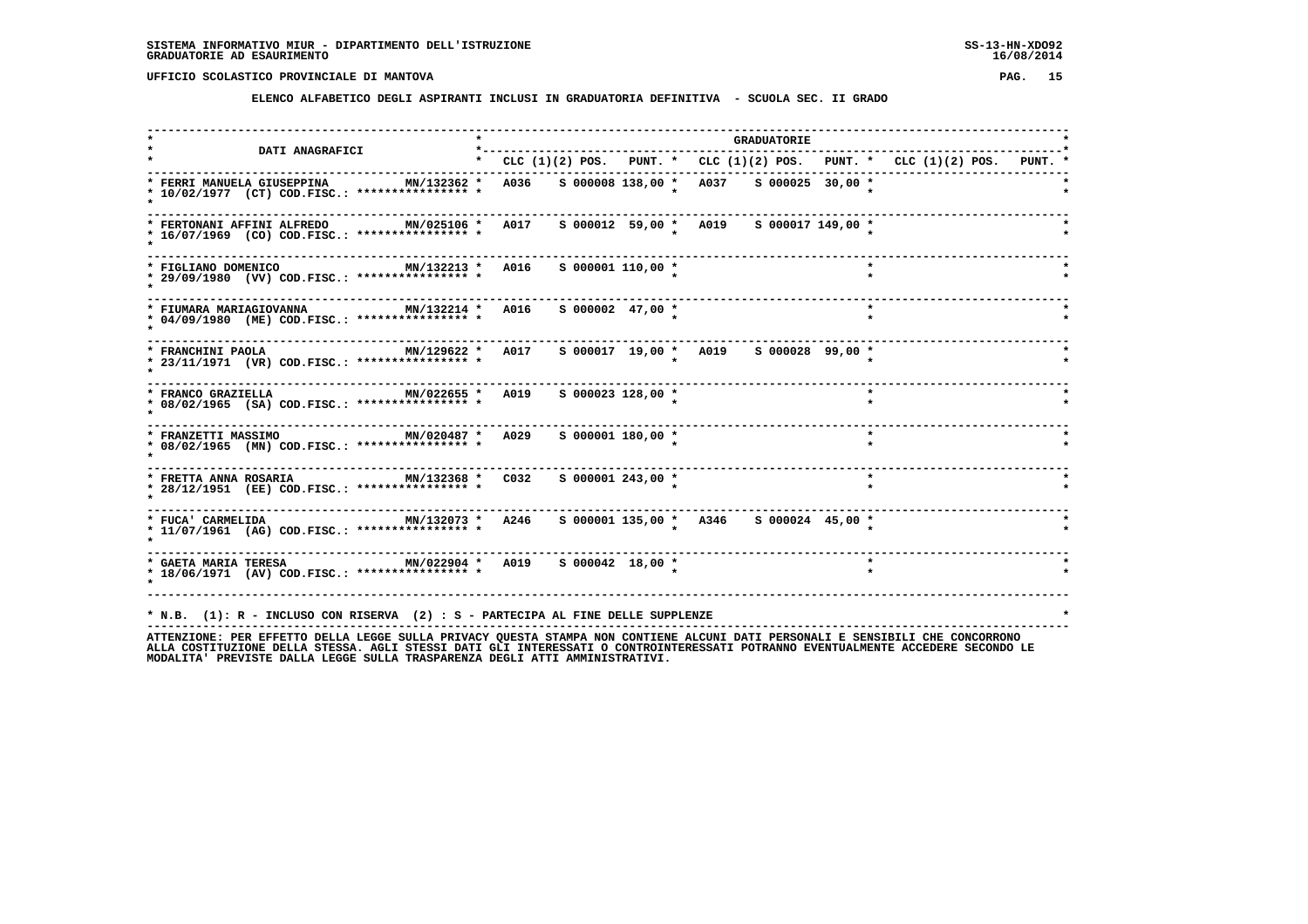**ELENCO ALFABETICO DEGLI ASPIRANTI INCLUSI IN GRADUATORIA DEFINITIVA - SCUOLA SEC. II GRADO**

| <b>DATI ANAGRAFICI</b>                                                                                       | *--------                                                               |  |                       |  | <b>GRADUATORIE</b>                                           |         |  |  |
|--------------------------------------------------------------------------------------------------------------|-------------------------------------------------------------------------|--|-----------------------|--|--------------------------------------------------------------|---------|--|--|
|                                                                                                              | * CLC (1)(2) POS. PUNT. * CLC (1)(2) POS. PUNT. * CLC (1)(2) POS. PUNT. |  |                       |  |                                                              |         |  |  |
| MN/129659 *<br>* GALAFASSI MARCO<br>* 31/01/1976 (MN) COD.FISC.: **************** *                          | A022 S 000001 84,00 *                                                   |  |                       |  |                                                              |         |  |  |
| MN/127467 * A031 S 000012 24,00 *<br>* GANDOLFI ANTONELLA<br>* 25/02/1976 (MN) COD.FISC.: **************** * |                                                                         |  |                       |  |                                                              |         |  |  |
| MN/001417 * A031 000001 263,00 *<br>* GARAU DARIO<br>* 28/06/1964 (CA) COD.FISC.: **************** *         |                                                                         |  |                       |  |                                                              | $\star$ |  |  |
| MN/132215 * A021<br>* GAROSI SARA<br>* 27/05/1979 (MN) COD.FISC.: *************** *                          |                                                                         |  | $S$ 000011 44,00 *    |  |                                                              | $\star$ |  |  |
| MN/132216 * A037<br>* GENNARI MILO<br>* 15/04/1980 (RE) COD.FISC.: **************** *                        |                                                                         |  | S 000022 84,00 *      |  |                                                              | $\star$ |  |  |
| MN/026290 * A019<br>* GENTILE ANDREA<br>* 27/07/1974 (MN) COD.FISC.: **************** *                      |                                                                         |  | $S$ 000014 183,00 *   |  |                                                              | $\star$ |  |  |
| MN/026291 * A546<br>* GENTILE MARTINA LYDIA<br>* 14/01/1972 (EE) COD.FISC.: **************** *               |                                                                         |  | s 000005 122,00 *     |  |                                                              |         |  |  |
| * GIAMBLANCO PIETRO MN/132217 * A038<br>* 24/07/1971 (RG) COD.FISC.: **************** *                      | A049                                                                    |  | $S$ 000006 122,00 $*$ |  | s 000022 17,00 * A047 s 000028 17,00 * A048 s 000029 17,00 * |         |  |  |
| MN/132218 * A025<br>* GIAMMANCO DANIELA<br>* 22/02/1968 (PA) COD.FISC.: **************** *                   |                                                                         |  | $S$ 000001 156,00 $*$ |  |                                                              | $\star$ |  |  |
| MN/127468 * A060<br>* GIANFREDA STEFANO<br>* 06/01/1984 (TA) COD.FISC.: **************** *                   |                                                                         |  | s 000022 112,00 *     |  |                                                              | $\star$ |  |  |
| * N.B. (1): R - INCLUSO CON RISERVA (2) : S - PARTECIPA AL FINE DELLE SUPPLENZE                              |                                                                         |  |                       |  |                                                              |         |  |  |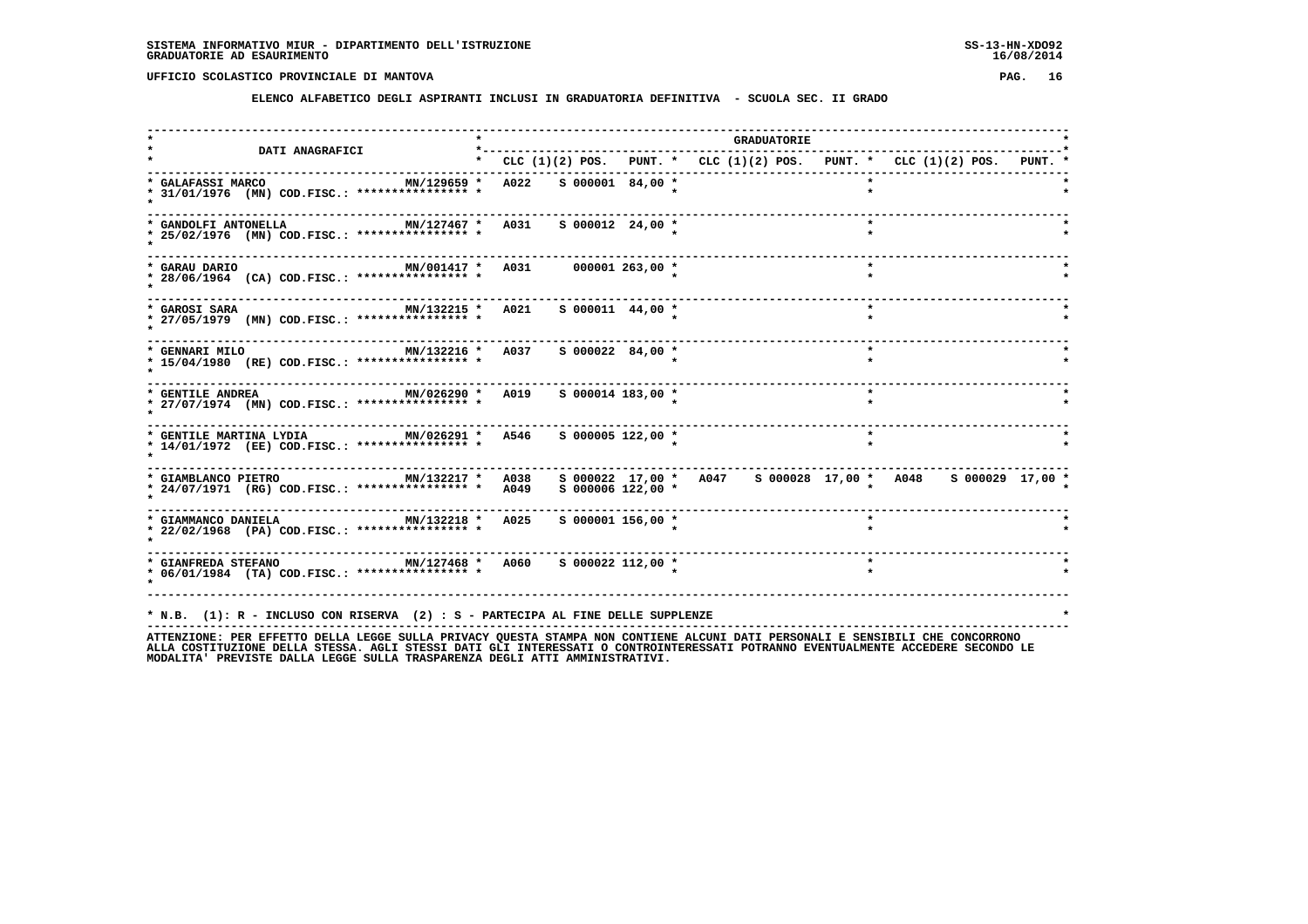**ELENCO ALFABETICO DEGLI ASPIRANTI INCLUSI IN GRADUATORIA DEFINITIVA - SCUOLA SEC. II GRADO**

| <b>DATI ANAGRAFICI</b>                                                                                                                                                                                           |                        |                       | <b>GRADUATORIE</b>                                                              |  |         |  |  |
|------------------------------------------------------------------------------------------------------------------------------------------------------------------------------------------------------------------|------------------------|-----------------------|---------------------------------------------------------------------------------|--|---------|--|--|
|                                                                                                                                                                                                                  |                        |                       | * CLC $(1)(2)$ POS. PUNT. * CLC $(1)(2)$ POS. PUNT. * CLC $(1)(2)$ POS. PUNT. * |  |         |  |  |
| * GIANNONE VINCENZO<br>MN/132219 *<br>* 27/03/1971 (RG) COD.FISC.: **************** *                                                                                                                            | A060 S 000010 140,00 * |                       |                                                                                 |  |         |  |  |
| MN/129669 * A038<br>* GIANNUBILO FORTUNATO<br>* 19/12/1971 (FG) COD.FISC.: **************** *                                                                                                                    |                        | $S$ 000002 114,00 $*$ |                                                                                 |  |         |  |  |
| MN/129672 * A029<br>* GIANSIRACUSA LOREDANA<br>* 08/04/1976 (SR) COD.FISC.: **************** *                                                                                                                   |                        | $S$ 000011 27,00 $*$  |                                                                                 |  | $\star$ |  |  |
| MN/020614 * A031 S 000024 12,00 *<br>* GIAONI GIANFRANCO<br>* 07/03/1964 (MN) COD.FISC.: **************** *                                                                                                      |                        |                       |                                                                                 |  | $\star$ |  |  |
| MN/132334 * A050<br>* GIGLIOTTI ROSANNA<br>* 31/05/1979 (CZ) COD.FISC.: *************** *                                                                                                                        |                        |                       | s 000026 30,00 * A051 s 000002 156,00 *                                         |  |         |  |  |
| MN/022775 * A031<br>* GIONFRA ILARIA<br>* 31/08/1975 (MN) COD.FISC.: **************** *                                                                                                                          |                        | $S$ 000014 21,00 *    |                                                                                 |  |         |  |  |
| MN/026322 * A036<br>* GIOVANELLI KATIA<br>* 07/08/1976 (MN) COD.FISC.: **************** *                                                                                                                        |                        | $S$ 000012 129,00 $*$ |                                                                                 |  | $\star$ |  |  |
| MN/020515 * A061 S 000001 201,00 *<br>* GIULI ELENA<br>* 03/04/1970 (MN) COD.FISC.: **************** *                                                                                                           |                        |                       |                                                                                 |  | $\star$ |  |  |
| MN/020603 * A017 S 000013 46,00 * A031 S 000002 59,00 *<br>* GOZZI GUIDO<br>* 29/03/1963 (MN) COD.FISC.: **************** *                                                                                      |                        |                       |                                                                                 |  |         |  |  |
| * 03/06/1964 (MN) COD.FISC.: **************** *                                                                                                                                                                  |                        |                       |                                                                                 |  |         |  |  |
| * N.B. (1): R - INCLUSO CON RISERVA (2) : S - PARTECIPA AL FINE DELLE SUPPLENZE<br>ATTENZIONE: PER EFFETTO DELLA LEGGE SULLA PRIVACY OUESTA STAMPA NON CONTIENE ALCUNI DATI PERSONALI E SENSIBILI CHE CONCORRONO |                        |                       |                                                                                 |  |         |  |  |

ATTENZIONE: PER EFFETTO DELLA LEGGE SULLA PRIVACY QUESTA STAMPA NON CONTIENE ALCUNI DATI PERSONALI E SENSIBILI CHE CONCORRONO<br>ALLA COSTITUZIONE DELLA STESSA, AGLI STESSI DATI GLI INTERESSATI O CONTROINTERESSATI POTRANNO EV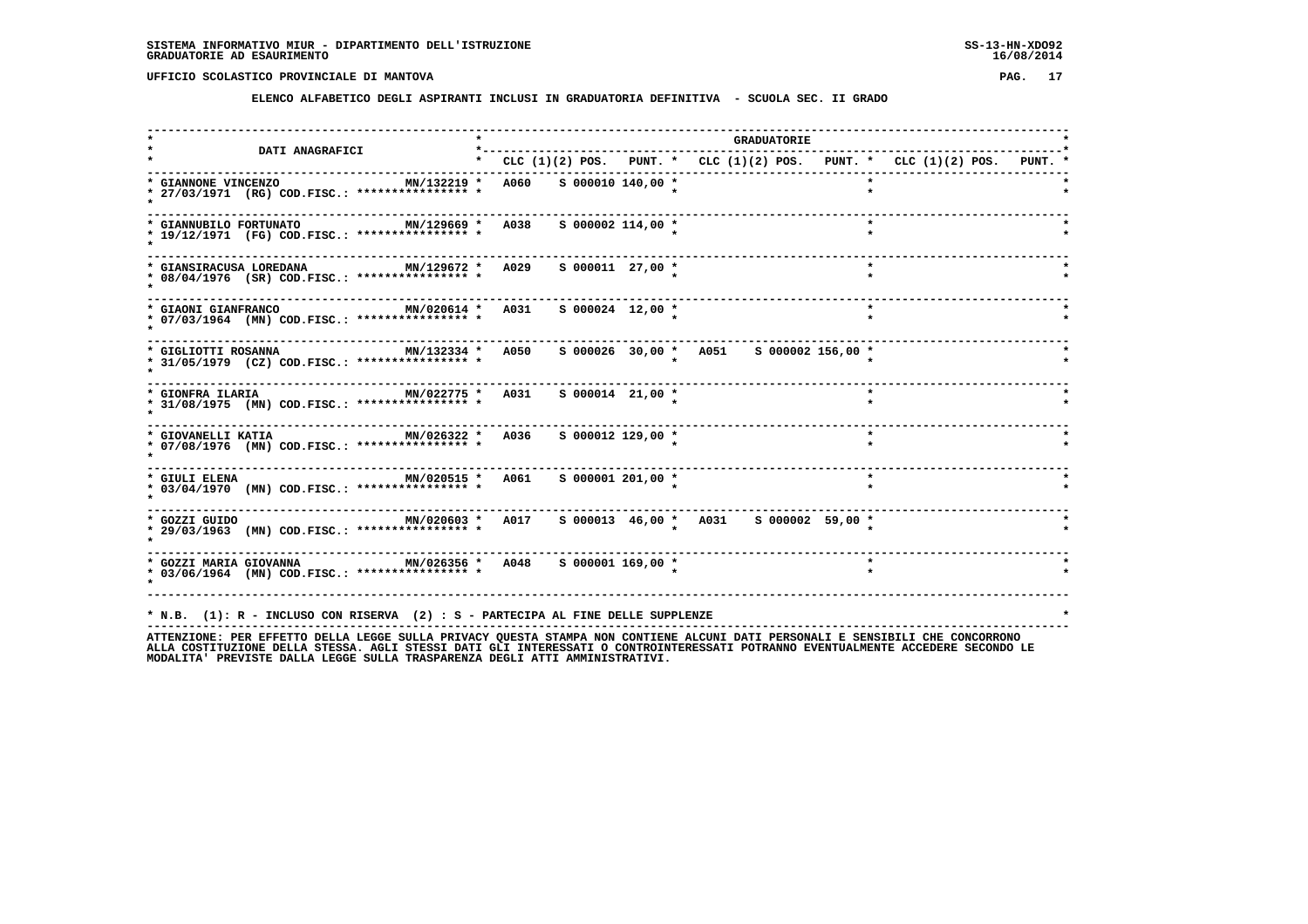**ELENCO ALFABETICO DEGLI ASPIRANTI INCLUSI IN GRADUATORIA DEFINITIVA - SCUOLA SEC. II GRADO**

| <b>DATI ANAGRAFICI</b>                                                                                        |      |  |                       |                                                                                 | <b>GRADUATORIE</b> |         |  |  |
|---------------------------------------------------------------------------------------------------------------|------|--|-----------------------|---------------------------------------------------------------------------------|--------------------|---------|--|--|
|                                                                                                               |      |  |                       | * CLC $(1)(2)$ POS. PUNT. * CLC $(1)(2)$ POS. PUNT. * CLC $(1)(2)$ POS. PUNT. * |                    |         |  |  |
| * GRANDE SILVIA<br>MN/026362 *<br>* 20/11/1978 (CZ) COD.FISC.: **************** *                             | A025 |  | $S$ 000012 30,00 *    |                                                                                 |                    |         |  |  |
| MN/129675 * A037<br>* GRAZIOSI PAMELA<br>* 25/09/1981 (TE) COD.FISC.: **************** *                      |      |  | S 000019 98,00 *      |                                                                                 |                    | $\star$ |  |  |
| MN/026327 * A036<br>* GROSSI MICHELE<br>* 05/11/1976 (MN) COD.FISC.: **************** *                       |      |  | $S$ 000009 136,00 $*$ |                                                                                 |                    | $\star$ |  |  |
| MN/023881 * A019<br>* GUADAGNO PIETRO<br>* 28/08/1948 (NA) COD.FISC.: **************** *                      |      |  | S 000006 230,00 *     |                                                                                 |                    | $\star$ |  |  |
| * GUALTIERI FRANCESCO<br>MN/129682 *<br>* 08/05/1965 (MI) COD.FISC.: **************** *                       | A029 |  | $S$ 000007 64,00 *    |                                                                                 |                    | $\star$ |  |  |
| MN/129684 * A037 S 000021 93,00 *<br>* GUARDO FEDERICO<br>* 11/08/1975 (TN) COD.FISC.: **************** *     |      |  |                       |                                                                                 |                    | $\star$ |  |  |
| * GUARNIERI MATTEO MN/025055 * C240<br>* 30/11/1980 (MN) COD.FISC.: **************** *                        |      |  | $S$ 000001 162,00 $*$ |                                                                                 |                    | $\star$ |  |  |
| * GUELI LAURA                           MN/129686 *   A060<br>* 06/05/1971 (CT) COD.FISC.: **************** * |      |  | S 000017 122,00 *     |                                                                                 |                    |         |  |  |
| * 21/02/1977 (PA) COD.FISC.: **************** *                                                               |      |  | $S$ 000032 28,00 $*$  |                                                                                 |                    | $\star$ |  |  |
| MN/129688 * A047<br>* GULLUSCI SEVERO LUIGI<br>* 29/04/1970 (CZ) COD.FISC.: **************** *                |      |  |                       | s 000010 44,00 * A048 s 000031 16,00 * A049 s 000019 78,00 *                    |                    |         |  |  |
| * N.B. (1): R - INCLUSO CON RISERVA (2) : S - PARTECIPA AL FINE DELLE SUPPLENZE                               |      |  |                       |                                                                                 |                    |         |  |  |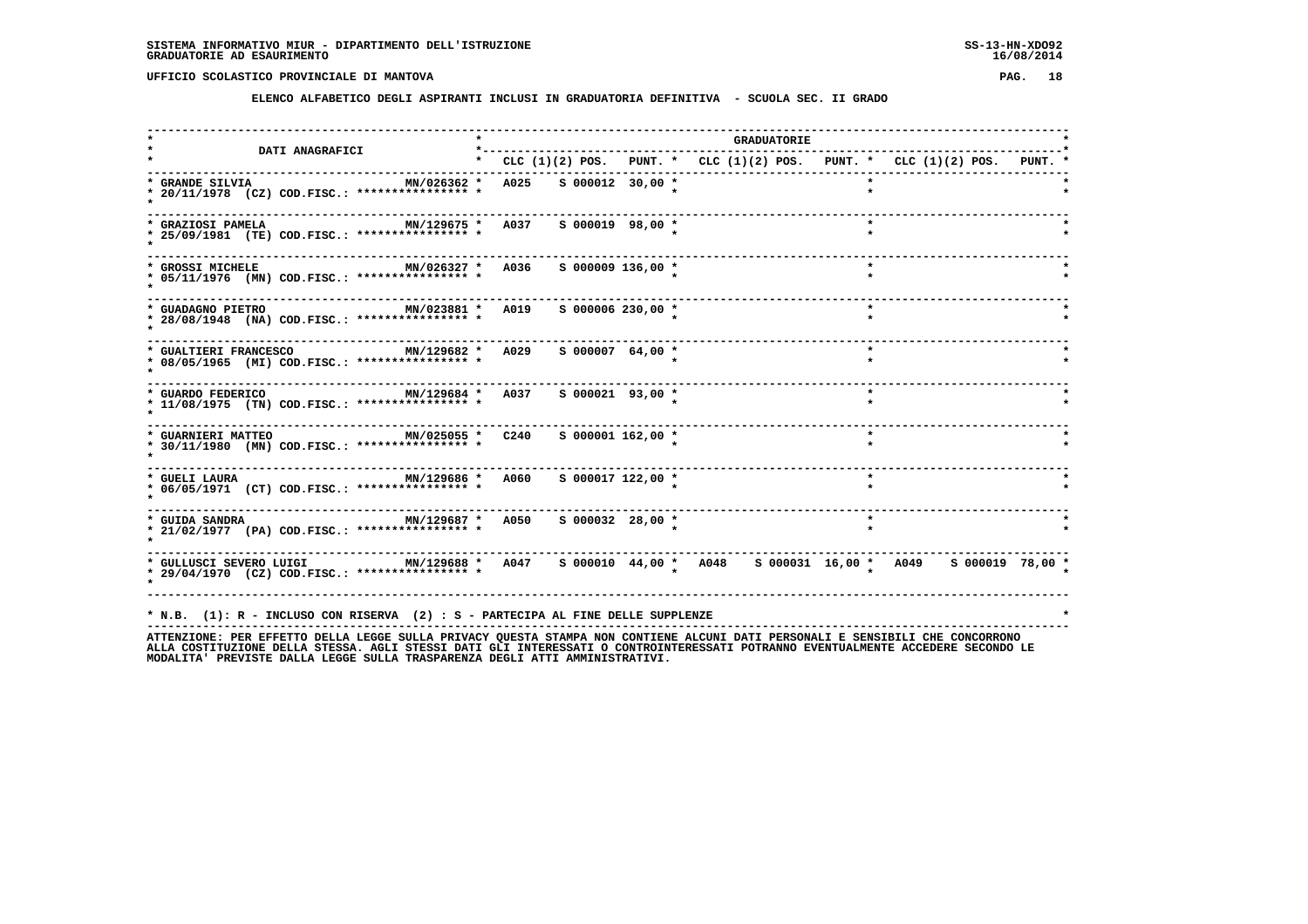**ELENCO ALFABETICO DEGLI ASPIRANTI INCLUSI IN GRADUATORIA DEFINITIVA - SCUOLA SEC. II GRADO**

|                                                                                                |             |  |                       |                                                                               | <b>GRADUATORIE</b> |         |  |  |  |
|------------------------------------------------------------------------------------------------|-------------|--|-----------------------|-------------------------------------------------------------------------------|--------------------|---------|--|--|--|
| <b>DATI ANAGRAFICI</b>                                                                         |             |  |                       | * CLC $(1)(2)$ POS. PUNT. * CLC $(1)(2)$ POS. PUNT. * CLC $(1)(2)$ POS. PUNT. |                    |         |  |  |  |
| * IGNATTI FRANCESCA<br>MN/023370 *<br>* 07/06/1970 (PA) COD.FISC.: **************** *          | A060        |  | S 000029 68,00 *      |                                                                               |                    |         |  |  |  |
| * IMPELLIZZERI FRANCESCA<br>MN/127555 *<br>* 30/11/1980 (CT) COD.FISC.: **************** *     | <b>A036</b> |  | $S$ 000019 93,00 *    |                                                                               |                    | $\star$ |  |  |  |
| MN/127472 *<br>INTINI ANTONIA NAZARENA<br>* 17/03/1980 (BA) COD.FISC.: **************** *      | A050        |  | $S$ 000005 104,00 *   |                                                                               |                    |         |  |  |  |
| MN/132359 * A019<br>* INZILLO CATERINA<br>* 14/08/1959 (VV) COD.FISC.: **************** *      |             |  | $S$ 000001 268,00 $*$ |                                                                               |                    | $\star$ |  |  |  |
| MN/129692 * A037<br>* ISAIA VINCENZO<br>* 04/09/1976 (PA) COD.FISC.: **************** *        |             |  | S 000015 108,00 *     |                                                                               |                    | $\star$ |  |  |  |
| MN/132333 * A021<br>* IULIANO TOMMASO<br>* 26/05/1982 (NA) COD.FISC.: **************** *       |             |  | S 000005 87,00 *      |                                                                               |                    |         |  |  |  |
| * JANUSKAITE NERILE MIN/127556 * A031<br>* 30/10/1977 (EE) COD.FISC.: **************** *       |             |  | $S$ 000011 24,00 *    |                                                                               |                    |         |  |  |  |
| * LACALAMITA MICHELE MN/132331 *<br>* 26/09/1970 (VR) COD.FISC.: *************** *             | A050        |  |                       | s 000039 27,00 * A051 s 000031 27,00 * A052 s 000002 151,00 *                 |                    |         |  |  |  |
| * LA MATTINA SERAFINA M. SABINA MN/024981 *<br>* 15/09/1978 (EE) COD.FISC.: **************** * | A037        |  | $S$ 000007 141,00 *   |                                                                               |                    |         |  |  |  |
| MN/132330 * A050<br>* LANGONE SILVANA<br>* 03/09/1979 (PZ) COD.FISC.: **************** *       |             |  |                       | s 000017 34,00 * A051 s 000022 34,00 * A052 s 000001 166,00 *                 |                    |         |  |  |  |
| * N.B. (1): R - INCLUSO CON RISERVA (2) : S - PARTECIPA AL FINE DELLE SUPPLENZE                |             |  |                       |                                                                               |                    |         |  |  |  |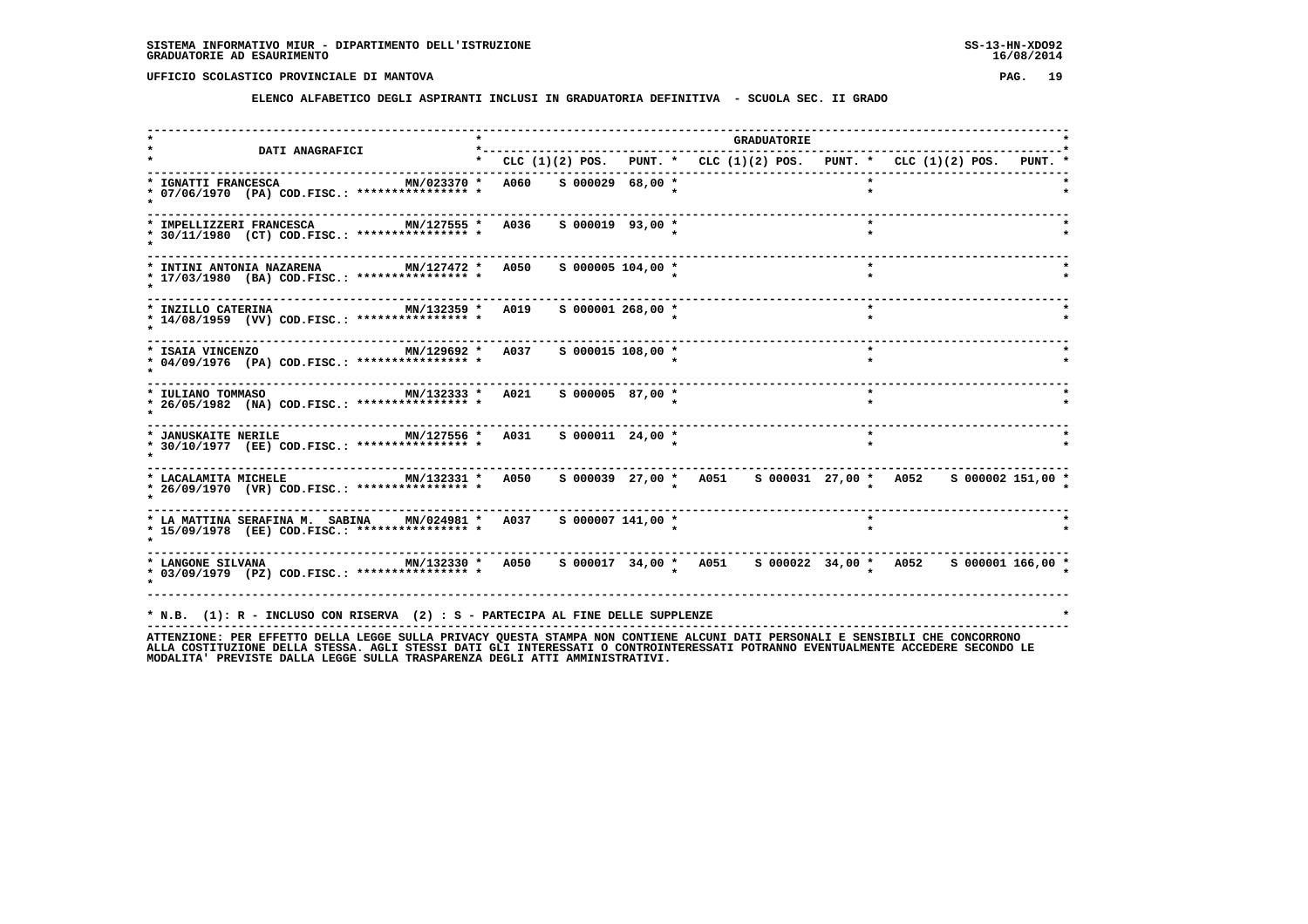**ELENCO ALFABETICO DEGLI ASPIRANTI INCLUSI IN GRADUATORIA DEFINITIVA - SCUOLA SEC. II GRADO**

| MN/129703 *<br>* 04/11/1975 (CT) COD.FISC.: **************** * | * CLC $(1)(2)$ POS. PUNT. * CLC $(1)(2)$ POS. PUNT. * CLC $(1)(2)$ POS. PUNT.<br>A060 S 000019 119,00 * |                                                                                                                                      |  |                                                                                                                                                                                                                     |  |  |                                                                                                                                                            |  |  |
|----------------------------------------------------------------|---------------------------------------------------------------------------------------------------------|--------------------------------------------------------------------------------------------------------------------------------------|--|---------------------------------------------------------------------------------------------------------------------------------------------------------------------------------------------------------------------|--|--|------------------------------------------------------------------------------------------------------------------------------------------------------------|--|--|
|                                                                |                                                                                                         |                                                                                                                                      |  |                                                                                                                                                                                                                     |  |  |                                                                                                                                                            |  |  |
|                                                                |                                                                                                         |                                                                                                                                      |  |                                                                                                                                                                                                                     |  |  |                                                                                                                                                            |  |  |
| * 27/06/1979 (CZ) COD.FISC.: **************** *                |                                                                                                         |                                                                                                                                      |  |                                                                                                                                                                                                                     |  |  |                                                                                                                                                            |  |  |
| MN/132332 *<br>* 19/04/1969 (PZ) COD.FISC.: **************** * |                                                                                                         |                                                                                                                                      |  |                                                                                                                                                                                                                     |  |  |                                                                                                                                                            |  |  |
| * 17/09/1965 (AG) COD.FISC.: **************** *                |                                                                                                         |                                                                                                                                      |  |                                                                                                                                                                                                                     |  |  |                                                                                                                                                            |  |  |
| * 12/01/1971 (CR) COD.FISC.: **************** *                |                                                                                                         |                                                                                                                                      |  |                                                                                                                                                                                                                     |  |  |                                                                                                                                                            |  |  |
| * 31/03/1969 (CT) COD.FISC.: **************** *                |                                                                                                         |                                                                                                                                      |  |                                                                                                                                                                                                                     |  |  |                                                                                                                                                            |  |  |
| MN/026303 *<br>* 10/08/1969 (MN) COD.FISC.: **************** * |                                                                                                         |                                                                                                                                      |  |                                                                                                                                                                                                                     |  |  |                                                                                                                                                            |  |  |
| * 13/05/1979 (TA) COD.FISC.: **************** *                |                                                                                                         |                                                                                                                                      |  |                                                                                                                                                                                                                     |  |  |                                                                                                                                                            |  |  |
| * 07/03/1981 (CT) COD.FISC.: **************** *                |                                                                                                         |                                                                                                                                      |  |                                                                                                                                                                                                                     |  |  |                                                                                                                                                            |  |  |
| * 05/08/1977 (RA) COD.FISC.: **************** *                |                                                                                                         |                                                                                                                                      |  |                                                                                                                                                                                                                     |  |  |                                                                                                                                                            |  |  |
|                                                                |                                                                                                         | MN/132329 * C260<br><b>A060</b><br>MN/132327 * A060<br>* LEANZA GRASSO DANILO SALVATORE MN/132326 * 4050<br>A546<br>MN/132325 * A037 |  | $S$ 000008 143,00 $*$<br>MN/132328 * A346 S 000038 24,00 *<br>$S$ 000002 194,00 $*$<br>S 000004 138,00 *<br>S 000006 142,00 *<br>* LINARI CLAUDIA                         MN/132323 *   A050     S 000038   27,00 * |  |  | $\star$<br>$\star$<br>s 000007 91,00 * A051 s 000034 19,00 *<br>$\star$<br>$\star$<br>MN/132358 * A050 \$ 000010 63,00 * A051 \$ 000012 63,00 *<br>$\star$ |  |  |

ATTENZIONE: PER EFFETTO DELLA LEGGE SULLA PRIVACY QUESTA STAMPA NON CONTIENE ALCUNI DATI PERSONALI E SENSIBILI CHE CONCORRONO<br>ALLA COSTITUZIONE DELLA STESSA, AGLI STESSI DATI GLI INTERESSATI O CONTROINTERESSATI POTRANNO EV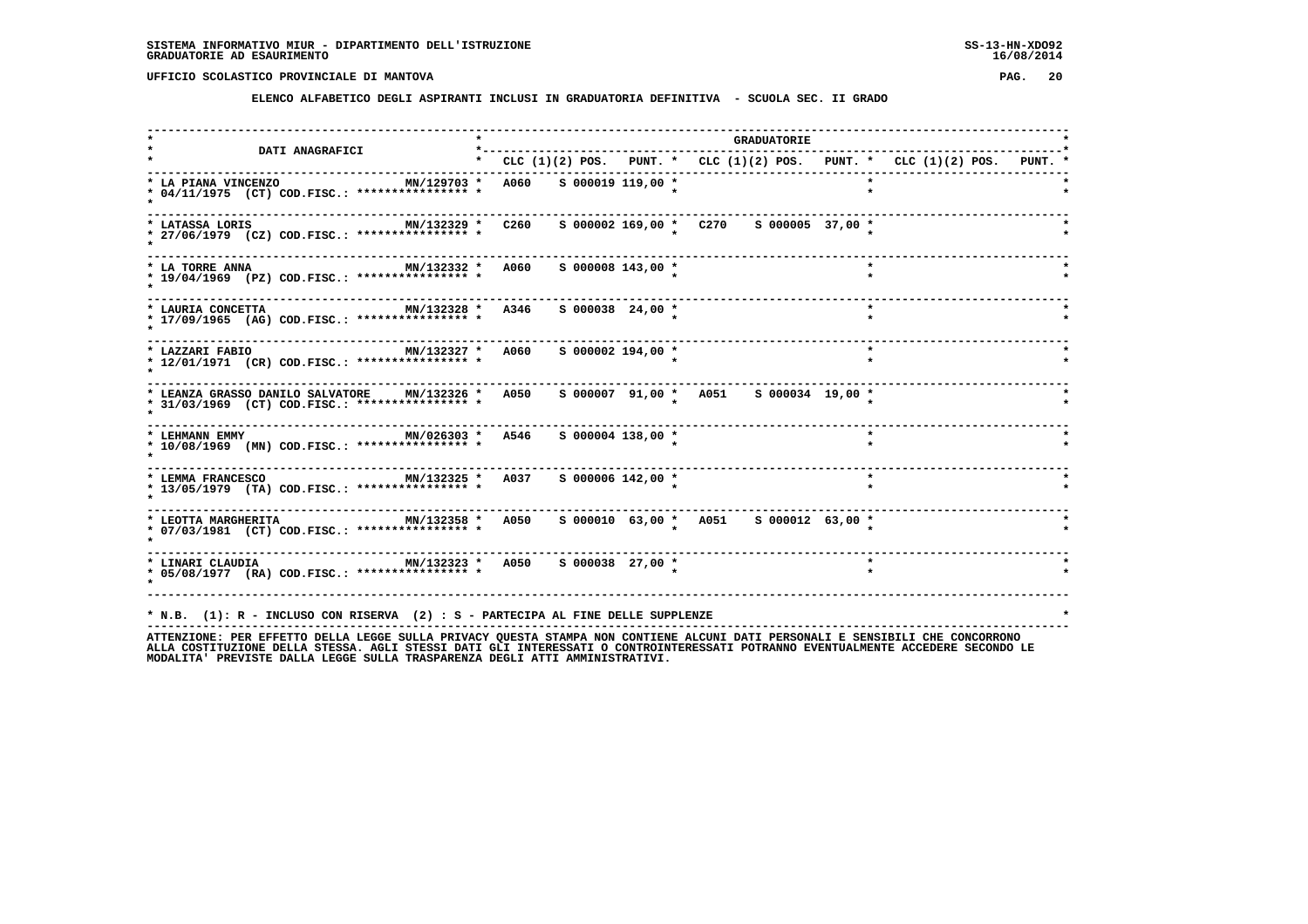**ELENCO ALFABETICO DEGLI ASPIRANTI INCLUSI IN GRADUATORIA DEFINITIVA - SCUOLA SEC. II GRADO**

|                                                                                                                                                                 | *----------  |                      |                                                                               | <b>GRADUATORIE</b> |                          |         |  |  |
|-----------------------------------------------------------------------------------------------------------------------------------------------------------------|--------------|----------------------|-------------------------------------------------------------------------------|--------------------|--------------------------|---------|--|--|
| <b>DATI ANAGRAFICI</b>                                                                                                                                          |              |                      | * CLC $(1)(2)$ POS. PUNT. * CLC $(1)(2)$ POS. PUNT. * CLC $(1)(2)$ POS. PUNT. |                    |                          |         |  |  |
| * LINI CRISTINA<br>MN/020257 *<br>* 08/02/1963 (MI) COD.FISC.: **************** *                                                                               | A029         | $S$ 000016 13,00 *   |                                                                               |                    |                          |         |  |  |
| MN/132322 * A019<br>* LIUZZO GIUSEPPE<br>* 14/02/1979 (CT) COD.FISC.: **************** *                                                                        |              | $S$ 000034 52,00 *   |                                                                               |                    | $\overline{\phantom{a}}$ |         |  |  |
| * LIVERANI MATTEO<br>MN/026305 *<br>* 23/08/1977 (FO) COD.FISC.: *************** *                                                                              | A038<br>A049 | $S$ 000014 108,00 *  | s 000017 24,00 * A047 s 000011 36,00 * A048 s 000021 24,00 *                  |                    |                          |         |  |  |
| MN/129711 *<br>* LIZZANO ALESSIO<br>* 04/12/1965 (CS) COD.FISC.: **************** *                                                                             | A019         | $S$ 000035 50,00 *   |                                                                               |                    |                          |         |  |  |
| MN/132321 *<br>* LO BIANCO LEANDRO<br>* 26/08/1966 (PA) COD.FISC.: **************** *                                                                           | A025         |                      |                                                                               |                    |                          |         |  |  |
| * LO BRUTTO SILVANA VINCENZA MN/132320 * A060<br>* 11/10/1956 (PA) COD.FISC.: **************** *                                                                |              | S 000004 158,00 *    |                                                                               |                    |                          |         |  |  |
| * LOCOCO FRANCESCA ASSUNTA MN/132319 * A017<br>* 05/08/1971 (VV) COD.FISC.: **************** *                                                                  |              |                      |                                                                               |                    |                          |         |  |  |
| MN/026308 *<br>* LOCONDRO LAURA<br>* 08/08/1978 (SR) COD.FISC.: **************** *                                                                              | A021         | $S$ 000003 90,00 $*$ |                                                                               |                    |                          | $\star$ |  |  |
| MN/132318 *<br>* LUBRANO DANIELA<br>* 30/04/1977 (RC) COD.FISC.: **************** *                                                                             | A025         | $S$ 000007 56,00 *   |                                                                               |                    |                          | $\star$ |  |  |
| MN/129718 * A038 S 000005 38,00 * A047 S 000024 26,00 * A049 S 000013 109,00 *<br>* LUBRANO LOBIANCO VALERIO<br>* 29/09/1972 (NA) COD.FISC.: **************** * |              |                      |                                                                               |                    |                          |         |  |  |
| * N.B. (1): R - INCLUSO CON RISERVA (2) : S - PARTECIPA AL FINE DELLE SUPPLENZE                                                                                 |              |                      |                                                                               |                    |                          |         |  |  |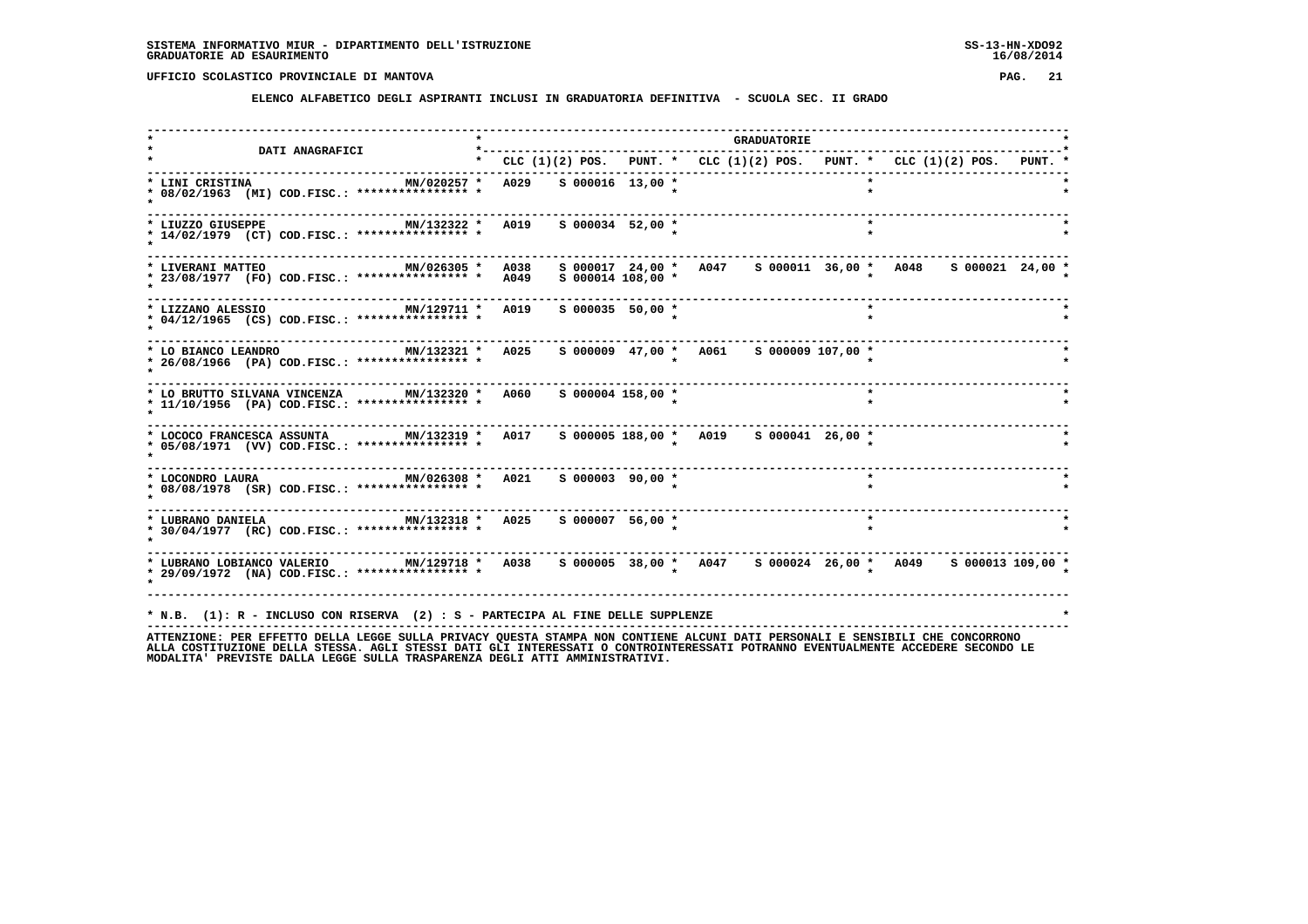**ELENCO ALFABETICO DEGLI ASPIRANTI INCLUSI IN GRADUATORIA DEFINITIVA - SCUOLA SEC. II GRADO**

|                                                                                                                                                                                                                  |                                                                           |  |                       |  | <b>GRADUATORIE</b> |  |         |  |  |  |
|------------------------------------------------------------------------------------------------------------------------------------------------------------------------------------------------------------------|---------------------------------------------------------------------------|--|-----------------------|--|--------------------|--|---------|--|--|--|
| <b>DATI ANAGRAFICI</b>                                                                                                                                                                                           | * CLC (1)(2) POS. PUNT. * CLC (1)(2) POS. PUNT. * CLC (1)(2) POS. PUNT. * |  |                       |  |                    |  |         |  |  |  |
| MN/129722 * A037 S 000008 140,00 *<br>* LUGOLI ROBERTA<br>* 11/07/1977 (LE) COD.FISC.: **************** *                                                                                                        |                                                                           |  |                       |  |                    |  |         |  |  |  |
| * LUPPI SANDRA<br>MN/020596 * A031 S 000006 42,00 *<br>* 25/11/1962 (MN) COD.FISC.: **************** *                                                                                                           |                                                                           |  |                       |  |                    |  |         |  |  |  |
| MN/026341 * A050<br>* MAIELLO ANDREA<br>* 18/11/1978 (MN) COD.FISC.: **************** *                                                                                                                          |                                                                           |  |                       |  |                    |  |         |  |  |  |
| MN/026342 * A058<br>* MAIETTA EUGENIO<br>* 01/09/1974 (AV) COD.FISC.: **************** *                                                                                                                         |                                                                           |  | $S$ 000003 138,00 $*$ |  |                    |  | $\star$ |  |  |  |
| MN/023006 * A346 S 000003 174,00 *<br>* MAIOLINO ROSELLA<br>* 20/04/1972 (SR) COD.FISC.: **************** *                                                                                                      |                                                                           |  |                       |  |                    |  | $\star$ |  |  |  |
| MN/026344 * A346<br>* MALAGUARNERA DARIO<br>* 21/12/1979 (EN) COD.FISC.: *************** *                                                                                                                       |                                                                           |  | $S$ 000041 21,00 *    |  |                    |  | $\star$ |  |  |  |
| * MALAGUTTI FRANCESCA MN/026345 * A346<br>* 16/08/1960 (MN) COD.FISC.: **************** *                                                                                                                        |                                                                           |  | S 000015 87,00 *      |  |                    |  | $\star$ |  |  |  |
| MN/020592 * A029<br>* MALAVASI ALBERTO<br>* 02/12/1966 (MN) COD.FISC.: **************** *                                                                                                                        |                                                                           |  | $S$ 000008 61,00 $*$  |  |                    |  | $\star$ |  |  |  |
| * MALAVASI STEFANO<br>* 02/06/1964 (MN) COD.FISC.: **************** *                                                                                                                                            |                                                                           |  |                       |  |                    |  |         |  |  |  |
| * MALERBA STEFANIA<br>* MM/023889 * A029 \$ 000009 42,00 *<br>* 19/08/1969 (MM) COD.FISC.: *************** * *                                                                                                   |                                                                           |  |                       |  |                    |  |         |  |  |  |
| * N.B. (1): R - INCLUSO CON RISERVA (2) : S - PARTECIPA AL FINE DELLE SUPPLENZE<br>ATTENZIONE: PER EFFETTO DELLA LEGGE SULLA PRIVACY OUESTA STAMPA NON CONTIENE ALCUNI DATI PERSONALI E SENSIBILI CHE CONCORRONO |                                                                           |  |                       |  |                    |  |         |  |  |  |

ATTENZIONE: PER EFFETTO DELLA LEGGE SULLA PRIVACY QUESTA STAMPA NON CONTIENE ALCUNI DATI PERSONALI E SENSIBILI CHE CONCORRONO<br>ALLA COSTITUZIONE DELLA STESSA, AGLI STESSI DATI GLI INTERESSATI O CONTROINTERESSATI POTRANNO EV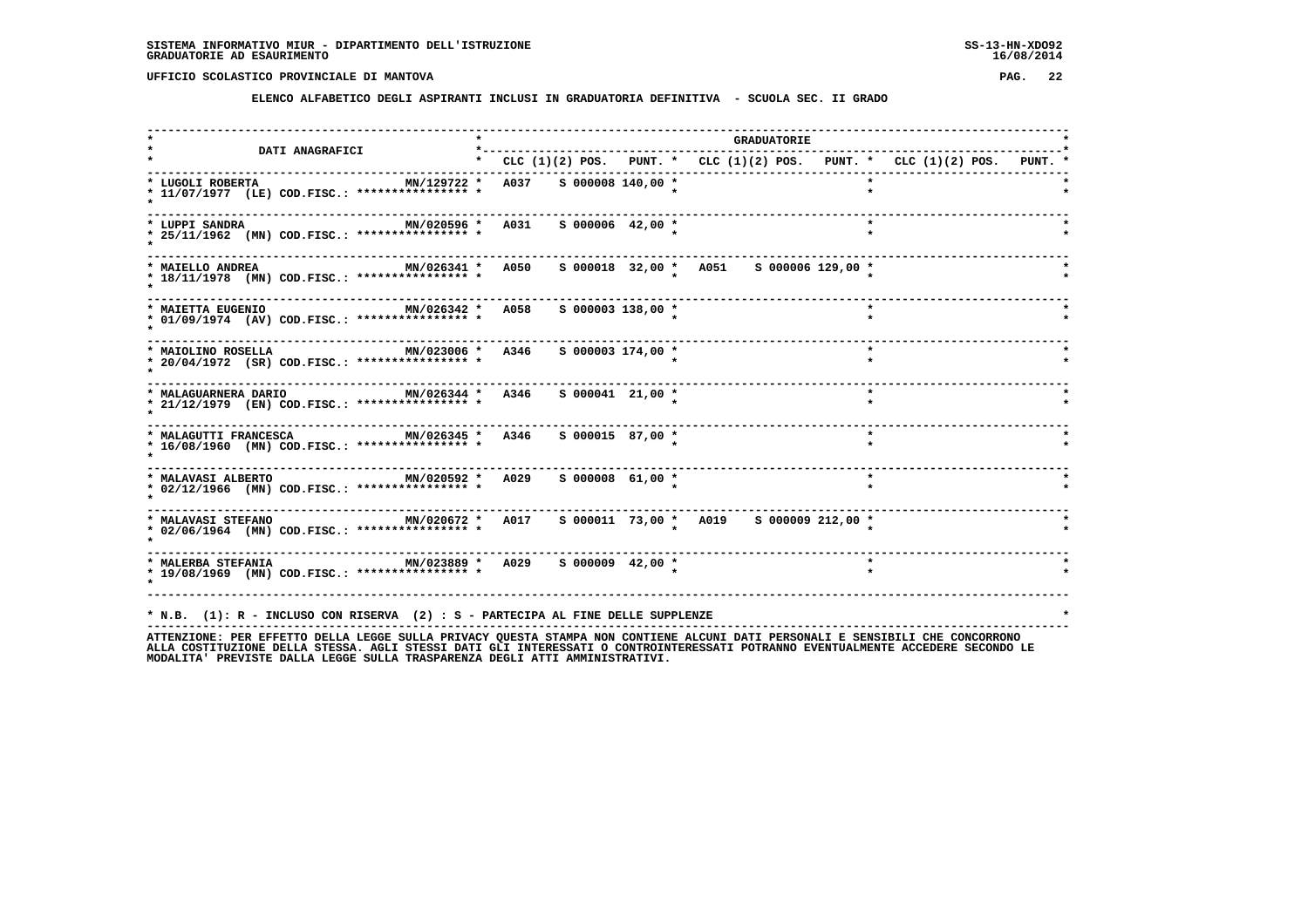**ELENCO ALFABETICO DEGLI ASPIRANTI INCLUSI IN GRADUATORIA DEFINITIVA - SCUOLA SEC. II GRADO**

| <b>DATI ANAGRAFICI</b>                                                                    | *---------- |                       |                                                                               | <b>GRADUATORIE</b> |         |  |  |
|-------------------------------------------------------------------------------------------|-------------|-----------------------|-------------------------------------------------------------------------------|--------------------|---------|--|--|
|                                                                                           |             |                       | * CLC $(1)(2)$ POS. PUNT. * CLC $(1)(2)$ POS. PUNT. * CLC $(1)(2)$ POS. PUNT. |                    |         |  |  |
| MN/025191 *<br>* MAMELI LUCIA<br>* 30/03/1970 (BR) COD.FISC.: **************** *          | A346        | S 000043 17,00 *      |                                                                               |                    |         |  |  |
| * MAMONE AGOSTINO<br>MN/132317 * A037<br>* 01/01/1980 (VV) COD.FISC.: **************** *  |             | S 000016 106,00 *     |                                                                               |                    | $\star$ |  |  |
| MN/129652 *<br>* MANFREDINI ENRICO<br>* 26/09/1977 (MO) COD.FISC.: **************** *     | A065        | $S$ 000001 121,00 *   |                                                                               |                    | $\star$ |  |  |
| $MN/026348$ *<br>* MANFREDINI STEFANIA<br>* 11/03/1966 (MN) COD.FISC.: **************** * | A546        | S 000007 51,00 *      |                                                                               |                    | $\star$ |  |  |
| MN/026351 * A017<br>* MANFRIN SARA<br>* 03/09/1977 (MN) COD.FISC.: **************** *     |             |                       |                                                                               |                    |         |  |  |
| * 09/04/1976 (BA) COD.FISC.: **************** *                                           | <b>A049</b> | $S$ 000008 118,00 $*$ | s 000006 35,00 * A047 s 000012 35,00 * A048 s 000008 35,00 *                  |                    |         |  |  |
| * MANTINI ANGELA NO MN/026353 *<br>* 17/07/1974 (PA) COD.FISC.: **************** *        | A025        | $S$ 000002 145,00 *   |                                                                               |                    |         |  |  |
| MN/026359 *<br>* MANZOLI SARA<br>* 30/04/1977 (MN) COD.FISC.: **************** *          | A047        |                       | s 000008 60,00 * A048 s 000025 18,00 * A049 s 000026 36,00 *                  |                    |         |  |  |
| MN/026361 *<br>* MARAGNA STEFANO<br>* 17/01/1961 (RE) COD.FISC.: **************** *       | <b>A061</b> | $S$ 000010 102,00 *   |                                                                               |                    |         |  |  |
| * MARETTI MIRELLA<br>* 18/10/1976 (CR) COD.FISC.: **************** *                      |             |                       | MN/024213 * A346 S 000005 165,00 * A546 S 000012 24,00 *                      |                    |         |  |  |
| * N.B. (1): R - INCLUSO CON RISERVA (2) : S - PARTECIPA AL FINE DELLE SUPPLENZE           |             |                       |                                                                               |                    |         |  |  |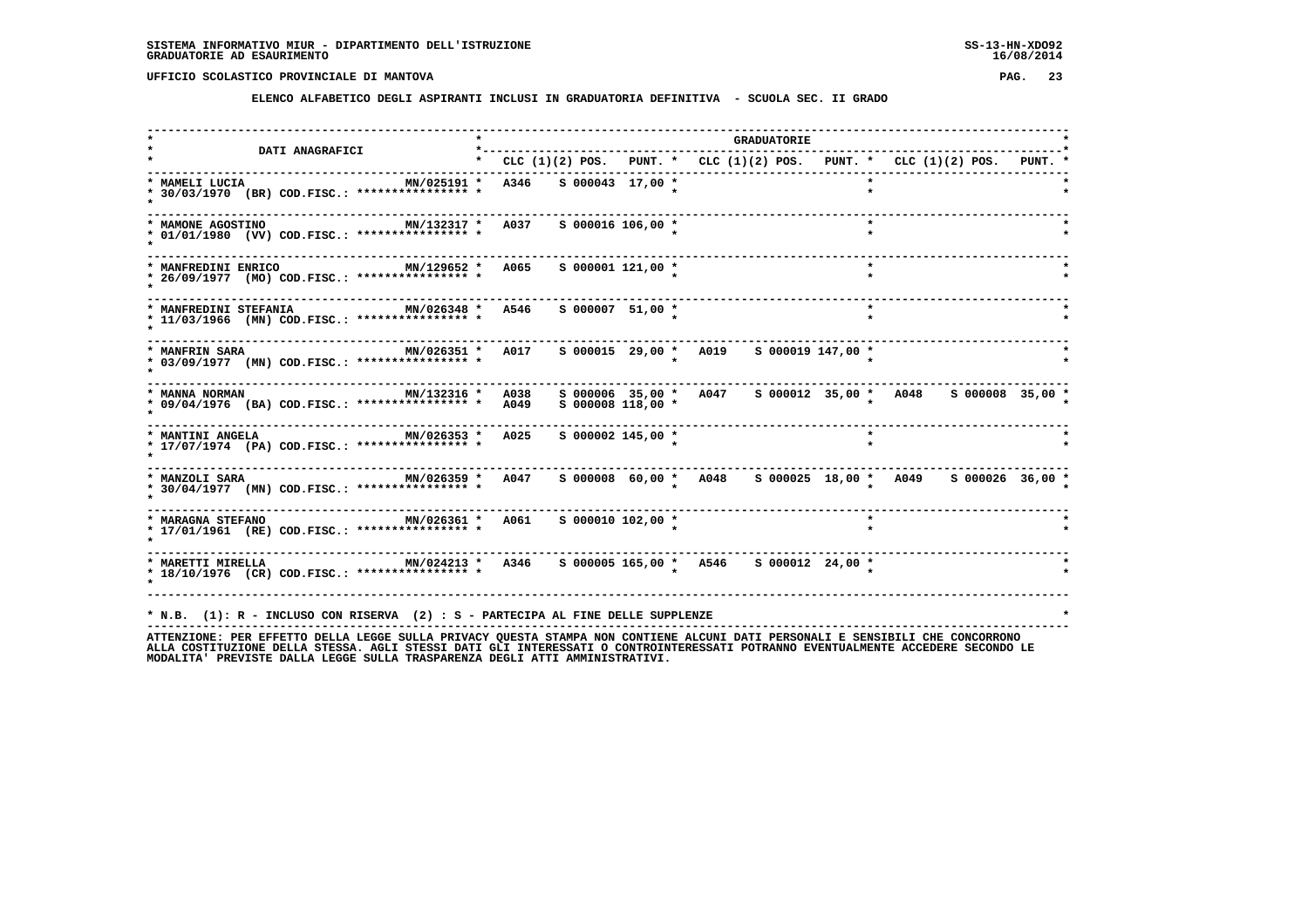**ELENCO ALFABETICO DEGLI ASPIRANTI INCLUSI IN GRADUATORIA DEFINITIVA - SCUOLA SEC. II GRADO**

| <b>DATI ANAGRAFICI</b>                                                                                                               | *-------------------------------------                                          |  |                                                                                       |  | <b>GRADUATORIE</b> |         |  |  |  |
|--------------------------------------------------------------------------------------------------------------------------------------|---------------------------------------------------------------------------------|--|---------------------------------------------------------------------------------------|--|--------------------|---------|--|--|--|
|                                                                                                                                      | * CLC $(1)(2)$ POS. PUNT. * CLC $(1)(2)$ POS. PUNT. * CLC $(1)(2)$ POS. PUNT. * |  |                                                                                       |  |                    |         |  |  |  |
| * MARRA LUIGIA<br>MN/022919 *<br>* 12/10/1964 (LE) COD.FISC.: **************** *                                                     | A019 S 000011 194,00 *                                                          |  |                                                                                       |  |                    |         |  |  |  |
| MN/132315 * A346<br>* MARRONE CONCETTA<br>* 04/03/1968 (CT) COD.FISC.: **************** *                                            |                                                                                 |  | S 000037 27,00 *                                                                      |  |                    |         |  |  |  |
| MN/132314 *<br>* MARSEGLIA MARIA ROSARIA<br>* 20/12/1980 (CE) COD.FISC.: *************** * A049                                      | A038                                                                            |  | s 000009 30,00 * A047 s 000014 30,00 * A048 s 000011 30,00 *<br>$S$ 000007 121,00 $*$ |  |                    |         |  |  |  |
| MN/026412 * A047<br>* MARTINO DONATELLA<br>* 25/04/1975 (FG) COD.FISC.: **************** *                                           |                                                                                 |  | s 000004 117,00 * A048 s 000028 17,00 * A049 s 000024 43,00 *                         |  |                    |         |  |  |  |
| MN/132313 * A021<br>* MARTINO MARZIA<br>* 20/11/1983 (PZ) COD.FISC.: *************** *                                               |                                                                                 |  | $S$ 000007 58,00 $*$                                                                  |  |                    | $\star$ |  |  |  |
| $MN/132312$ *<br>* MAUGERI MARIA CONCETTA<br>* 14/12/1971 (CT) COD.FISC.: **************** *                                         | A029                                                                            |  | $S$ 000004 86,00 $*$                                                                  |  |                    | $\star$ |  |  |  |
| MN/132311 * A060<br>* MAZZARA MICHELANGELO<br>* 29/09/1973 (CL) COD.FISC.: **************** *                                        |                                                                                 |  | S 000006 148,00 *                                                                     |  |                    | $\star$ |  |  |  |
| * MAZZARELLA PAOLA MARIA TIZIAN MN/129690 * A029<br>* 05/04/1968 (LE) COD.FISC.: **************** *                                  |                                                                                 |  | S 000005 85,00 *                                                                      |  |                    | $\star$ |  |  |  |
| * MENTISSI ROCCO 6 100 MN/132310 * 4036 \$ 000022 19,00 * 4037 \$ 000001 182,00 *<br>* 02/12/1970 (PZ) COD.FISC.: **************** * |                                                                                 |  |                                                                                       |  |                    |         |  |  |  |
| * MERLI GABRIELE 6000015 20,00 *<br>* 01/01/1975 (LI) COD.FISC.: **************** *                                                  |                                                                                 |  |                                                                                       |  |                    |         |  |  |  |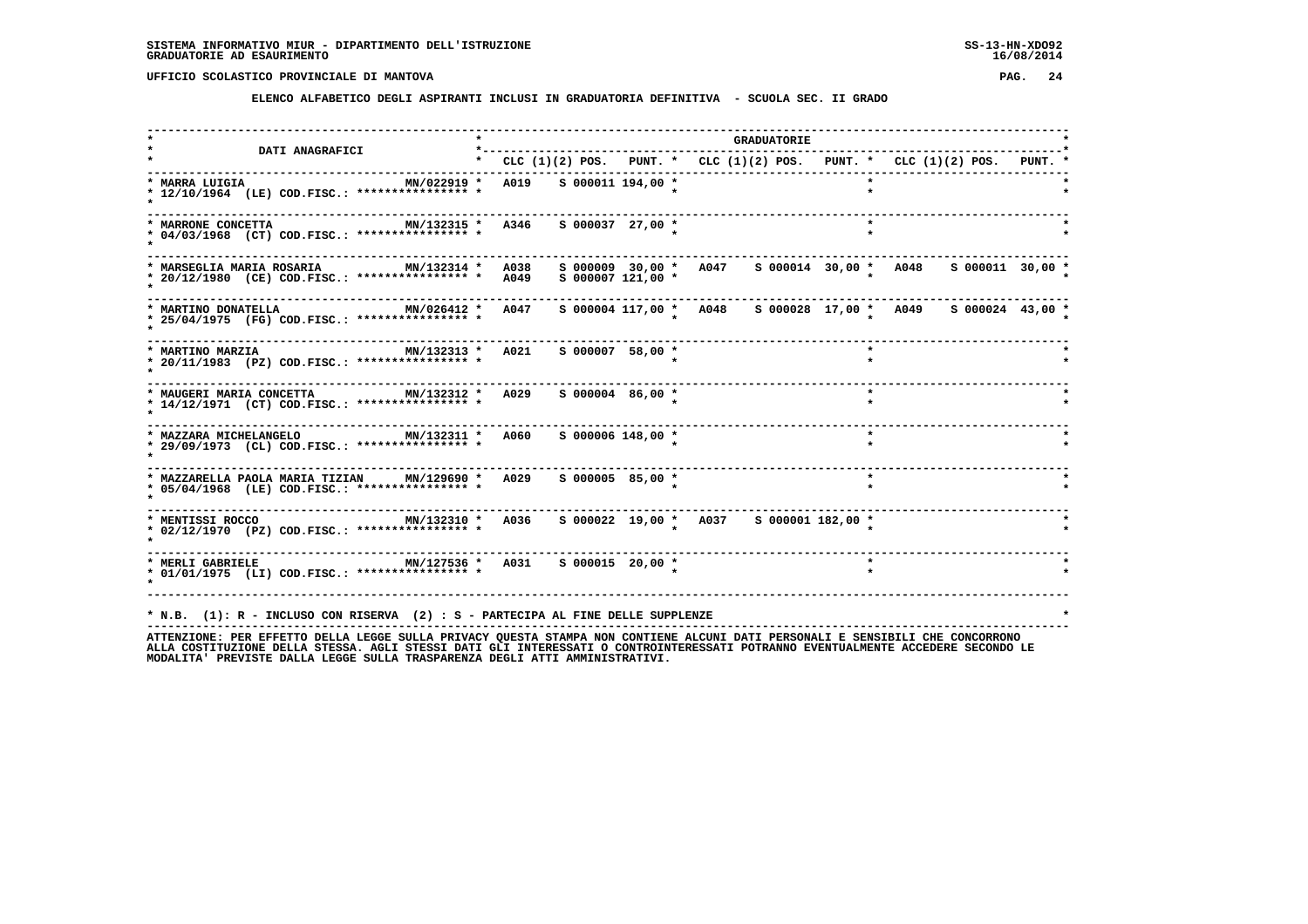**ELENCO ALFABETICO DEGLI ASPIRANTI INCLUSI IN GRADUATORIA DEFINITIVA - SCUOLA SEC. II GRADO**

| <b>DATI ANAGRAFICI</b>                                                                                                                                                                                                   |                                                                           |                      |  | <b>GRADUATORIE</b> |         |                                                              |  |
|--------------------------------------------------------------------------------------------------------------------------------------------------------------------------------------------------------------------------|---------------------------------------------------------------------------|----------------------|--|--------------------|---------|--------------------------------------------------------------|--|
|                                                                                                                                                                                                                          | * CLC (1)(2) POS. PUNT. * CLC (1)(2) POS. PUNT. * CLC (1)(2) POS. PUNT. * |                      |  |                    |         |                                                              |  |
| MN/132309 *<br>* MESSINA CLAUDIA GRAZIA<br>* 02/07/1979 (CT) COD.FISC.: **************** *                                                                                                                               | A038<br>A049                                                              | $S$ 000002 149,00 *  |  |                    |         | s 000014 27,00 * A047 s 000021 27,00 * A048 s 000018 27,00 * |  |
| MN/020584 * A346<br>* MICHELACCI SANDRA<br>* 08/08/1963 (MN) COD.FISC.: **************** *                                                                                                                               | -------                                                                   | $S$ 000002 181,00 *  |  |                    |         |                                                              |  |
| MN/132308 * A049<br>* MIGLIETTA PAOLA<br>* 05/12/1981 (LE) COD.FISC.: **************** *                                                                                                                                 |                                                                           | $S$ 000021 53,00 *   |  |                    | $\star$ |                                                              |  |
| MN/132307 * A037 S 000005 159,00 *<br>* MIGLIORELLI FEDERICA<br>* 20/09/1974 (MN) COD.FISC.: **************** *                                                                                                          |                                                                           |                      |  |                    | $\star$ |                                                              |  |
| ------------------------------------<br>MN/026431 * A036<br>* MIGNONI GIORGIA<br>* 19/04/1969 (MN) COD.FISC.: **************** *                                                                                         |                                                                           | $S$ 000010 135,00 *  |  |                    |         |                                                              |  |
| MN/129705 * A346<br>* MINASOLA CRISTINA<br>* 20/05/1978 (TN) COD.FISC.: **************** *                                                                                                                               |                                                                           | $S$ 000030 28,00 $*$ |  |                    | $\star$ |                                                              |  |
| MN/129707 * A025<br>* MIROBALLO MARCO<br>* 16/01/1979 (TE) COD.FISC.: **************** *                                                                                                                                 |                                                                           | $S$ 000019 27,00 *   |  |                    | $\star$ |                                                              |  |
| * MOIETTA CLAUDIA<br>* 23/09/1975 (MN) COD.FISC.: **************** *                                                                                                                                                     |                                                                           |                      |  |                    | $\star$ |                                                              |  |
| * MOLINARI MARGHERITA MN/026416 * A025<br>* 02/12/1980 (MO) COD.FISC.: **************** *                                                                                                                                |                                                                           | $S$ 000003 136,00 *  |  |                    |         |                                                              |  |
| * MONASTRA PAOLA                         MM/132306 *   A021     S 000001 132,00 *   A025     S 000021  25,00 *<br>* 01/01/1974 (PA) COD.FISC.: **************** *                                                        |                                                                           |                      |  |                    |         |                                                              |  |
| * N.B. (1): R - INCLUSO CON RISERVA (2) : S - PARTECIPA AL FINE DELLE SUPPLENZE<br>ATTENTIONE. OF FEET ON THE CONFIDENTIAL STILLE STILLER ON THE STANDA NON CONTIENT ALCUNITE ATTE OF CONTALLE CENCELLITE CUP CONCORDONO |                                                                           |                      |  |                    |         |                                                              |  |

ATTENZIONE: PER EFFETTO DELLA LEGGE SULLA PRIVACY QUESTA STAMPA NON CONTIENE ALCUNI DATI PERSONALI E SENSIBILI CHE CONCORRONO<br>ALLA COSTITUZIONE DELLA STESSA, AGLI STESSI DATI GLI INTERESSATI O CONTROINTERESSATI POTRANNO EV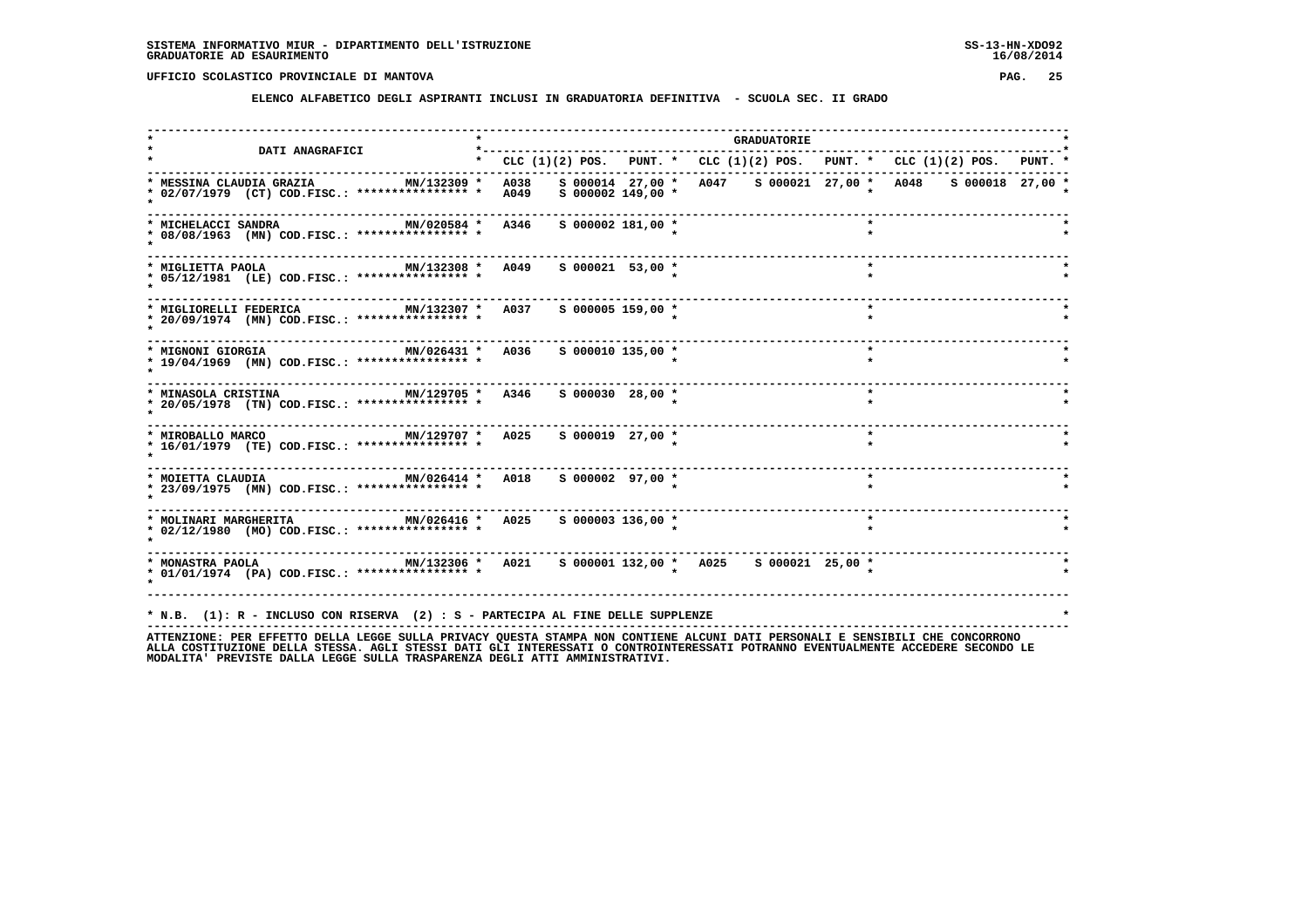**ELENCO ALFABETICO DEGLI ASPIRANTI INCLUSI IN GRADUATORIA DEFINITIVA - SCUOLA SEC. II GRADO**

|                                                                                                                 |      |                       |                                              | <b>GRADUATORIE</b> |         |                                                                               |  |
|-----------------------------------------------------------------------------------------------------------------|------|-----------------------|----------------------------------------------|--------------------|---------|-------------------------------------------------------------------------------|--|
| <b>DATI ANAGRAFICI</b><br>--------------------------------                                                      |      |                       |                                              |                    |         | * CLC (1)(2) POS. PUNT. * CLC (1)(2) POS. PUNT. * CLC (1)(2) POS. PUNT. *     |  |
| * MORANDI FEDERICA<br>MN/026420 *<br>* 13/07/1979 (PC) COD.FISC.: **************** *                            |      |                       | A050 S 000019 31,00 * A051 S 000004 150,00 * |                    |         |                                                                               |  |
| MN/023425 *<br>* MORBINI INES<br>* 08/10/1972 (MN) COD.FISC.: **************** *                                | A346 |                       |                                              |                    |         |                                                                               |  |
| MN/127542 * A060<br>* MORBIO MANUELA<br>* 06/11/1976 (MN) COD.FISC.: **************** *                         |      | $S$ 000025 111,00 $*$ |                                              |                    | $\star$ |                                                                               |  |
| MN/023440 * A031<br>* MORELLI BARBARA<br>* 18/04/1970 (MN) COD.FISC.: **************** *                        |      | $S$ 000008 31,00 $*$  |                                              |                    | $\star$ |                                                                               |  |
| MN/026425 * A346<br>* MORETTI GRAZIA<br>* 18/04/1961 (MN) COD.FISC.: **************** *                         |      | S 000009 154,00 *     |                                              |                    | $\star$ |                                                                               |  |
| * MORICONI DENIS                       MN/129739 *     A025<br>* 06/05/1983 (AP) COD.FISC.: **************** *  |      | S 000020 25,00 *      |                                              |                    | $\star$ |                                                                               |  |
| * MORTARA MAURO                         MN/132335 *     A037<br>* 09/02/1974 (MN) COD.FISC.: **************** * |      | S 000020 94,00 *      |                                              |                    | $\star$ |                                                                               |  |
| MN/132305 *<br>* MOSCONI FRANCESCA<br>* 08/06/1971 (BS) COD.FISC.: **************** *                           | A346 | $S$ 000012 138,00 $*$ |                                              |                    |         |                                                                               |  |
| MN/127543 *<br>* MUTTI DANIELA<br>* 12/11/1982 (MN) COD.FISC.: **************** *                               | A050 |                       | s 000012 45,00 * A051 s 000032 20,00 *       |                    |         |                                                                               |  |
| * NAPPA SABINA<br>* 25/08/1979 (AV) COD.FISC.: **************** *                                               |      |                       |                                              |                    |         | MN/129753 * A050 S 000024 30,00 * A051 S 000026 28,00 * A052 S 000009 65,00 * |  |
| * N.B. (1): R - INCLUSO CON RISERVA (2) : S - PARTECIPA AL FINE DELLE SUPPLENZE                                 |      |                       |                                              |                    |         |                                                                               |  |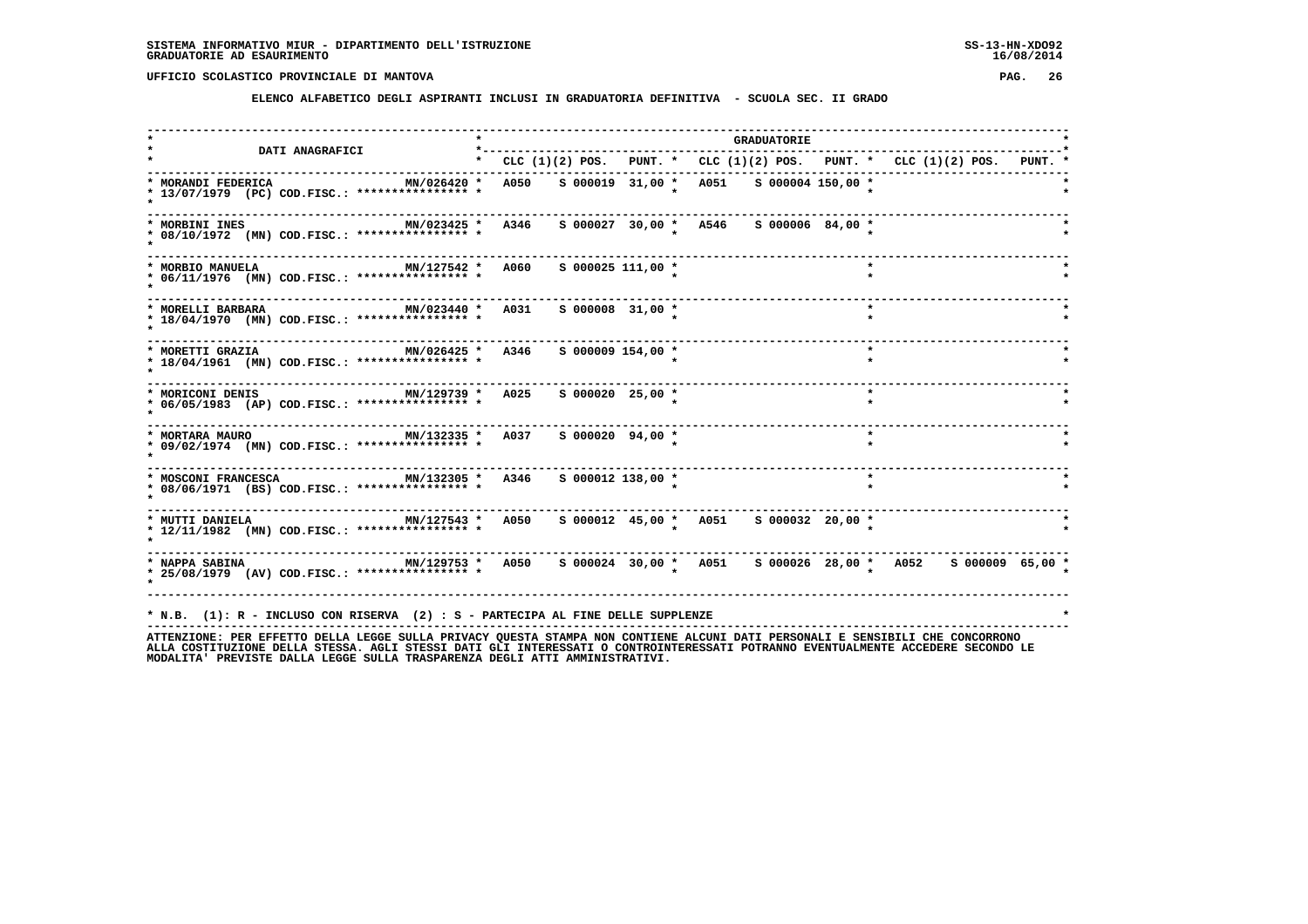**ELENCO ALFABETICO DEGLI ASPIRANTI INCLUSI IN GRADUATORIA DEFINITIVA - SCUOLA SEC. II GRADO**

| <b>DATI ANAGRAFICI</b>                                                                                                        | $*$ - - - - - - - -   |                    |                                                                                 | <b>GRADUATORIE</b> |         |  |  |
|-------------------------------------------------------------------------------------------------------------------------------|-----------------------|--------------------|---------------------------------------------------------------------------------|--------------------|---------|--|--|
|                                                                                                                               |                       |                    | * CLC $(1)(2)$ POS. PUNT. * CLC $(1)(2)$ POS. PUNT. * CLC $(1)(2)$ POS. PUNT. * |                    |         |  |  |
| * NEGRO GIUSEPPE<br>MN/026258 *<br>* 09/06/1974 (CZ) COD.FISC.: **************** *                                            | A021 S 000010 45,00 * |                    |                                                                                 |                    |         |  |  |
| MN/132304 *<br>* NICOLARDI ANTONIO GIOVANNI<br>* 11/01/1975 (LE) COD.FISC.: **************** *                                | A038<br>A049          | $S$ 000016 92,00 * | s 000012 28,00 * A047 s 000017 28,00 * A048 s 000014 28,00 *                    |                    |         |  |  |
| MN/132303 * A050<br>* NICOLOSI FLAVIA VALENTINA<br>* 25/11/1968 (CT) COD.FISC.: **************** *                            |                       | $S$ 000048 16,00 * |                                                                                 |                    | $\star$ |  |  |
| MN/022405 *<br>* NUCIFERO FERNANDO<br>* 05/08/1969 (CZ) COD.FISC.: **************** *                                         | A019                  | S 000044 15,00 *   |                                                                                 |                    | $\star$ |  |  |
| MN/026264 * A031<br>* ORDONSELLI VITTORIO<br>* 10/10/1963 (GE) COD.FISC.: **************** *                                  |                       | $S$ 000021 15,00 * |                                                                                 |                    | $\star$ |  |  |
| MN/026268 *<br>* PACITTO NADIA<br>* 16/04/1968 (FR) COD.FISC.: **************** *                                             | A019                  | $S$ 000031 61,00 * |                                                                                 |                    | $\star$ |  |  |
| MN/127483 * A037 S 000017 102,00 *<br>* PAGANELLA UMBERTO<br>* 27/07/1979 (MN) COD.FISC.: **************** *                  |                       |                    |                                                                                 |                    | $\star$ |  |  |
| $MN/129733$ * $A037$<br>* PAGLIOLI FABIANA<br>* 25/01/1970 (CR) COD.FISC.: *************** *                                  |                       | $S$ 000024 63,00 * |                                                                                 |                    |         |  |  |
| * PALMIERI MARIA GRAZIA MN/026277 * A029<br>* 11/01/1967 (EE) COD.FISC.: **************** *                                   |                       | $S$ 000014 18,00 * |                                                                                 |                    | $\star$ |  |  |
| * PAONESSA VINCENZO               MN/132115 *   A021     S 000002 103,00 *<br>* 25/05/1970 (CZ) COD.FISC.: **************** * |                       |                    |                                                                                 |                    | $\star$ |  |  |
| * N.B. (1): R - INCLUSO CON RISERVA (2) : S - PARTECIPA AL FINE DELLE SUPPLENZE                                               |                       |                    |                                                                                 |                    |         |  |  |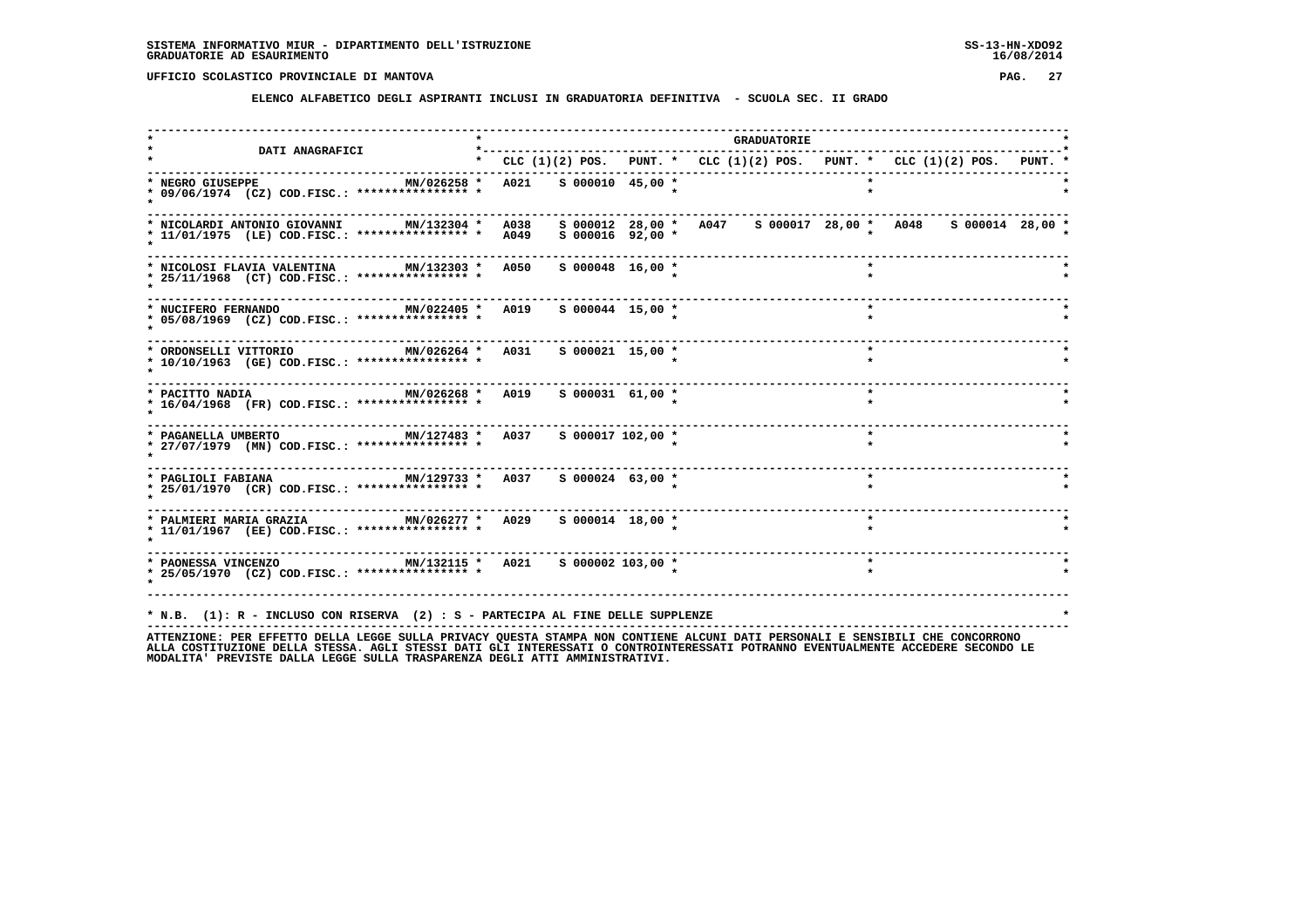**ELENCO ALFABETICO DEGLI ASPIRANTI INCLUSI IN GRADUATORIA DEFINITIVA - SCUOLA SEC. II GRADO**

| <b>DATI ANAGRAFICI</b>                                                                                                                                      |  |                      |                                                                           | <b>GRADUATORIE</b> |         |  |  |
|-------------------------------------------------------------------------------------------------------------------------------------------------------------|--|----------------------|---------------------------------------------------------------------------|--------------------|---------|--|--|
|                                                                                                                                                             |  |                      | * CLC (1)(2) POS. PUNT. * CLC (1)(2) POS. PUNT. * CLC (1)(2) POS. PUNT. * |                    |         |  |  |
| MN/022423 * A019 S 000037 35,00 *<br>* PARILLO ANTONIETTA<br>* 19/04/1967 (CE) COD.FISC.: **************** *                                                |  |                      |                                                                           |                    |         |  |  |
| MN/127484 * A047 S 000006 101,00 *<br>* PASSARELLA ARCANGELO<br>* 25/04/1975 (MT) COD.FISC.: **************** *                                             |  |                      |                                                                           |                    | $\star$ |  |  |
| MN/129743 * A050<br>* PASSIGATO SILVIA<br>* 23/08/1976 (MN) COD.FISC.: *************** *                                                                    |  |                      |                                                                           |                    |         |  |  |
| MIN/026282 * A060<br>* PATANIA SABRINA<br>* 18/09/1970 (ME) COD.FISC.: **************** *                                                                   |  | $S$ 000027 98,00 *   |                                                                           |                    |         |  |  |
| MN/132369 * A050<br>* PATERA TIZIANA<br>* 17/12/1976 (EE) COD.FISC.: **************** *                                                                     |  | $S$ 000033 28,00 $*$ |                                                                           |                    | $\star$ |  |  |
| * PATERNO' GABRIELLA MARIA MN/129748 * A050<br>* 24/01/1981 (CT) COD.FISC.: **************** *                                                              |  |                      | s 000047 18,00 * A051 s 000018 46,00 *                                    |                    |         |  |  |
| MN/127485 * A050 \$ 000046 20,00 * A051 \$ 000033 20,00 * A052 \$ 000013 44,00 *<br>* PATRONCINI NOVELLA<br>* 03/12/1980 (PE) COD.FISC.: **************** * |  |                      |                                                                           |                    |         |  |  |
| MN/026284 * A060<br>* PELLIZZARI BARBARA<br>* 10/04/1980 (MN) COD.FISC.: **************** *                                                                 |  | s 000014 131,00 *    |                                                                           |                    |         |  |  |
| * PERFETTI EVA                           MN/020567 *   A031     S 000022 14,00 *<br>* 08/01/1965 (PS) COD.FISC.: **************** *                         |  |                      |                                                                           |                    | $\star$ |  |  |
| * PESARE FABIOLA $MN/129752$ * A050 \$ 000004 110,00 *<br>* 22/02/1980 (TA) COD.FISC.: **************** *                                                   |  |                      |                                                                           |                    | $\star$ |  |  |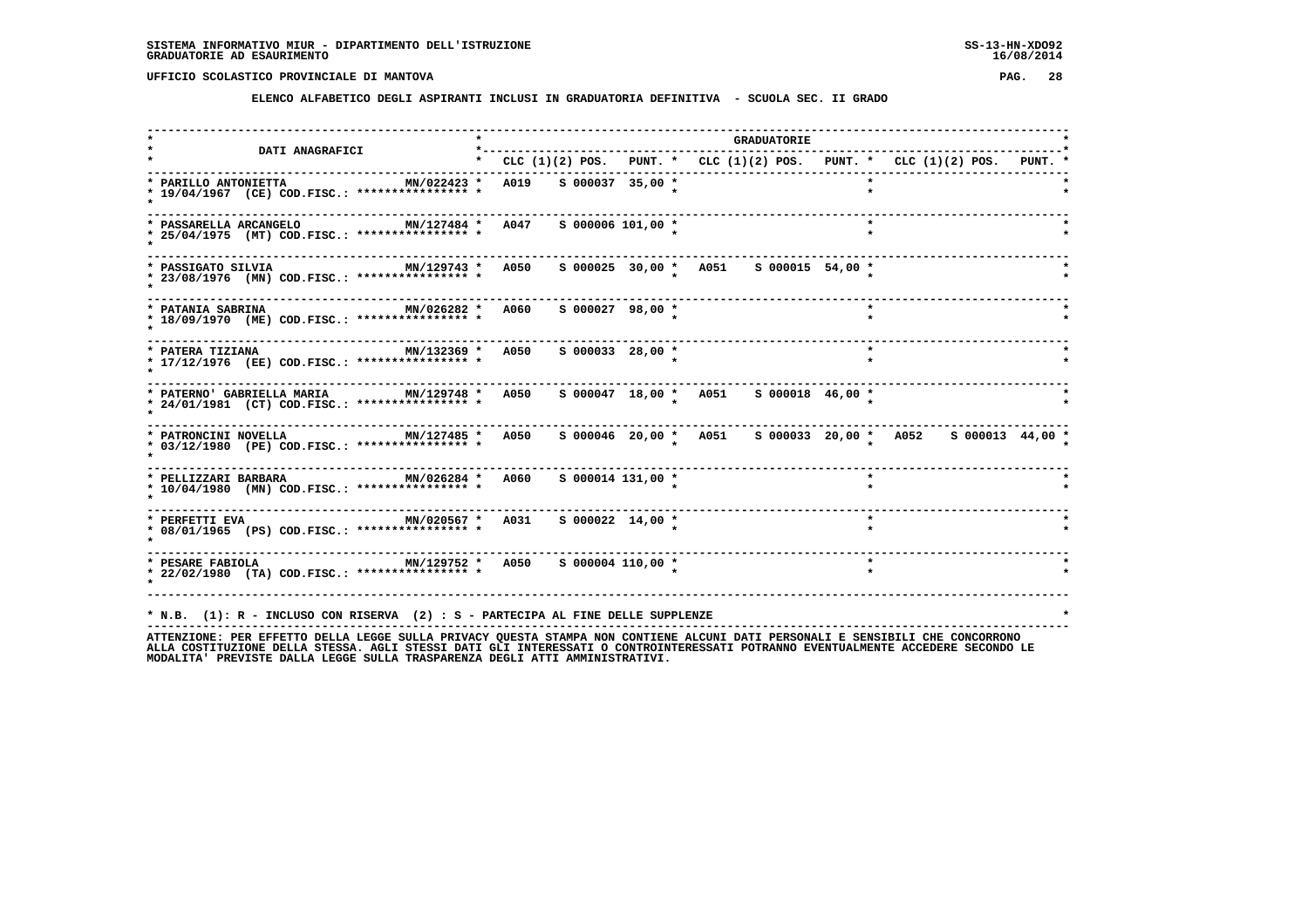**ELENCO ALFABETICO DEGLI ASPIRANTI INCLUSI IN GRADUATORIA DEFINITIVA - SCUOLA SEC. II GRADO**

|                                                                                           |                        |                       |                                                                               | <b>GRADUATORIE</b> |                    |  |  |
|-------------------------------------------------------------------------------------------|------------------------|-----------------------|-------------------------------------------------------------------------------|--------------------|--------------------|--|--|
| <b>DATI ANAGRAFICI</b>                                                                    |                        |                       | * CLC $(1)(2)$ POS. PUNT. * CLC $(1)(2)$ POS. PUNT. * CLC $(1)(2)$ POS. PUNT. |                    |                    |  |  |
| MN/129756 *<br>* PETRELLI MANUELA<br>* 12/02/1976 (LE) COD.FISC.: **************** *      | A048 S 000002 123,00 * |                       |                                                                               |                    | $\star$            |  |  |
| MN/026364 * A060<br>* PIERRI FAUSTO<br>* 08/10/1974 (CS) COD.FISC.: **************** *    |                        | S 000012 135,00 *     |                                                                               |                    | $\star$            |  |  |
| MN/127559 * A036<br>* PIRAINO KATIA<br>* 24/07/1979 (CS) COD.FISC.: *************** *     |                        | $S$ 000016 114,00 *   |                                                                               |                    | $\star$<br>$\star$ |  |  |
| MN/026372 *<br>* PIROLI SIMONE<br>* 04/04/1966 (MN) COD.FISC.: **************** *         | A017                   |                       | s 000016 23,00 * A019 s 000021 135,00 *                                       |                    |                    |  |  |
| MN/022839 * A346<br>* PIRONDINI SIMONA<br>* 06/05/1967 (MN) COD.FISC.: **************** * |                        | S 000008 155,00 *     |                                                                               |                    | $\star$            |  |  |
| * PISANI CATERINA 6031<br>* 24/10/1966 (MN) COD.FISC.: **************** *                 |                        | $S$ 000019 16,00 *    |                                                                               |                    | $\star$            |  |  |
| * PISCITELLI ALFREDO MN/132114 *<br>* 01/08/1955 (CE) COD.FISC.: **************** *       | A019                   |                       | S 000002 288,00 * A036 S 000023 19,00 *                                       |                    |                    |  |  |
| $MN/132113$ *<br>* PLATANIA SERGIO<br>* 08/01/1979 (ME) COD.FISC.: **************** *     | A013                   | $S$ 000001 108,00 $*$ |                                                                               |                    | $\star$            |  |  |
| MN/129515 *<br>* PLOIA GIGLIOLA<br>* 25/12/1974 (CR) COD.FISC.: **************** *        | A038<br>A049           | $S$ 000025 43,00 $*$  | s 000001 115,00 * A047 s 000026 19,00 * A048 s 000024 19,00 *                 |                    |                    |  |  |
| MN/023556 * A050<br>* POZZI VIRNA<br>* 21/01/1976 (MN) COD.FISC.: **************** *      |                        |                       | s 000003 114,00 * A051 s 000009 80,00 *                                       |                    |                    |  |  |
| * N.B. (1): R - INCLUSO CON RISERVA (2) : S - PARTECIPA AL FINE DELLE SUPPLENZE           |                        |                       |                                                                               |                    |                    |  |  |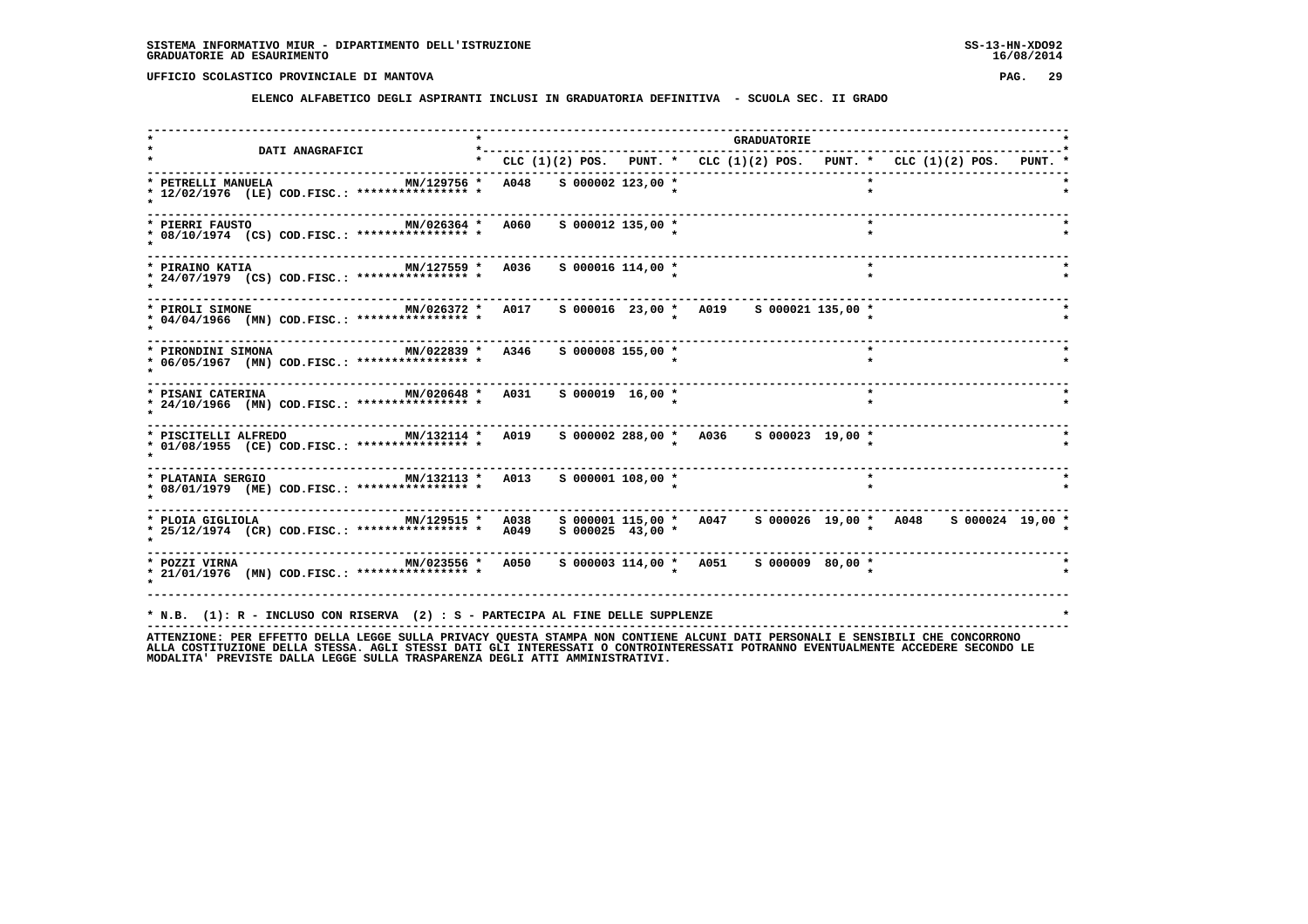**ELENCO ALFABETICO DEGLI ASPIRANTI INCLUSI IN GRADUATORIA DEFINITIVA - SCUOLA SEC. II GRADO**

| <b>DATI ANAGRAFICI</b>                                                                                                   |                                                                               |  |                                        |  | <b>GRADUATORIE</b>     |  |         |  |  |  |
|--------------------------------------------------------------------------------------------------------------------------|-------------------------------------------------------------------------------|--|----------------------------------------|--|------------------------|--|---------|--|--|--|
|                                                                                                                          | * CLC $(1)(2)$ POS. PUNT. * CLC $(1)(2)$ POS. PUNT. * CLC $(1)(2)$ POS. PUNT. |  |                                        |  |                        |  |         |  |  |  |
| * PREGNOLATO LAURA<br>MN/129768 * A060 S 000026 106,00 *<br>* 05/12/1983 (FE) COD.FISC.: **************** *              |                                                                               |  |                                        |  |                        |  |         |  |  |  |
| MN/025215 * A346<br>* PROTOPAPA MAURA GERALDINE<br>* 16/03/1968 (BR) COD.FISC.: **************** *                       |                                                                               |  | S 000020 52,00 *                       |  |                        |  | $\star$ |  |  |  |
| MN/023436 * A061<br>* PROVASI ENRICA<br>* 12/02/1969 (MN) COD.FISC.: **************** *                                  |                                                                               |  | $S$ 000011 82,00 $*$                   |  |                        |  | $\star$ |  |  |  |
| MN/129769 * A060<br>* PROVENZANO MICHELE PIO<br>* 10/07/1980 (FG) COD.FISC.: **************** *                          |                                                                               |  | $S$ 000011 136,00 *                    |  |                        |  | $\star$ |  |  |  |
| MN/023962 * A019<br>* PUCE DANIELA<br>* 02/09/1970 (BA) COD.FISC.: **************** *                                    |                                                                               |  | $S$ 000030 68,00 $*$                   |  |                        |  | $\star$ |  |  |  |
| $MN/026423$ *<br>* PURICELLA DANIELA<br>* 29/04/1977 (BR) COD.FISC.: **************** *                                  | A050                                                                          |  | s 000042 24,00 * A051 s 000017 48,00 * |  |                        |  |         |  |  |  |
| * QUACQUARUCCIO GIANNI MN/129735 * A060<br>* 26/08/1979 (CB) COD.FISC.: **************** *                               |                                                                               |  | S 000028 96,00 *                       |  |                        |  | $\star$ |  |  |  |
| * RACCUIA ANNA $\text{MN}/129862 \times \text{A}346$ S 000031 28,00 *<br>* 05/03/1968 (CT) COD.FISC.: **************** * |                                                                               |  |                                        |  |                        |  | $\star$ |  |  |  |
| * RAGONESE CINZIA SABINA MN/026325 * A036<br>* 19/12/1973 (ME) COD.FISC.: **************** *                             |                                                                               |  | $S$ 000002 166,00 $*$                  |  | ---------------------- |  | $\star$ |  |  |  |
| * 25/07/1976 (PA) COD.FISC.: **************** *                                                                          |                                                                               |  |                                        |  |                        |  |         |  |  |  |
| * N.B. (1): R - INCLUSO CON RISERVA (2) : S - PARTECIPA AL FINE DELLE SUPPLENZE                                          |                                                                               |  |                                        |  |                        |  |         |  |  |  |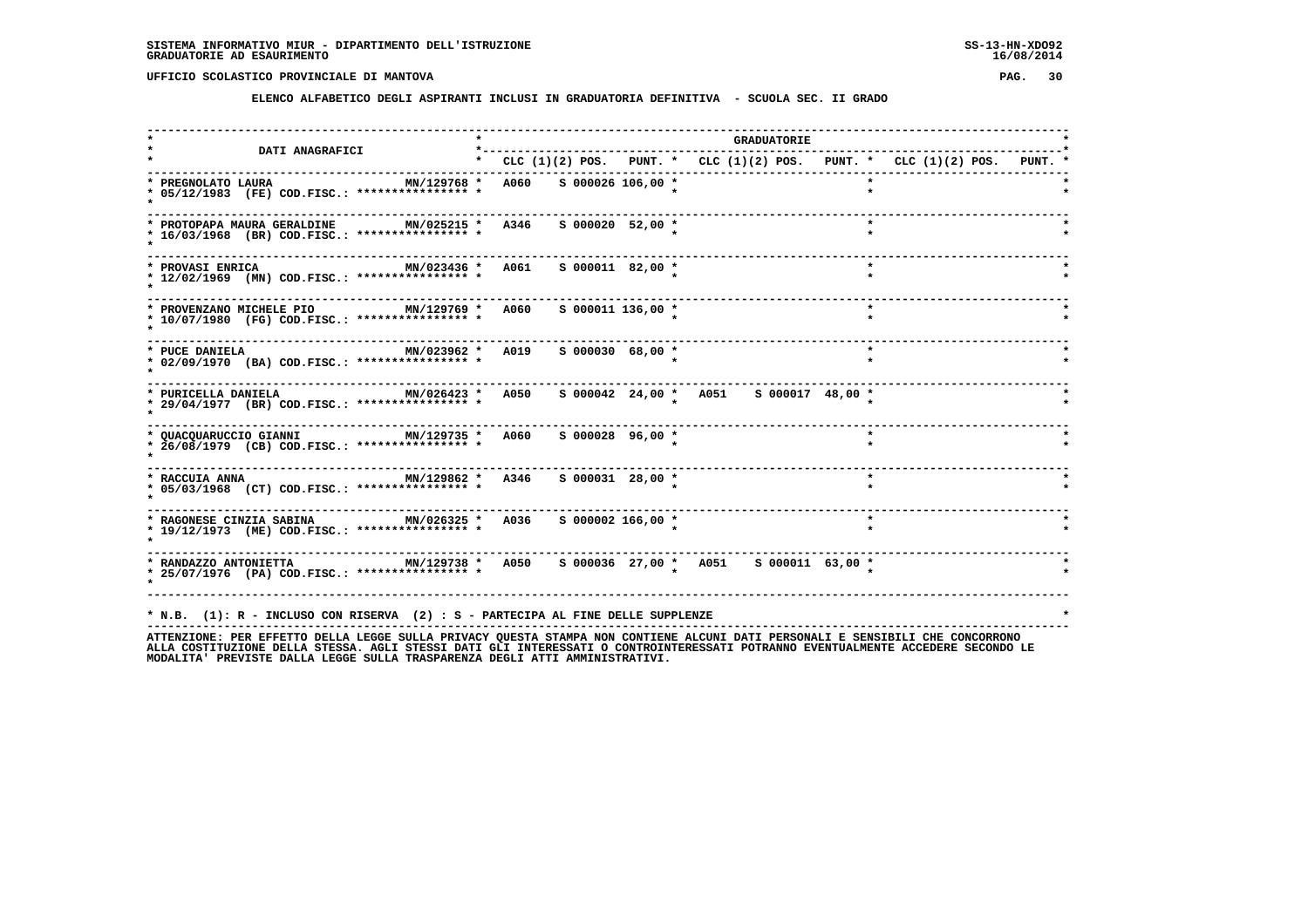**ELENCO ALFABETICO DEGLI ASPIRANTI INCLUSI IN GRADUATORIA DEFINITIVA - SCUOLA SEC. II GRADO**

| $\star$<br>MN/129741 *<br>A050<br>* 04/03/1978 (PZ) COD.FISC.: **************** *<br>MN/026331 *<br>A038<br>* 08/03/1981 (VR) COD.FISC.: **************** *<br>A049<br>A346<br>MN/129755 *<br>* 09/06/1980 (PA) COD.FISC.: *************** * |                                                                                                                                                                       | $S$ 000006 104,00 $*$<br>S 000008 30,00 *<br>$S$ 000027 30,00 $*$ | CLC (1)(2) POS. PUNT. * CLC (1)(2) POS. PUNT. * CLC (1)(2) POS. PUNT. *<br>A047 S 000003 132,00 * A048 |  |         |                                                                                                                                                                       |                                                                                                                              |
|----------------------------------------------------------------------------------------------------------------------------------------------------------------------------------------------------------------------------------------------|-----------------------------------------------------------------------------------------------------------------------------------------------------------------------|-------------------------------------------------------------------|--------------------------------------------------------------------------------------------------------|--|---------|-----------------------------------------------------------------------------------------------------------------------------------------------------------------------|------------------------------------------------------------------------------------------------------------------------------|
|                                                                                                                                                                                                                                              |                                                                                                                                                                       |                                                                   |                                                                                                        |  |         |                                                                                                                                                                       |                                                                                                                              |
|                                                                                                                                                                                                                                              |                                                                                                                                                                       |                                                                   |                                                                                                        |  |         |                                                                                                                                                                       |                                                                                                                              |
|                                                                                                                                                                                                                                              |                                                                                                                                                                       |                                                                   |                                                                                                        |  |         |                                                                                                                                                                       | $S$ 000010 30,00 $*$                                                                                                         |
|                                                                                                                                                                                                                                              |                                                                                                                                                                       | $S$ 000029 28,00 $*$                                              |                                                                                                        |  |         |                                                                                                                                                                       |                                                                                                                              |
| * RENDE GERARDO MIN/026332 *<br>* 24/08/1971 (PZ) COD.FISC.: **************** *                                                                                                                                                              |                                                                                                                                                                       |                                                                   |                                                                                                        |  | $\star$ |                                                                                                                                                                       |                                                                                                                              |
| MN/020559 *<br>* 12/01/1968 (MN) COD.FISC.: **************** *                                                                                                                                                                               |                                                                                                                                                                       |                                                                   |                                                                                                        |  |         |                                                                                                                                                                       |                                                                                                                              |
| MN/129793 *<br>* 24/07/1979 (AG) COD.FISC.: **************** *                                                                                                                                                                               |                                                                                                                                                                       |                                                                   |                                                                                                        |  |         |                                                                                                                                                                       |                                                                                                                              |
| * 12/06/1979 (PA) COD.FISC.: **************** *                                                                                                                                                                                              |                                                                                                                                                                       |                                                                   |                                                                                                        |  | $\star$ |                                                                                                                                                                       |                                                                                                                              |
| MN/129799 *<br>* 05/01/1973 (LE) COD.FISC.: **************** *                                                                                                                                                                               |                                                                                                                                                                       |                                                                   |                                                                                                        |  |         |                                                                                                                                                                       |                                                                                                                              |
| * 03/07/1974 (RE) COD.FISC.: **************** *                                                                                                                                                                                              |                                                                                                                                                                       |                                                                   |                                                                                                        |  |         |                                                                                                                                                                       |                                                                                                                              |
|                                                                                                                                                                                                                                              |                                                                                                                                                                       |                                                                   |                                                                                                        |  |         |                                                                                                                                                                       |                                                                                                                              |
|                                                                                                                                                                                                                                              | A017<br>A017<br>A037<br>MN/129796 * A050<br>A050<br>MN/023940 * A346<br>* ROSSI CINZIA * 1000 MN/026337 * 1038<br>* 18/06/1970 (MN) COD.FISC.: *************** * A049 |                                                                   | $S$ 000009 123,00 $*$<br>$S$ 000009 135,00 $*$<br>$S$ 000030 28,00 $*$<br>$S$ 000010 113,00 $*$        |  |         | S 000004 195,00 * A019 S 000033 52,00 *<br>S 000035 27,00 * A546 S 000003 183,00 *<br>* N.B. (1): R - INCLUSO CON RISERVA (2) : S - PARTECIPA AL FINE DELLE SUPPLENZE | s 000037 27,00 * A051 s 000030 27,00 * A052 s 000012 51,00 *<br>s 000021 17,00 * A047 s 000027 17,00 * A048 s 000027 17,00 * |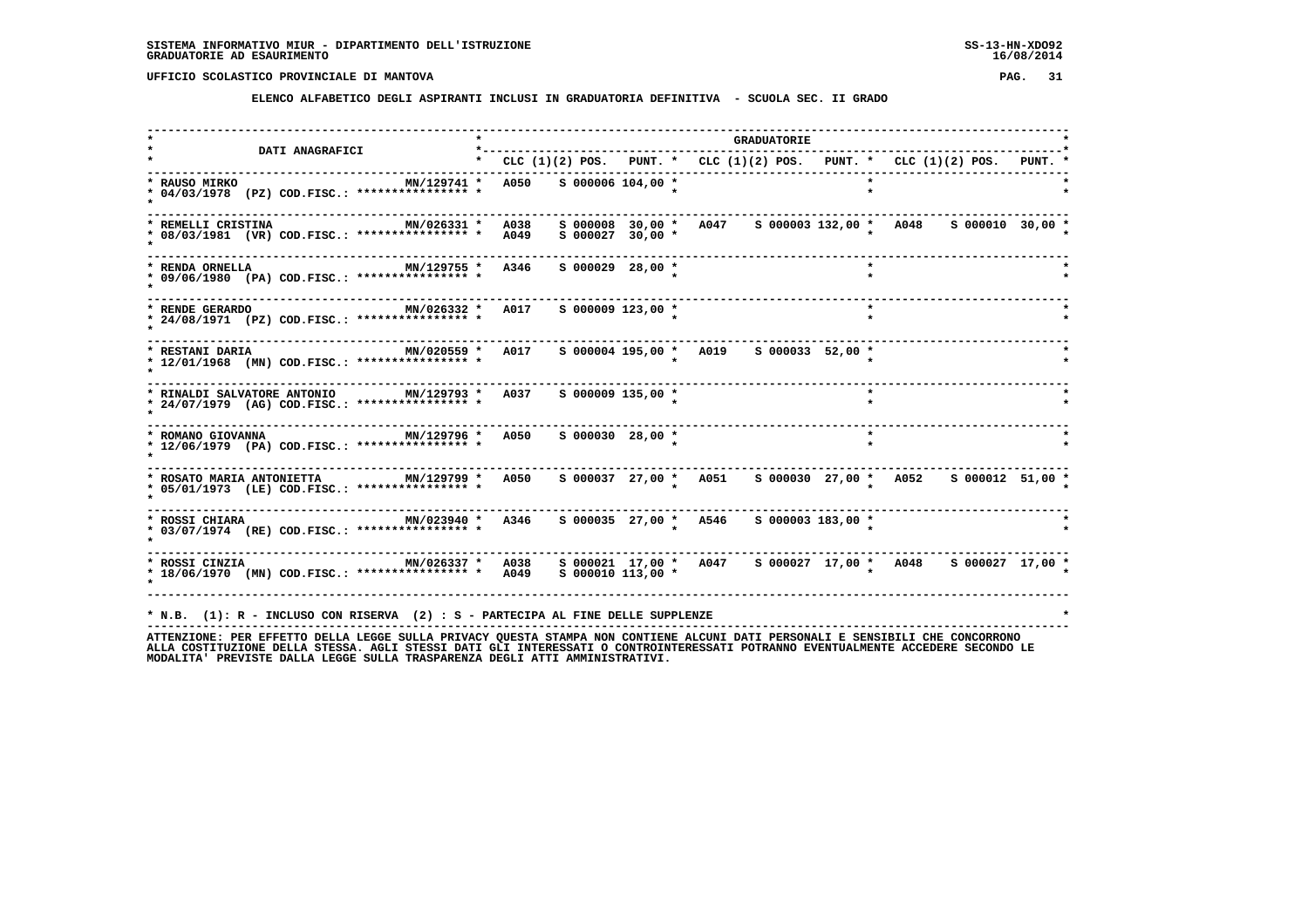**ELENCO ALFABETICO DEGLI ASPIRANTI INCLUSI IN GRADUATORIA DEFINITIVA - SCUOLA SEC. II GRADO**

| * CLC $(1)(2)$ POS. PUNT. * CLC $(1)(2)$ POS. PUNT. * CLC $(1)(2)$ POS. PUNT.<br>MN/129801 * A346 S 000014 107,00 *<br>MN/026324 * A546<br>$S$ 000011 25,00 *<br>$\star$<br>MN/132112 * A019 S 000036 40,00 *<br>MN/127553 * A050 S 000016 34,00 * A051 S 000013 58,00 * |                                                                                 |
|--------------------------------------------------------------------------------------------------------------------------------------------------------------------------------------------------------------------------------------------------------------------------|---------------------------------------------------------------------------------|
|                                                                                                                                                                                                                                                                          |                                                                                 |
|                                                                                                                                                                                                                                                                          |                                                                                 |
|                                                                                                                                                                                                                                                                          |                                                                                 |
|                                                                                                                                                                                                                                                                          |                                                                                 |
|                                                                                                                                                                                                                                                                          |                                                                                 |
|                                                                                                                                                                                                                                                                          |                                                                                 |
| MN/127493 * A025 S S 000027 14,00 * A061 S S 000012 14,00 *                                                                                                                                                                                                              |                                                                                 |
| MN/023884 * A029 S 000012 26,00 *<br>$\star$                                                                                                                                                                                                                             |                                                                                 |
| * SAGGESE NICOLA <b>MN/132110 *</b> A029<br>$S$ 000003 94,00 $*$<br>$\star$                                                                                                                                                                                              |                                                                                 |
|                                                                                                                                                                                                                                                                          |                                                                                 |
| * SANFILIPPO DEBORA MN/127495 * A025 S 000029 98,00 *                                                                                                                                                                                                                    |                                                                                 |
|                                                                                                                                                                                                                                                                          | * N.B. (1): R - INCLUSO CON RISERVA (2) : S - PARTECIPA AL FINE DELLE SUPPLENZE |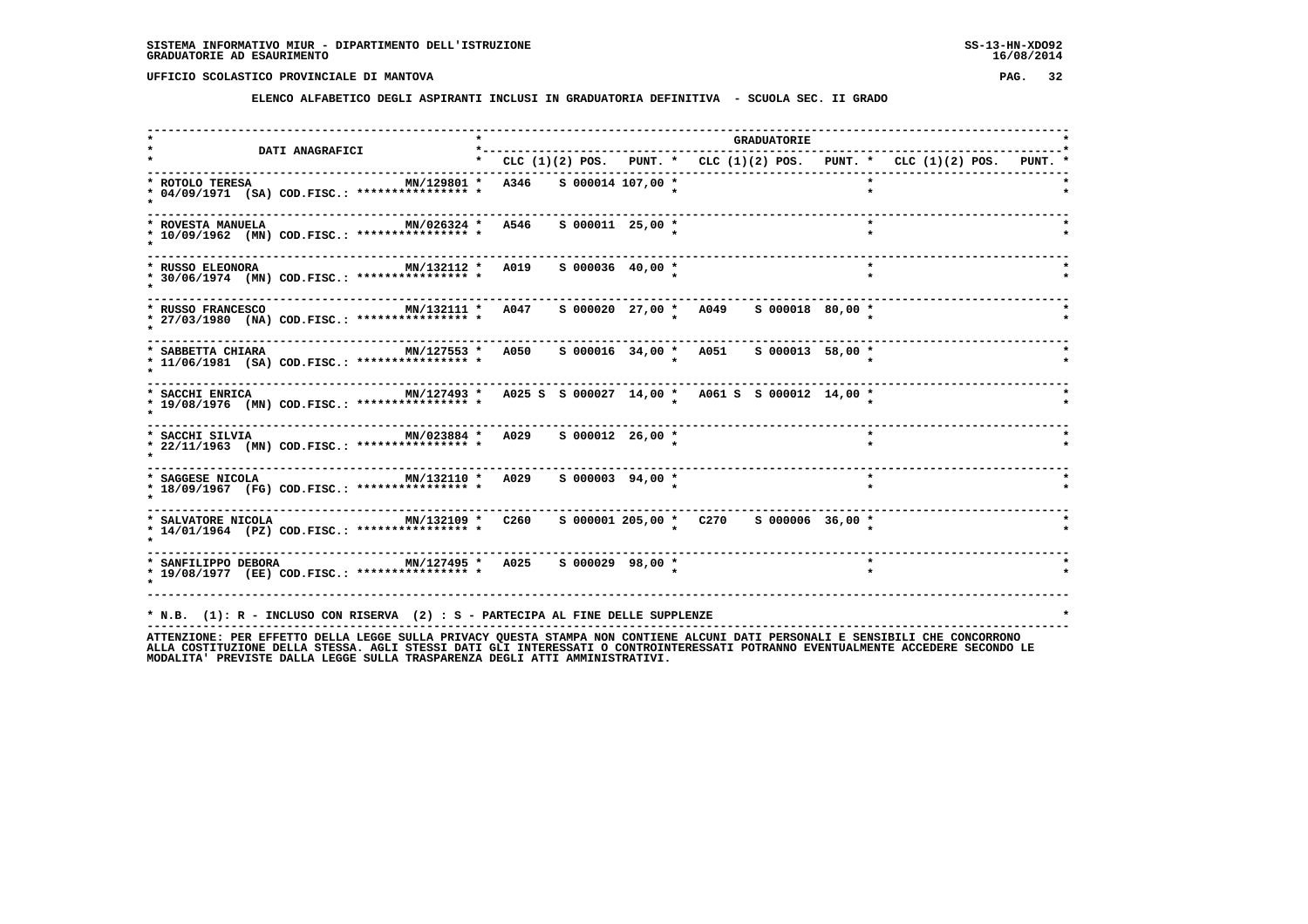**ELENCO ALFABETICO DEGLI ASPIRANTI INCLUSI IN GRADUATORIA DEFINITIVA - SCUOLA SEC. II GRADO**

|                                                                                                                              |         |              |                                          |  | <b>GRADUATORIE</b>                                                                                                     |         |  |
|------------------------------------------------------------------------------------------------------------------------------|---------|--------------|------------------------------------------|--|------------------------------------------------------------------------------------------------------------------------|---------|--|
| DATI ANAGRAFICI                                                                                                              | $\star$ |              |                                          |  | CLC $(1)(2)$ POS. PUNT. * CLC $(1)(2)$ POS. PUNT. * CLC $(1)(2)$ POS. PUNT. *                                          |         |  |
| ---------------------------------<br>* SANTAMARIA RAFFAELLA<br>MN/129781 *<br>* 04/09/1979 (MT) COD.FISC.: *************** * |         | A038<br>A049 | S 000023 16,00 *<br>$S$ 000015 92,00 $*$ |  | A047 S 000030 16,00 * A048 S 000030 16,00 *                                                                            |         |  |
| * SANTORO MICHELE<br>MN/001164 *<br>* 27/11/1956 (MN) COD.FISC.: **************** *                                          |         | A031         | $S$ 000004 24,00 *                       |  |                                                                                                                        |         |  |
| MN/132350 *<br>* SANTORO NADIA<br>* 09/05/1974 (CS) COD.FISC.: *************** *                                             |         | A038<br>A049 | $S$ 000005 126,00 *                      |  | s 000011 28,00 * A047 s 000016 28,00 * A048 s 000013 28,00 *                                                           |         |  |
| MN/001161 *<br>* SANTORO STEFANO<br>* 06/01/1961 (MN) COD.FISC.: **************** *                                          |         | A031         | $S$ 000003 35,00 $*$                     |  |                                                                                                                        |         |  |
| MN/024167 * A036<br>* SAPIENZA CARMELA<br>* 05/03/1973 (CT) COD.FISC.: **************** *                                    |         |              | $S$ 000013 123,00 *                      |  |                                                                                                                        | $\star$ |  |
| MN/127554 * A060<br>* SAPORITO NATALINA<br>* 05/10/1981 (EE) COD.FISC.: **************** *                                   |         |              | s 000023 112,00 *                        |  |                                                                                                                        | $\star$ |  |
| MN/026405 *<br>* SARTOR ENRICA<br>* 31/05/1972 (MN) COD.FISC.: **************** *                                            |         | A346         | S 000010 142,00 *                        |  |                                                                                                                        | $\star$ |  |
| $MN/129787$ *<br>* SAVOCA LUCINOVO CALOGERO<br>* 16/09/1979 (EE) COD.FISC.: **************** *                               |         | A346         | $S$ 000039 23,00 $*$                     |  |                                                                                                                        | $\star$ |  |
| MN/129790 *<br>* SCAGLIARINI ILARIA<br>* 22/04/1977 (CH) COD.FISC.: **************** *                                       |         | A050         | $S$ 000043 24,00 $*$                     |  |                                                                                                                        |         |  |
| MN/026370 * A050<br>* SCARPANTI ELENA<br>* 17/04/1975 (MN) COD.FISC.: **************** *                                     |         |              |                                          |  | $S\ 000014\quad 40,00\quad * \quad A051 \qquad S\ 000019\quad 40,00\quad * \quad A052 \qquad S\ 000006\ 143,00\quad *$ |         |  |
| * N.B. (1): R - INCLUSO CON RISERVA (2) : S - PARTECIPA AL FINE DELLE SUPPLENZE                                              |         |              |                                          |  |                                                                                                                        |         |  |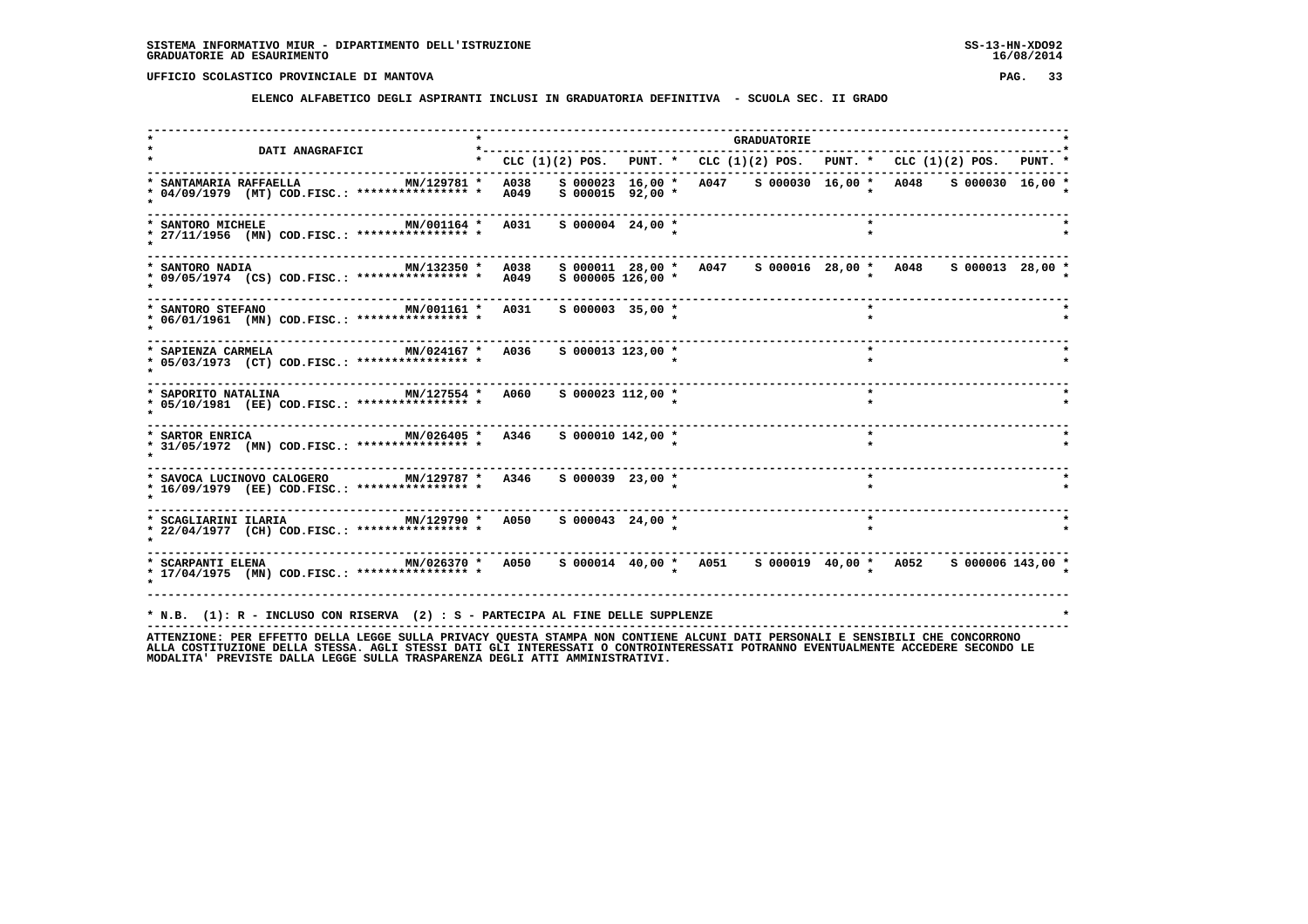**ELENCO ALFABETICO DEGLI ASPIRANTI INCLUSI IN GRADUATORIA DEFINITIVA - SCUOLA SEC. II GRADO**

|                                                                                                                                                         |  |                       |  |                                                                           | <b>GRADUATORIE</b> |         |  |  |
|---------------------------------------------------------------------------------------------------------------------------------------------------------|--|-----------------------|--|---------------------------------------------------------------------------|--------------------|---------|--|--|
| <b>DATI ANAGRAFICI</b><br>---------------------------------                                                                                             |  |                       |  | * CLC (1)(2) POS. PUNT. * CLC (1)(2) POS. PUNT. * CLC (1)(2) POS. PUNT. * |                    |         |  |  |
| * SCARPARI ALESSANDRA<br>MN/020640 *<br>* 11/05/1963 (MN) COD.FISC.: **************** *                                                                 |  |                       |  | A246 S 000004 45,00 * A346 S 000032 27,00 *                               |                    |         |  |  |
| MN/129810 * A025<br>* SCHIAVONE MANUELA<br>* 30/03/1981 (LE) COD.FISC.: **************** *                                                              |  | S 000006 63,00 *      |  |                                                                           |                    |         |  |  |
| MN/129811 * A050<br>* SCIACCA MONICA<br>* 05/11/1981 (CT) COD.FISC.: *************** *                                                                  |  |                       |  | s 000027 29,00 * A051 s 000029 27,00 * A052 s 000011 51,00 *              |                    |         |  |  |
| MN/132096 * A075<br>* SCILIPOTI MARIA GRAZIA<br>* 17/11/1963 (ME) COD.FISC.: **************** *                                                         |  | S 000001 137,00 *     |  |                                                                           |                    |         |  |  |
| * SCIOLTI MARGHERITA STEFANI MN/132095 * A047<br>* 14/08/1975 (LE) COD.FISC.: **************** *                                                        |  | $S$ 000005 114,00 $*$ |  |                                                                           |                    | $\star$ |  |  |
| MN/132349 * A025<br>* SCIORTINO GIOVANNA<br>* 07/08/1966 (PA) COD.FISC.: **************** *                                                             |  | S 000028 14,00 *      |  |                                                                           |                    | $\star$ |  |  |
| MN/026378 * A025 S 000005 78,00 *<br>* SCOLLICA GIUSEPPINA<br>* 03/05/1982 (BI) COD.FISC.: **************** *                                           |  |                       |  |                                                                           |                    | $\star$ |  |  |
| * SCOTTO DI MARCO STEFANIA MN/129820 * A050<br>* 24/04/1980 (BR) COD.FISC.: **************** *                                                          |  | $S$ 000008 64,00 *    |  |                                                                           |                    | $\star$ |  |  |
| * SCUDERI GIUSEPPE MN/129821 * A036 S 000011 132,00 *<br>* 07/02/1977 (CT) COD.FISC.: **************** *                                                |  |                       |  | --------------------------                                                |                    | $\star$ |  |  |
| * SETTEMBRI EZIO                   MN/127497 *   A050   S 000041  25,00 *   A051   S 000016  49,00 *<br>* 01/02/1981 (MC) COD.FISC.: **************** * |  |                       |  |                                                                           |                    |         |  |  |
| * N.B. (1): R - INCLUSO CON RISERVA (2) : S - PARTECIPA AL FINE DELLE SUPPLENZE                                                                         |  |                       |  |                                                                           |                    |         |  |  |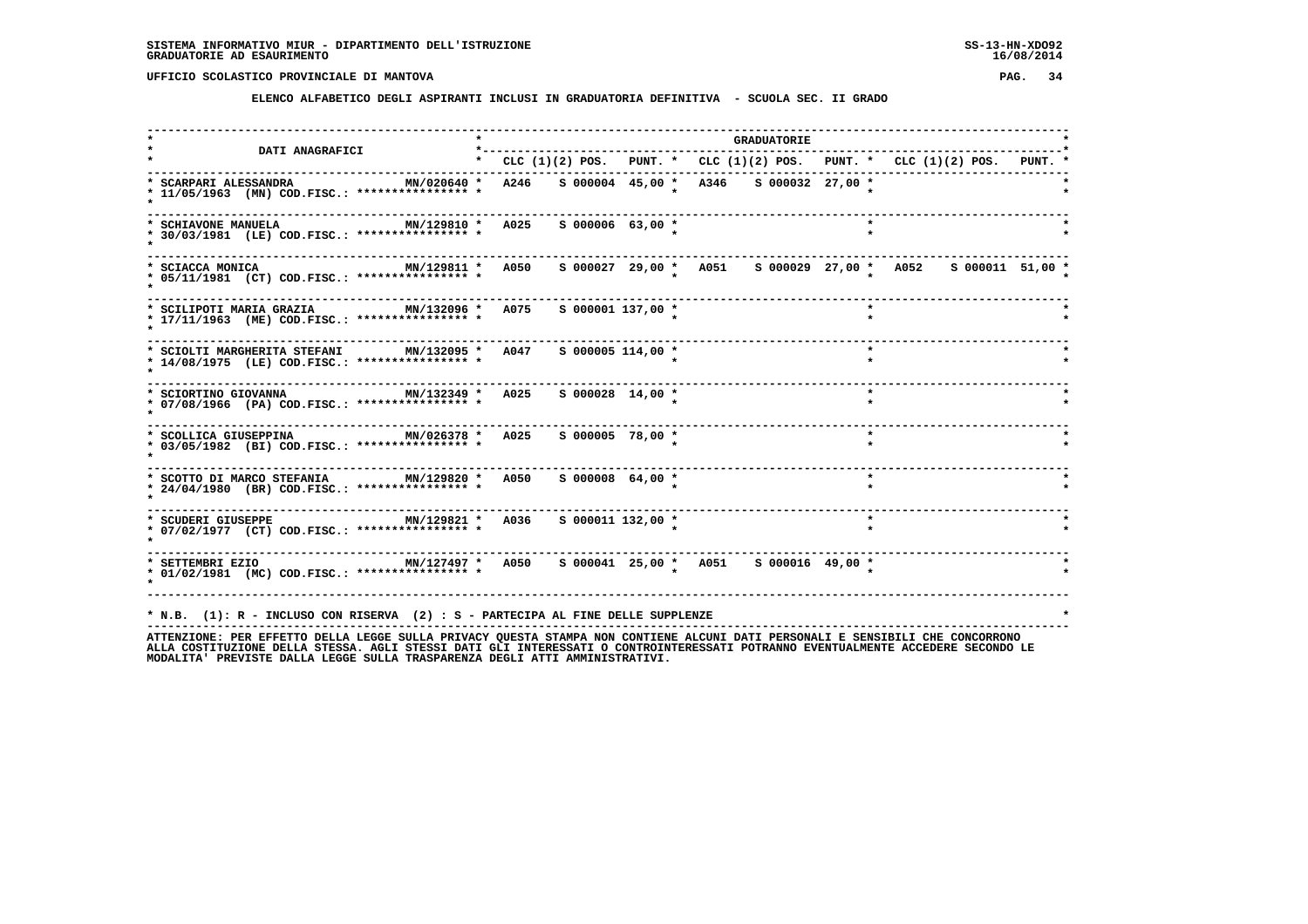**ELENCO ALFABETICO DEGLI ASPIRANTI INCLUSI IN GRADUATORIA DEFINITIVA - SCUOLA SEC. II GRADO**

| <b>DATI ANAGRAFICI</b>                                                                                                              | *---------                                                                |                      |  | <b>GRADUATORIE</b> |         |  |
|-------------------------------------------------------------------------------------------------------------------------------------|---------------------------------------------------------------------------|----------------------|--|--------------------|---------|--|
|                                                                                                                                     | * CLC (1)(2) POS. PUNT. * CLC (1)(2) POS. PUNT. * CLC (1)(2) POS. PUNT. * |                      |  |                    |         |  |
| * SIBRA CLAUDIO<br>* 18/07/1965 (LO) COD.FISC.: **************** *                                                                  | MN/026381 * A031 S 000020 16,00 *                                         |                      |  |                    |         |  |
| MN/022610 * A061<br>* SORTINO GRAZIELLA<br>* 07/10/1970 (MN) COD.FISC.: **************** *                                          |                                                                           | S 000006 133,00 *    |  |                    |         |  |
| * SOZZI VERONICA<br>* 12/09/1980 (BS) COD.FISC.: **************** *                                                                 | MN/132094 * A021 S 000006 74,00 *                                         |                      |  |                    | $\star$ |  |
| MN/132093 * A061 S 000004 142,00 *<br>* SPANO' ATTILIO MARIA<br>* 10/02/1965 (RC) COD.FISC.: **************** *                     |                                                                           |                      |  |                    | $\star$ |  |
| MN/129830 * A346<br>* SPERANZA MARZIA<br>* 16/12/1977 (BS) COD.FISC.: **************** *                                            |                                                                           | $S$ 000040 23,00 $*$ |  |                    | $\star$ |  |
| MN/127502 * A025<br>* SPIGONI NADIA<br>* 23/07/1975 (RM) COD.FISC.: **************** *                                              |                                                                           | $S$ 000025 18,00 $*$ |  |                    | $\star$ |  |
| MN/022913 * A019 S 000016 169,00 *<br>* STORTI KATIA<br>* 03/02/1959 (AV) COD.FISC.: **************** *                             |                                                                           |                      |  |                    | $\star$ |  |
| * TARTAGLIA PAOLO                       MN/026427 *   A058     S 000004 134,00 *<br>* 05/04/1958 (MN) COD.FISC.: **************** * |                                                                           |                      |  |                    | $\star$ |  |
| * TASSONE SIMONA $MN/026426$ * A025<br>* 21/11/1973 (CZ) COD.FISC.: **************** *                                              |                                                                           | $S$ 000015 28,00 $*$ |  |                    | $\star$ |  |
| * TASSONI ALESSANDRO                 MN/132086 *   A061     S 000007 123,00 *<br>* 17/04/1973 (MO) COD.FISC.: **************** *    |                                                                           |                      |  |                    |         |  |
|                                                                                                                                     |                                                                           |                      |  |                    |         |  |
| * N.B. (1): R - INCLUSO CON RISERVA (2) : S - PARTECIPA AL FINE DELLE SUPPLENZE                                                     |                                                                           |                      |  |                    |         |  |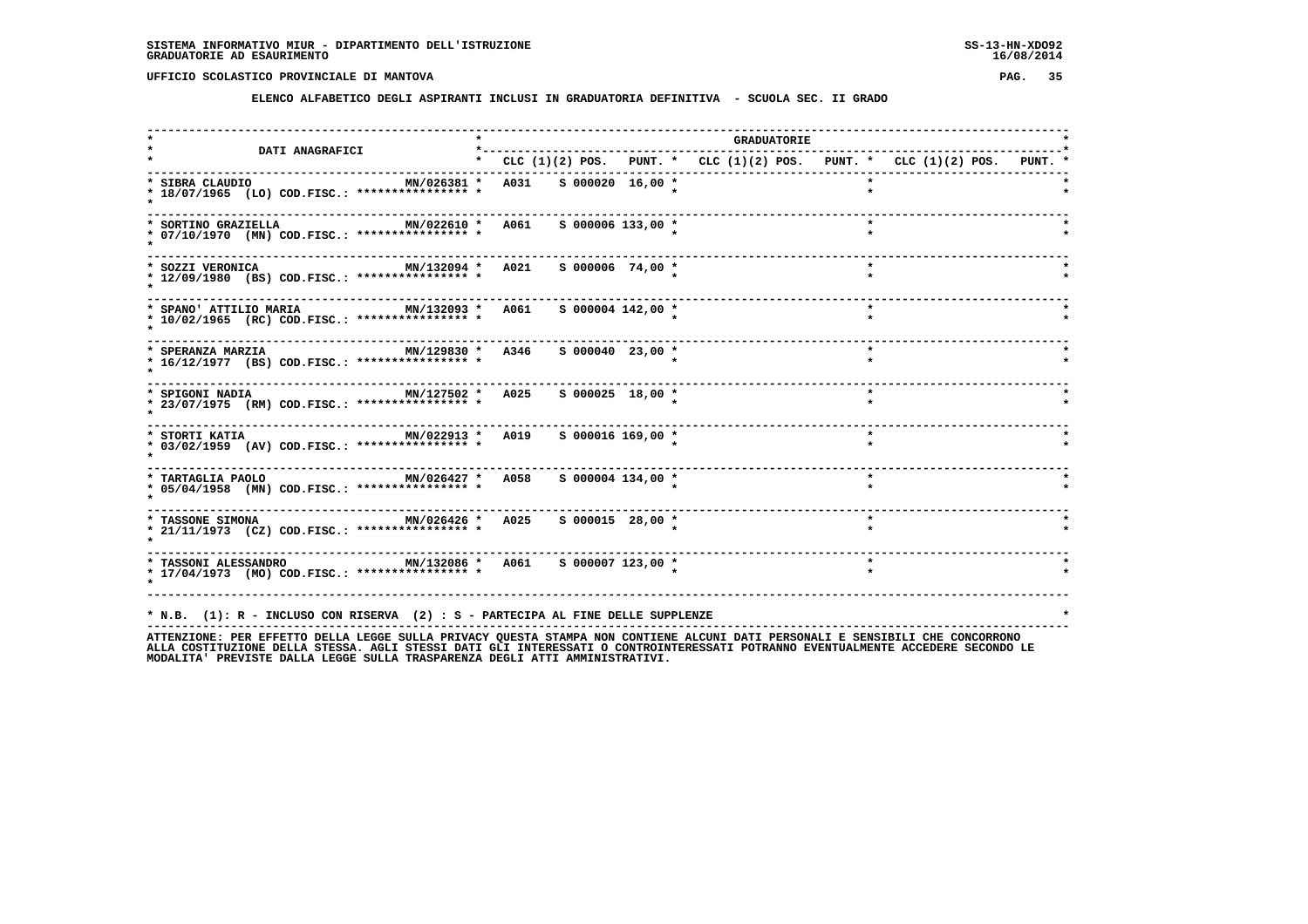**ELENCO ALFABETICO DEGLI ASPIRANTI INCLUSI IN GRADUATORIA DEFINITIVA - SCUOLA SEC. II GRADO**

| <b>DATI ANAGRAFICI</b>                                                                                          | $*$ - - - - - - - - -                                                     |                       | <b>GRADUATORIE</b>                                            |  |         |  |  |
|-----------------------------------------------------------------------------------------------------------------|---------------------------------------------------------------------------|-----------------------|---------------------------------------------------------------|--|---------|--|--|
|                                                                                                                 | * CLC (1)(2) POS. PUNT. * CLC (1)(2) POS. PUNT. * CLC (1)(2) POS. PUNT. * |                       |                                                               |  |         |  |  |
| * TAZZOLI ROBERTO<br>MN/127505 *<br>* 13/02/1975 (MN) COD.FISC.: **************** *                             | A038<br>A049                                                              | $S$ 000012 111,00 *   | s 000013 27,00 * A047 s 000018 27,00 * A048 s 000015 27,00 *  |  |         |  |  |
| MN/024964 *<br>* TELLINI GIULIA<br>* 07/01/1978 (MN) COD.FISC.: **************** *                              | A050                                                                      |                       | s 000040 26,00 * A051 s 000021 38,00 * A052 s 000005 146,00 * |  |         |  |  |
| * TELLOLI STEFANIA<br>MN/132085 *<br>* 03/06/1976 (FE) COD.FISC.: **************** *                            | A036                                                                      | $S$ 000014 118,00 *   |                                                               |  | $\star$ |  |  |
| MN/020519 * A019<br>* TENEDINI GIOVANNA<br>* 03/07/1961 (MN) COD.FISC.: **************** *                      |                                                                           | $S$ 000026 110,00 $*$ |                                                               |  | $\star$ |  |  |
| MN/026399 * A346<br>* TOSCHI ANASTASIA<br>* 03/09/1981 (CR) COD.FISC.: **************** *                       |                                                                           | $S$ 000019 54,00 *    |                                                               |  | $\star$ |  |  |
| MN/020735 *<br>* TOSETTI ANNA<br>* 07/07/1961 (MN) COD.FISC.: **************** *                                | A019                                                                      | $S$ 000005 235,00 $*$ |                                                               |  | $\star$ |  |  |
| * TRAVERTINO GRANDE ROMINA MN/129823 * A050<br>* 16/08/1980 (EE) COD.FISC.: **************** *                  |                                                                           | S 000002 115,00 *     |                                                               |  | $\star$ |  |  |
| * TRENTINELLA ANTONELLA $MN/127507$ * A021 \$ 000008 57,00 *<br>* 28/01/1984 (RC) COD.FISC.: **************** * |                                                                           |                       |                                                               |  |         |  |  |
| * TRIVELLI SALVATORE MN/129826 * A025<br>* 07/11/1981 (NA) COD.FISC.: **************** *                        |                                                                           | $S$ 000017 28,00 $*$  |                                                               |  |         |  |  |
| * 30/05/1978 (PA) COD.FISC.: **************** *                                                                 |                                                                           |                       |                                                               |  |         |  |  |
| * N.B. (1): R - INCLUSO CON RISERVA (2) : S - PARTECIPA AL FINE DELLE SUPPLENZE                                 |                                                                           |                       |                                                               |  |         |  |  |
|                                                                                                                 |                                                                           |                       |                                                               |  |         |  |  |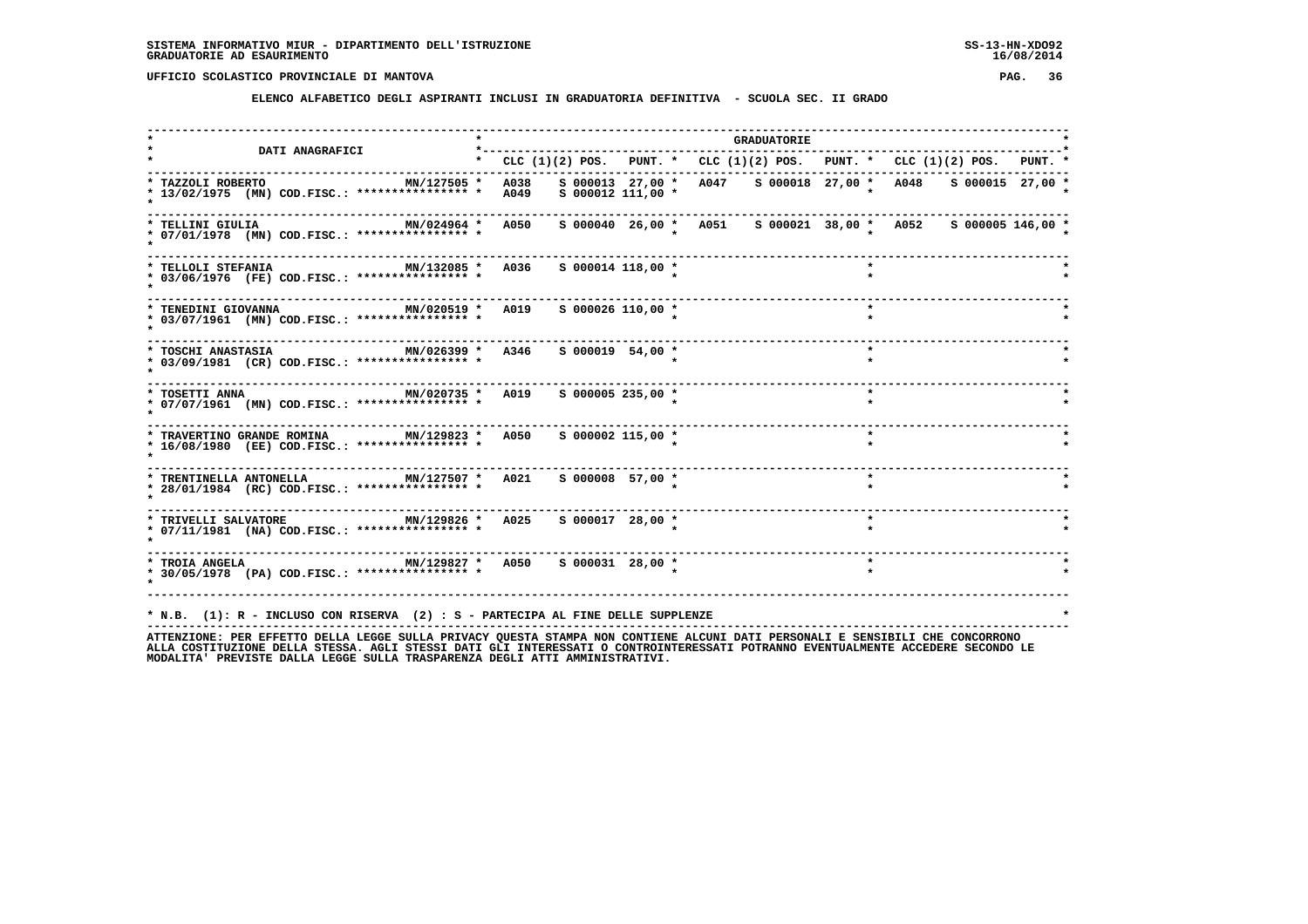**ELENCO ALFABETICO DEGLI ASPIRANTI INCLUSI IN GRADUATORIA DEFINITIVA - SCUOLA SEC. II GRADO**

| <b>DATI ANAGRAFICI</b>                                                                                                                       | *---------                                                                      |                   |  | <b>GRADUATORIE</b> |         |  |  |  |
|----------------------------------------------------------------------------------------------------------------------------------------------|---------------------------------------------------------------------------------|-------------------|--|--------------------|---------|--|--|--|
|                                                                                                                                              | * CLC $(1)(2)$ POS. PUNT. * CLC $(1)(2)$ POS. PUNT. * CLC $(1)(2)$ POS. PUNT. * |                   |  |                    |         |  |  |  |
| * TROMBANI PAOLA<br>MN/026388 *<br>* 11/03/1967 (MN) COD.FISC.: **************** *                                                           | A018 S 000001 168,00 *                                                          |                   |  |                    |         |  |  |  |
| MN/020739 * A016 S 000004 19,00 * A072 S 000001 198,00 *<br>* TROPIANO RICCARDO MARIA<br>* 21/07/1959 (RM) COD.FISC.: **************** *     |                                                                                 |                   |  |                    |         |  |  |  |
| MN/001154 * A031 S 000025 12,00 *<br>* TRUZZI LUCIA<br>* 02/10/1964 (MN) COD.FISC.: **************** *                                       |                                                                                 |                   |  |                    | $\star$ |  |  |  |
| MN/026382 * A025<br>* TUZZA SUSANNA<br>* 21/05/1963 (CR) COD.FISC.: **************** *                                                       |                                                                                 | S 000004 127,00 * |  |                    | $\star$ |  |  |  |
| MN/026169 * A048<br>* VAIANO LUCA<br>* 04/05/1979 (CE) COD.FISC.: **************** *                                                         |                                                                                 | S 000007 42,00 *  |  |                    | $\star$ |  |  |  |
| MN/129874 * A022 S 000002 68,00 *<br>* VALENTI ORAZIO<br>* 09/05/1981 (EN) COD.FISC.: **************** *                                     |                                                                                 |                   |  |                    | $\star$ |  |  |  |
| * VALINOTI ANTONIO                 MN/132084 *   A021     5 000004   88,00 *<br>* 10/01/1961 (PZ) COD.FISC.: **************** *              |                                                                                 |                   |  |                    | $\star$ |  |  |  |
| * 02/09/1959 (MT) COD.FISC.: **************** *                                                                                              |                                                                                 |                   |  |                    | $\star$ |  |  |  |
| * VECCHI CRISTIANO                   MN/023896 *   A029     S 000002 149,00 *<br>* 24/05/1974 (MN) COD.FISC.: **************** *             |                                                                                 |                   |  |                    | $\star$ |  |  |  |
| * VERONA VANNI                                   MN/026158 *   A060     S 000016 122,00 *<br>* 26/06/1970 (MN) COD.FISC.: **************** * |                                                                                 |                   |  |                    | $\star$ |  |  |  |
|                                                                                                                                              |                                                                                 |                   |  |                    |         |  |  |  |
| * N.B. (1): R - INCLUSO CON RISERVA (2) : S - PARTECIPA AL FINE DELLE SUPPLENZE                                                              |                                                                                 |                   |  |                    |         |  |  |  |